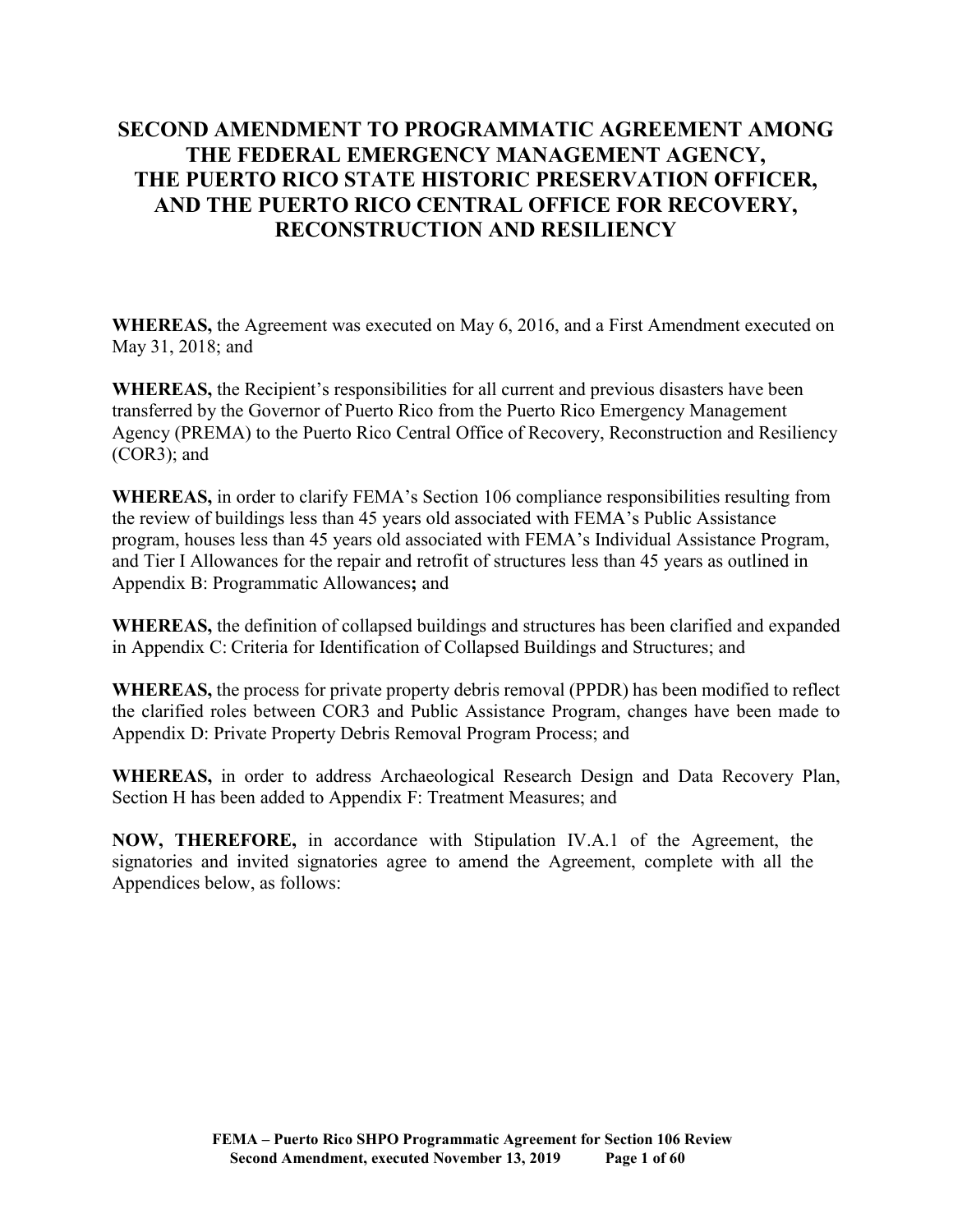# **FIRST AMENDMENT TO PROGRAMMATIC AGREEMENT AMONG THE FEDERAL EMERGENCY MANAGEMENT AGENCY, THE PUERTO RICO STATE HISTORIC PRESERVATION OFFICER, AND THE PUERTO RICO EMERGENCY MANAGEMENT AGENCY**

**WHEREAS,** the Agreement was executed on May 6, 2016; and

**WHEREAS,** to minimize delays in the delivery of assistance by the Federal Emergency Management Agency (FEMA) in the aftermath of Hurricane Irma (DR-4336-PR) and Hurricane Maria (DR-4339-PR), the Agreement will be amended to include additional Programmatic Allowances under Appendix B for FEMA-funded activities which FEMA and SHPO have agreed will have no or minimal effect on historic properties if implemented as specified in this Appendix and will not require review by the State Historic Preservation Officer (SHPO); and

**WHEREAS,** in response to SHPO concerns regarding the anticipated new permanent housing construction program proposed in the aftermath of Hurricane Maria, SHPO and FEMA have agreed to remove "home replacement" from the list of actions exempted from Section 106 review as described in Stipulation I.A.7.a; and

**WHEREAS,** to ensure the appropriate application of the Programmatic Allowances (Appendix B), an expanded definition of "in-kind" as referenced in the Programmatic Allowances has been added to the introduction to Appendix B; and

**WHEREAS,** to ensure appropriate application of the Programmatic Allowances to ground disturbing activities, additional language has been added to the introduction of Appendix B regarding methods of identifying soil disturbance, types of projects that will likely disturb the soil horizon, and providing greater clarity on soil disturbance, especially as applicable to roads and parking area; and

**WHEREAS,** to address SHPO concerns resulting from the extensive FEMA-funded private property demolition that is anticipated in the aftermath of Hurricane Maria, **Appendix C: Criteria for Identification of Collapsed Structures** has been added to create common criteria for identifying collapsed structures; and

**WHEREAS,** to address SHPO concerns regarding the identification of buildings eligible for FEMA's Private Property Debris Removal Program **Appendix D: Private Property Debris Removal Program Process** has been added to ensure that only buildings meeting FEMA's Public Assistance program eligibility guidelines will be reviewed for compliance with Section 106; and

**WHEREAS,** to address SHPO concerns regarding potential impacts to archaeological resources, **Appendix E: Low Impact Debris Removal Stipulations** has been added in order to provide Best Management Practices that will protect potential archaeological resources; and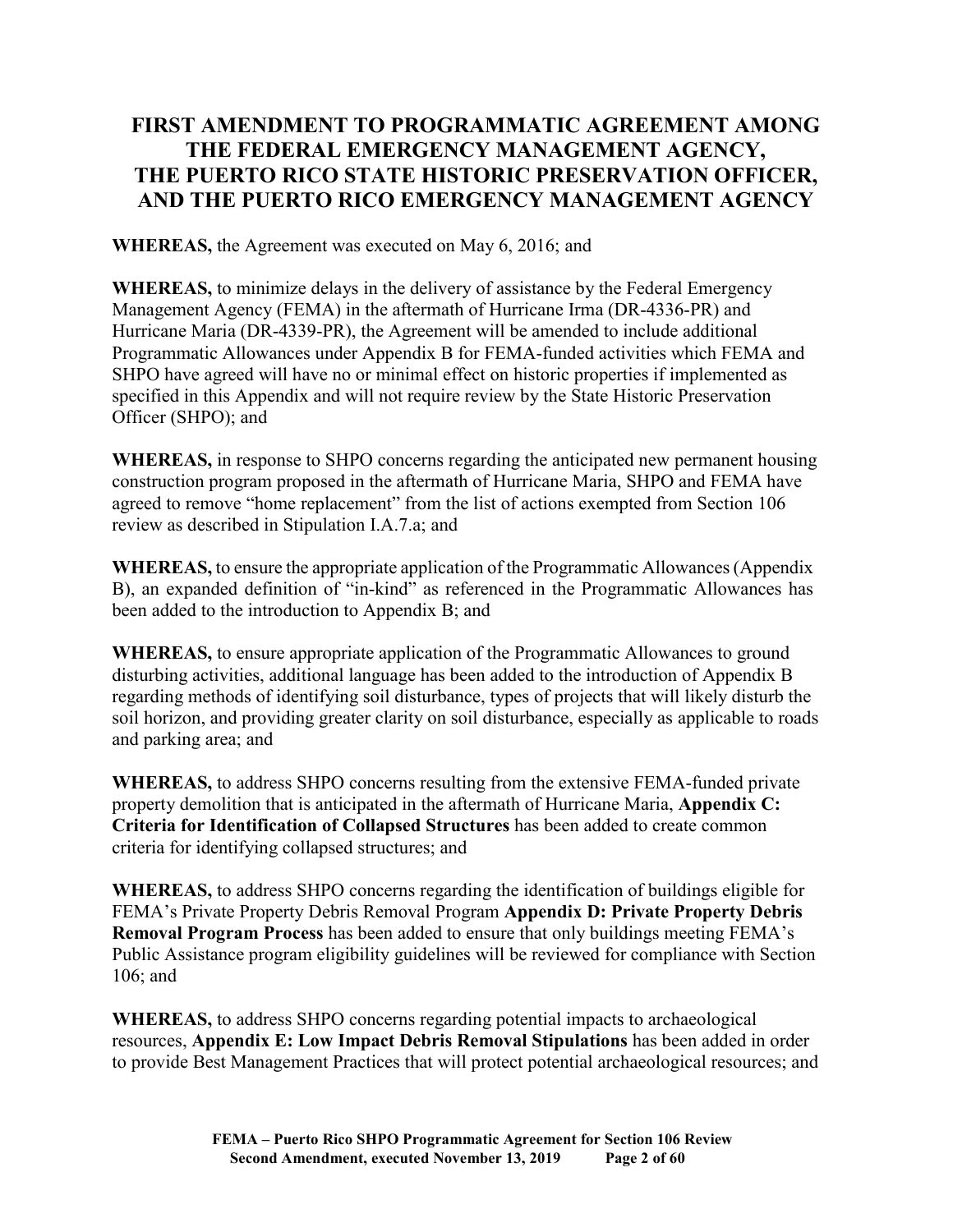## **WHEREAS, Appendix C: Treatment Measures** has been retitled **Appendix F.**

**NOW THEREFORE,** in accordance with Stipulation IV.A.1 of the Agreement, the signatories and invited signatories agree to amend the Agreement, complete with all the Appendices below, as follows: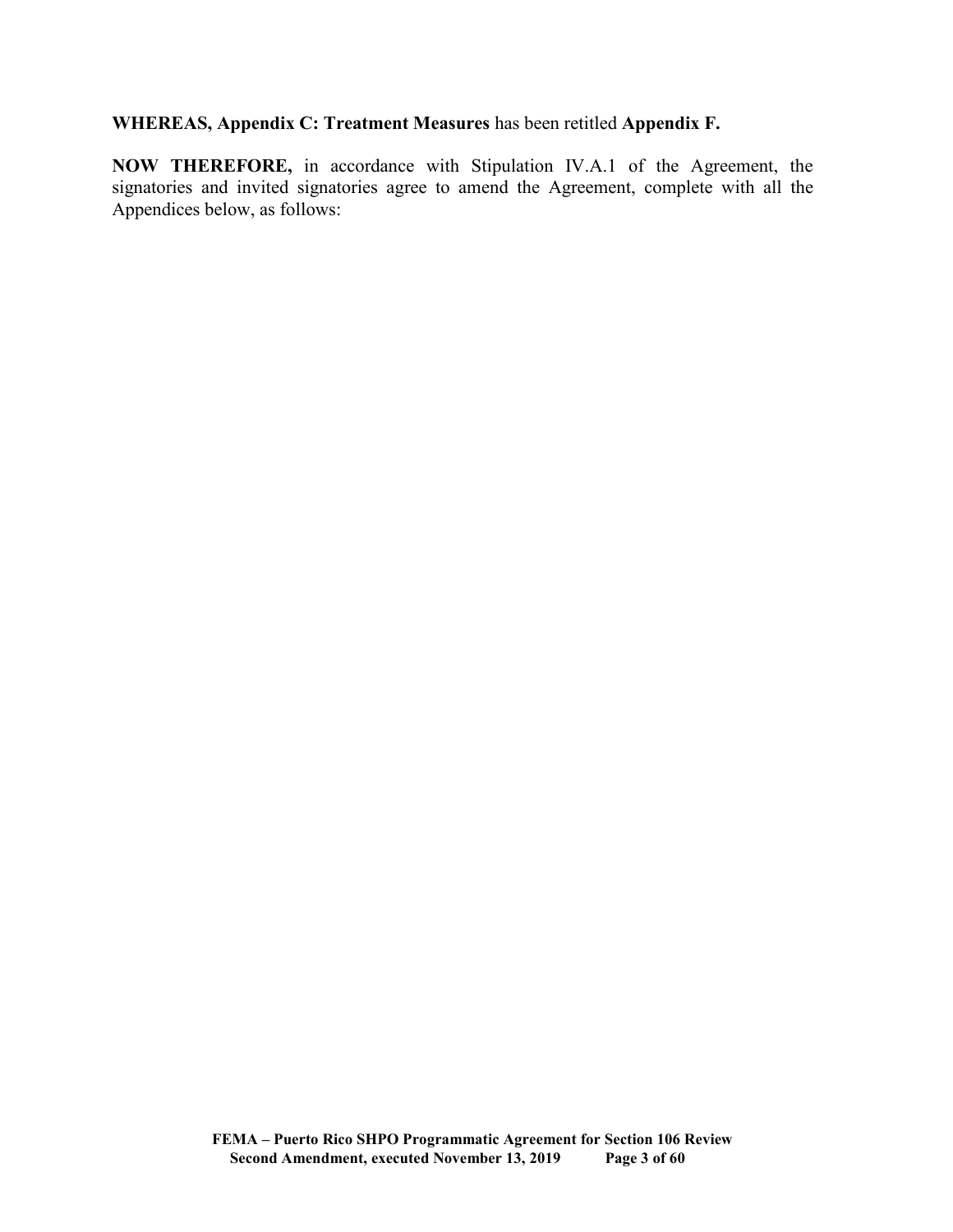# **PROGRAMMATIC AGREEMENT AMONG THE FEDERAL EMERGENCY MANAGEMENT AGENCY, THE PUERTO RICO STATE HISTORIC PRESERVATION OFFICER, AND THE PUERTO RICO EMERGENCY MANAGEMENT AGENCY**

**WHEREAS**, the mission of the Federal Emergency Management Agency (FEMA) of the Department of Homeland Security is to support our citizens and first responders to ensure that as a nation we work together to build, sustain, and improve our capability to prepare for, protect against, respond to, recover from, and mitigate all hazards; and

**WHEREAS**, FEMA makes assistance available to States, Territories, Commonwealths, communities, Federally recognized Indian Tribes (Tribes) and other eligible entities through programs (Programs) set forth in Appendix A, pursuant to the Homeland Security Act of 2002, Pub. L. No. 107-296 (2002) (codified as amended at 6 U.S.C. § 101 *et seq*.); Robert T. Stafford Disaster Relief and Emergency Assistance Act, Pub. L. No. 93-288 (1974) (codified as amended at 42 U.S.C.§ 5121 *et seq*., (Stafford Act); the National Flood Insurance Act of 1968, Pub. L. No. 90-448 (1968) (as amended); the National Flood Insurance Reform Act of 1994, Pub. L. No. 103-325 (1994) (as amended); the Post-Katrina Emergency Management Reform Act of 2006, Pub. L. No. 109-295 (2006) (as amended); implementing regulations contained in Title 44 of the Code of Federal Regulations (CFR), Executive Order 13407 (2006); the Sandy Recovery Improvement Act, Pub. L. No. 113-2 (2013); and such other acts, Executive Orders, implementing regulations, or Congressionally authorized programs as are enacted from time to time; and

**WHEREAS**, FEMA has determined that implementing its Programs may result in Undertakings (as defined by 54 U.S.C.  $\S$  300301 and 36 CFR  $\S$  800.16(y)) that may affect properties listed in or eligible for listing in the National Register of Historic Places (National Register) pursuant to 36 CFR Part 60 (historic properties), and FEMA has consulted with the Puerto Rico State Historic Preservation Officer (SHPO) pursuant to Section 106 of the National Historic Preservation Act (NHPA), Pub. L. No. 89-665 (1966) (codified at 54 U.S.C. § 306108 (as amended by Pub. Law No. 96-515 of December 14, 2014)), and the regulations implementing Section 106 of the NHPA (Section 106) at 36 CFR Part 800; and

**WHEREAS**, FEMA, the Advisory Council on Historic Preservation (ACHP), and the National Conference of State Historic Preservation Officers (NCSHPO) have determined that FEMA's Section 106 requirements can be more effectively and efficiently implemented and delays to the

delivery of FEMA assistance minimized if a programmatic approach is used to stipulate roles and responsibilities, exempt certain Undertakings from Section 106 review, establish protocols for consultation, facilitate identification and evaluation of historic properties, and streamline the assessment and resolution of adverse effects; and

**WHEREAS**, FEMA has developed a Prototype Programmatic Agreement (FEMA Prototype Agreement) pursuant to 36 CFR § 800.14(b)(4) in consultation with the ACHP and NCSHPO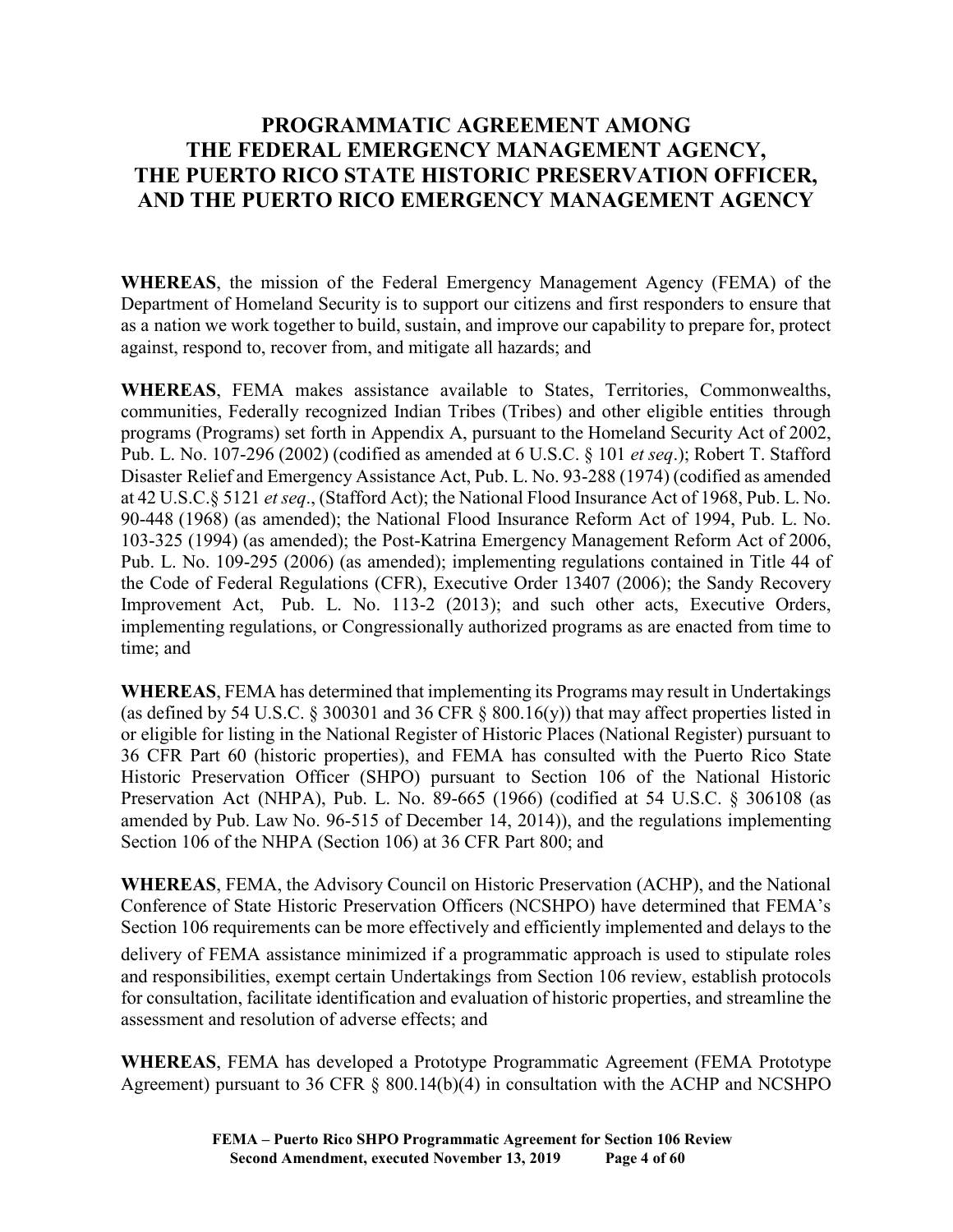to serve as a basis for negotiation of a State specific Programmatic Agreement (Agreement) with the SHPO, State/Tribal Emergency Management Agency, and/or participating Tribe(s) or Native Hawaiian organization(s); and

**WHEREAS**, this Agreement conforms to the FEMA Prototype Agreement as designated by the ACHP on December 13, 2013, and therefore does not require the participation or signature of the ACHP; and

**WHEREAS,** in order to implement its Programs, FEMA will provide assistance to the Commonwealth of Puerto Rico that may provide monies and other assistance to eligible subrecipients, and as such, the Puerto Rico Emergency Management Agency (Recipient) that is typically responsible for administering funds provided under these Programs, has participated in this consultation, and FEMA has invited them to execute this Agreement as an Invited Signatory; and

**WHEREAS,** FEMA also may directly perform its own Undertakings pursuant to this Agreement; and

**WHEREAS**, there are no Federal Tribes recognized in the Commonwealth of Puerto Rico, and no known Tribal interests in the Commonwealth of Puerto Rico by non-resident Tribes, and therefore no Tribes were invited to execute this Agreement; and

**WHEREAS**, in anticipation or in the immediate aftermath of an event, impacted communities and the Commonwealth of Puerto Rico may conduct critical preparedness, response and recovery activities to safeguard public health and safety and/or to restore vital community services and functions before, during, and or following an event. Some of these activities may become Undertakings requiring Section 106 review subject to the terms of this Agreement, and FEMA shall coordinate the appropriate review as warranted; and

**WHEREAS**, for the review of specific Undertakings under this Agreement, FEMA may invite other agencies, organizations, and individuals to participate as consulting parties; and

**NOW, THEREFORE**, FEMA and SHPO as Signatories and the Recipients as Invited Signatory (collectively referenced hereafter as Signatories) agree that FEMA Programs in the Commonwealth of Puerto Rico shall be administered in accordance with the following Stipulations to satisfy FEMA's Section 106 and Section 110 responsibilities for all resulting Undertakings and effectively integrate historic preservation compliance considerations into the delivery of FEMA assistance. FEMA will not authorize implementation of an individual Undertaking until Section 106 review is completed pursuant to this Agreement.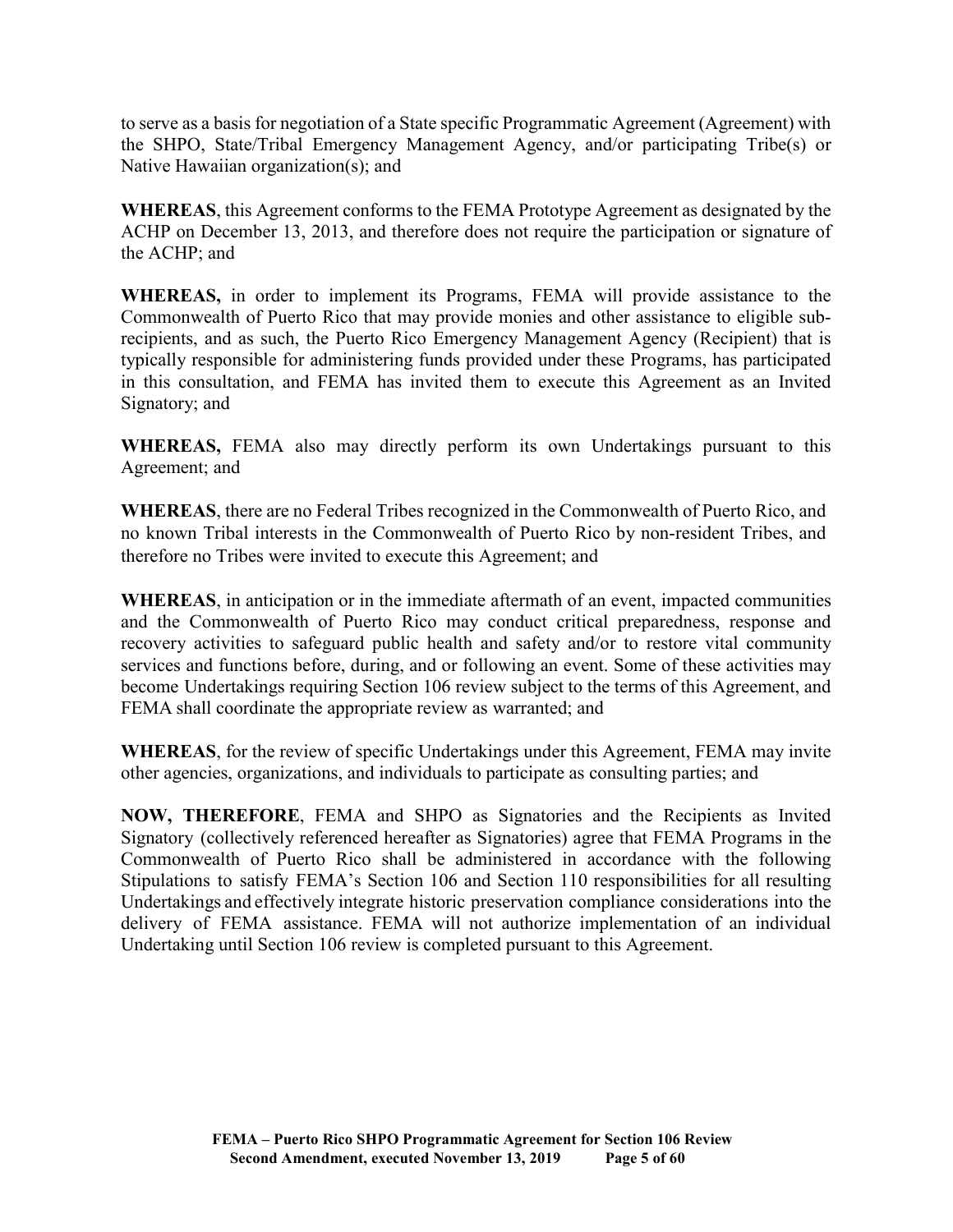## **STIPULATIONS**

To the extent of its legal authority, and in coordination with other Signatories, FEMA shall ensure that the following measures are implemented:

## **I. GENERAL**

- A. Applicability
	- 1. The execution of this Agreement supersedes the terms of the Programmatic Agreement among FEMA, SHPO, the Puerto Rico Emergency Management Agency, and the Puerto Rico Office of Management and Budget dated May 9, 2011, and the subsequent letter from the SHPO dated July 11, 2011, approving additional Allowances.
	- 2. For FEMA Undertakings that also are within the jurisdiction of the Federal Communications Commission (FCC) and within the scope of its Section 106 Programmatic Agreements for communication facilities, FEMA defers Section 106 review in accordance with the ACHP Program Comment of October 23, 2009, amended September 24, 2015 [\(http://www.ach.gov/docs/pc-wireless](http://www.ach.gov/docs/pc-wireless-communication.pdf))[communication.pdf\).](http://www.ach.gov/docs/pc-wireless-communication.pdf)) The approval of funding for the FEMA Undertaking shall be conditioned upon the compliance of the sub-recipient with FCC's applicable Section 106 review. FEMA shall notify the SHPO when it applies the ACHP Program Comment to an Undertaking. FEMA remains responsible for any FEMA Undertakings it determines are outside the jurisdiction of FCC.
	- 3. In the event of a Stafford Act major disaster or emergency declaration (Declaration), State, and local governments may lack the capability to perform or to contract for emergency work, and instead request that the work be accomplished by a Federal agency. Through a mission assignment (MA), FEMA may direct appropriate Federal agencies to perform the work. This Agreement shall apply to such Federal assistance undertaken by or funded by FEMA pursuant to Titles IV and V of the Stafford Act and 44 CFR Part 206.
	- 4. FEMA may utilize this Agreement to fulfill its Section 106 responsibilities and those of other Federal agencies that designate FEMA, or another Federal agency, as the lead Federal agency pursuant to 36 CFR § 800.2(a)(2) with appropriate notification to the other Signatories and the ACHP regarding Undertakings that fall within the scope of this Agreement. When FEMA is not designated as the lead Federal agency, all Federal agencies, including FEMA, remain individually responsible for their compliance with Section 106. FEMA may also recognize another Federal agency as lead Federalagency for specific Undertakings as appropriate.
	- 5. If another Federal program or Federal agency has concluded Section 106 consultation review and approved an Undertaking within the past five (5) years,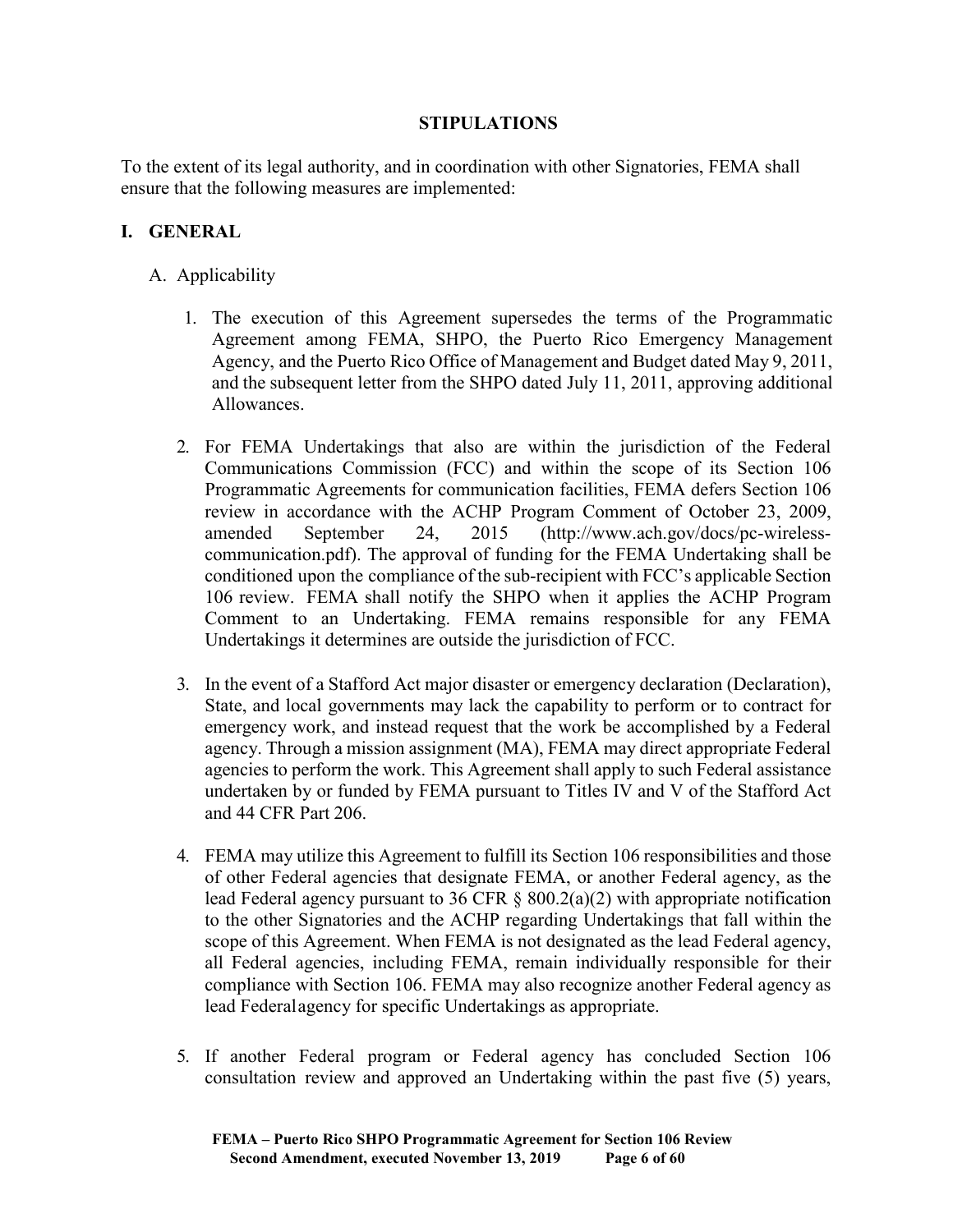FEMA has no further requirement for Section 106 review regarding that Undertaking provided that FEMA:

- a. confirms that the scope and effect [as defined by 36 CFR  $\S$  800.16(i)] of its Undertaking are the same as that of the Undertaking reviewed by the previous agency;
- b. determines that the previous agency complied with Section 106 appropriately, and;
- c. adopts the findings and determinations of the previous agency.

FEMA shall document these findings in its project file in order to confirm that the requirements of Section 106 have been satisfied. Should FEMA, in consultation with SHPO determine that the previous Section 106 review was insufficient or involved interagency disagreements about eligibility, effect, and/or treatment measures, FEMA shall conduct additional Section 106 consultation in accordance with the terms of this Agreement.

- 6. With the written concurrence of the Signatories, other Federal agencies providing financial assistance for the same type of activities covered under the terms of this Agreement as outlined in Appendix A may satisfy their Section 106 responsibilities for such activities by accepting and complying in writing with the terms of this Agreement.
	- a. Other Federal agencies may include States and units of local government who have assumed environmental responsibilities of the U.S. Department of Housing and Urban Development and, acting as the Responsible Entity pursuant to 24 CFR Part 58, are responsible for environmental review, decision-making and action.
	- b. In such situations, the other Federal agency shall notify the Signatories in writing of its intent to use this Agreement to achieve compliance with its Section 106 requirements, and consult with the Signatories regarding its Section 106 compliance responsibilities. Resumes of staff who meet the Secretary of the Interior Professional Qualification Standard(s) and will review Second Tier projects in accordance with Appendix B of this Agreement shall be provided to the SHPO.
	- c. When amendments are made to the body of this Agreement, the other Federal Agencies utilizing the Agreement shall notify the Signatories in writing of its intent to use the Agreement as amended. Written notification by the other Federal agencies is not required when amendments are made to Appendices A, B C, D, E and F.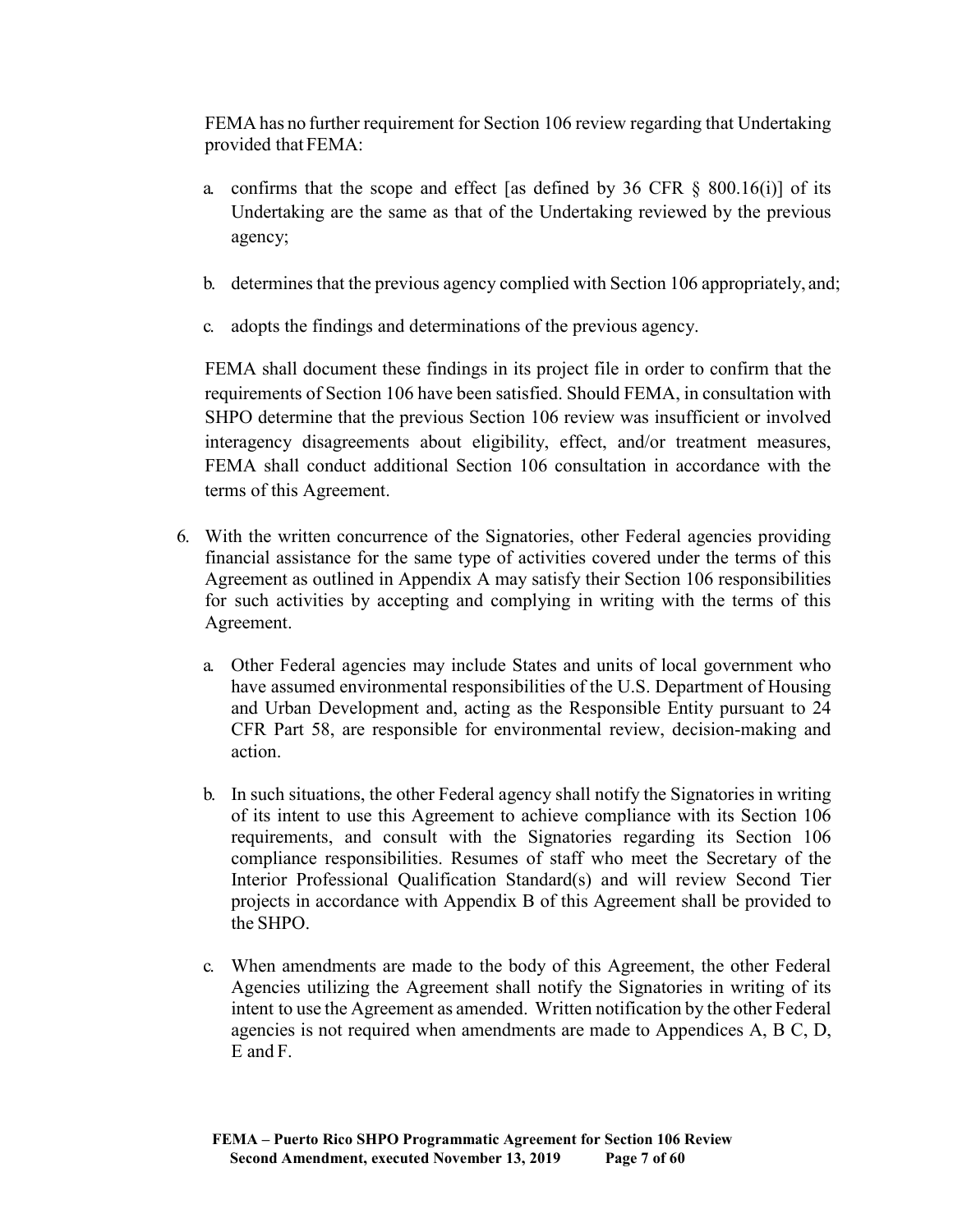- 7. FEMA has determined that the following types of activities have limited or no potential to affect historic properties and FEMA has no further Section 106 responsibilities with regards to them, pursuant to 36 CFR  $\S$  800.3(a)(1):
	- a. Pursuant to 44 CFR  $\S$  206.110(m), assistance to individuals and households provided under 44 CFR Part 206, Subpart D and Section 408 of the Stafford Act, including funding for owner occupied home repair, content replacement, personal property, transportation and healthcare expenses, is exempt from the provisions of Section 106. For ground disturbing activities, and construction related to 44 CFR  $\S$ § 206.117(b)(1)(ii) (temporary housing), 206.117(b)(3) (replacement housing), 206.117(b)(4) (permanent housing construction),  $206.117(c)(1)(vi)$  (repair or replacement of privately owned access routes), and repair of multi-family housing units, FEMA shall conduct Section 106 review.
	- b. Administrative actions such as personnel actions, travel, procurement of services, supplies (including vehicles and equipment) for the support of day-to-day and emergency operational activities, and the temporary storage of goods provided storage occurs within existing facilities or on previously disturbed soils.
	- c. Granting of variances, and actions to enforce Federal, State, or local codes, standards or regulations.
	- d. Monitoring, data gathering, and reporting in support of emergency and disaster planning, response and recovery, and hazard activities.
	- e. Research and development of hazard warning systems, hazard mitigation plans, codes and standards, and education/public awareness programs.
	- f. Assistance provided for planning, studies, design and engineering costs that involve no commitment of resources other than staffing and associated funding.
	- g. Assistance provided for training, management and administration, exercises, and mobile/portable equipment purchases; with the exception of potential grounddisturbing activities and modification of existing structures.
	- h. Community Disaster Loans for funding to perform governmental functions for any eligible jurisdiction in a designated disaster area that has suffered a substantial loss of tax and other revenue.
	- i. Funding the administrative action of acquisition or lease of existing facilities where planned uses conform to past use or local land use requirements.
	- j. Funding the administrative action of acquiring properties in acquisition projects, including the real estate transaction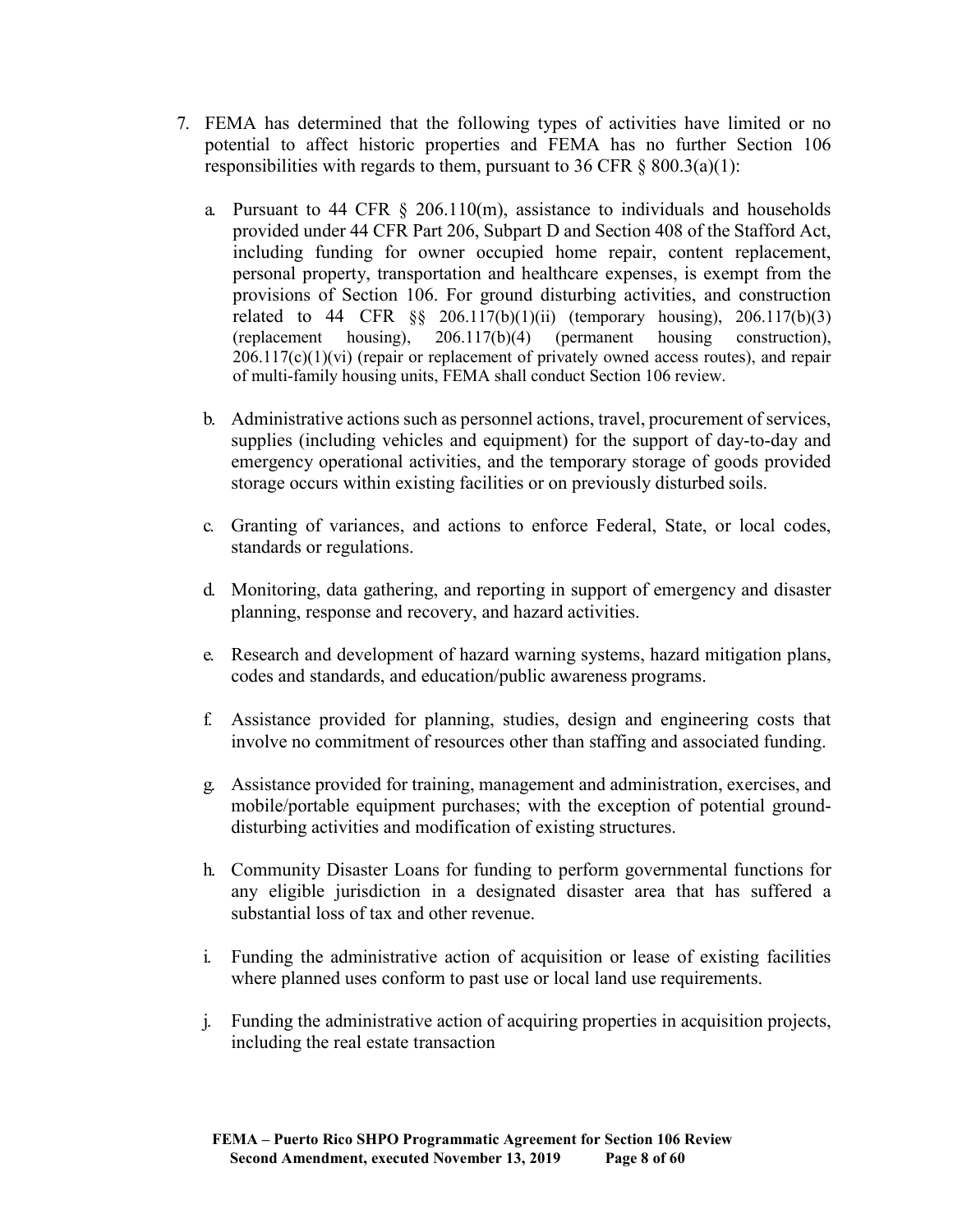- k. Labor, equipment and materials used to provide security in the Declaration area, including lease, rental, purchase or repair of equipment or vehicles and payment for staff and contract labor.
- l. Application of pesticides to reduce adverse public health effects, including aerial and truck-mounted spraying.
- m. Unemployment assistance.
- n. Distribution of food coupons.
- o. Legal services.
- p. Crisis counseling.
- 8. Any FEMA Programs authorized by the United States Congress in the future may be included in this Agreement in accordance with Stipulation IV.A, Amendments. Any change in the FEMA name, Programs, or organizational structure shall not affect this Agreement.
- B. Roles and Responsibilities of the Signatories
	- 1. FEMA:
		- a. FEMA shall use Federal, State, sub-recipient, or contractor staff whose qualifications meet the Secretary of the Interior's (Secretary's) Professional Qualifications Standards (Professional Qualifications) set forth in the Federal Register at 48 Fed. Reg. 44716-01 (September 29, 1983), as amended (Qualified), in applying Second Tier Programmatic Allowances listed in Appendix B, completing identification and evaluation of historic properties and in making determinations of effects. FEMA shall review any National Register eligibility determination and make its own findings of effect resulting from the performance of these activities prior to submitting such determinations to the SHPO.
		- b. In accordance with 36 CFR  $\S$  800.2(c)(4), FEMA may authorize the Recipients, or a sub-recipient through the Recipients, to initiate the Section 106 process with the SHPO and other consulting parties, assist in identifying other consulting parties with a demonstrated interest in the Undertaking, and prepare any necessary analyses and documentation, but FEMA shall remain responsible for determinations of National Register eligibility and findings of effect recommended by the authorized party. FEMA shall follow the process set forth in Stipulation I.B.1.a, FEMA Roles and Responsibilities, and notify the SHPO in writing when the Recipients or sub-recipient has been authorized to initiate consultation on FEMA's behalf.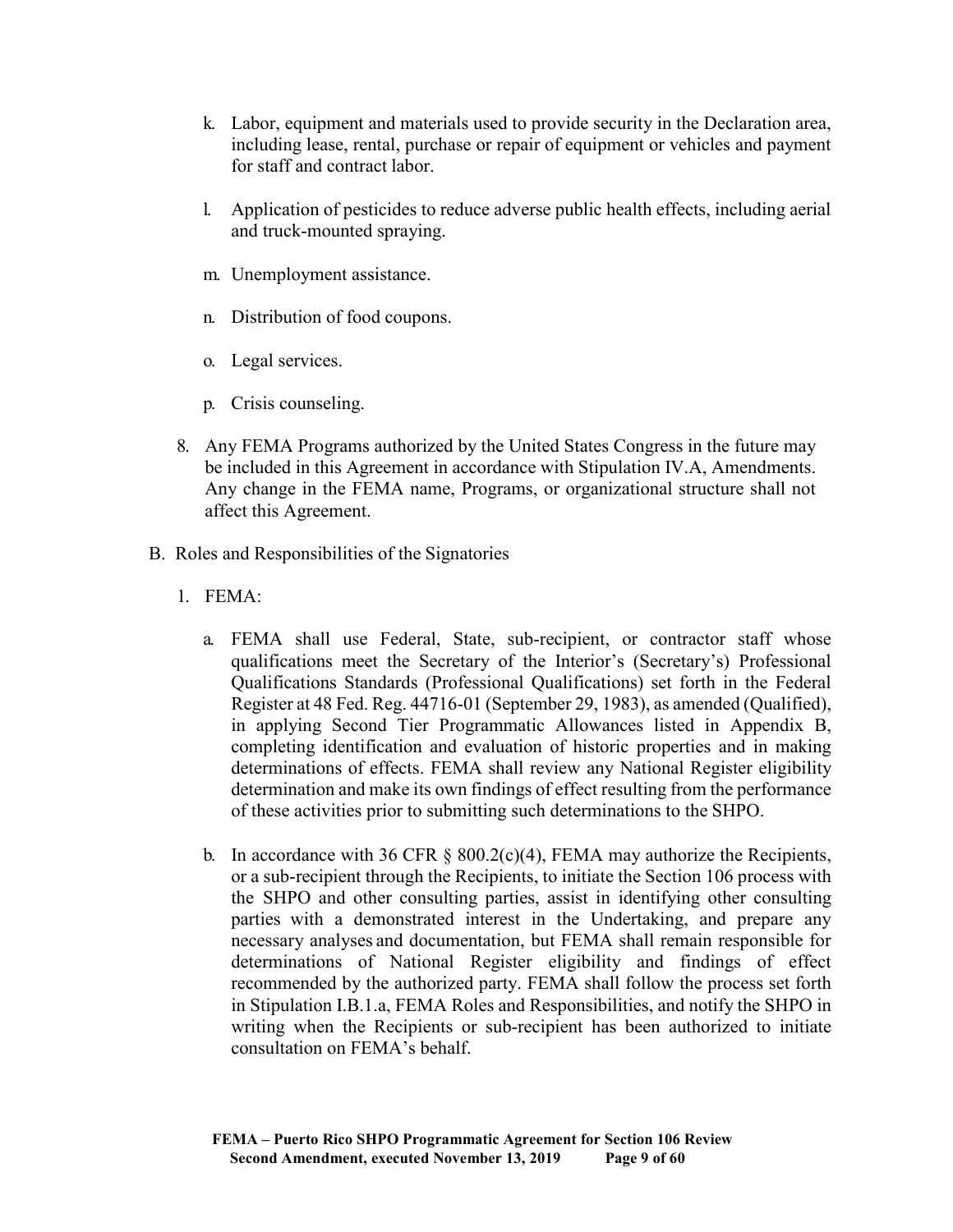- c. Prior to authorizing the release of funds for individual Undertakings requiring grant conditions pursuant to this Agreement, FEMA shall inform the Recipients of all stipulations and conditions and ensure that they are understood so they can be adequately conveyed to the sub-recipient. FEMA shall work in partnership with the Recipients to provide sub-recipient(s) with guidance on in-kind repair pursuant to *The Secretary of the Interior's Standards for the Treatment of Historic Properties 1995 (Standards)*, 36 CFR Part 68, or the most updated version, and techniques to avoid or minimize adverse effects to historic properties.
- d. FEMA shall provide the Signatories and the ACHP with an annual report for actions taking place between November 1 and October 31 the previous year and will be made available to Signatories and Invited Signatory by December 31 of each year this Agreement is in effect. This annual report will summarize the actions taken to implement the terms of this Agreement, statistics on Undertakings reviewed, and recommend any actions or revisions to be considered, including updates to the appendices.
- e. FEMA shall confer annually and as necessary with the other Signatories within thirty (30) days after issuance of the annual report, to review the report and/or discuss issues and concerns in greater detail. This review shall occur in person or by telephone as determined by FEMA.
- f. FEMA shall notify the SHPO, as soon as practicable, following a Declaration to provide specific points of contact and other pertinent information about the Declaration.
- g. FEMA may convene an initial scoping meeting with the Signatories and other interested parties as soon as practicable after each Declaration to address Declaration-specific issues and procedures.
- h. FEMA shall ensure that all documentation resulting from Undertakings reviewed pursuant to this Agreement is consistent with applicable SHPO guidelines and the confidentiality provisions of 54 U.S.C.  $\S$  300301 and 36 CFR  $\S$  800.11(c).
- i. FEMA will notify in writing the Federal Preservation Officer(s) of other Federal agency(s) utilizing the Agreement in accordance with Stipulation I.A.6. of any proposed amendments to the Agreement.

#### 2. SHPO:

a. SHPO shall review FEMA's determination of the Areas of Potential Effects (APE), National Register eligibility determinations, and FEMA's effect findings and respond within timeframes required by this Agreement.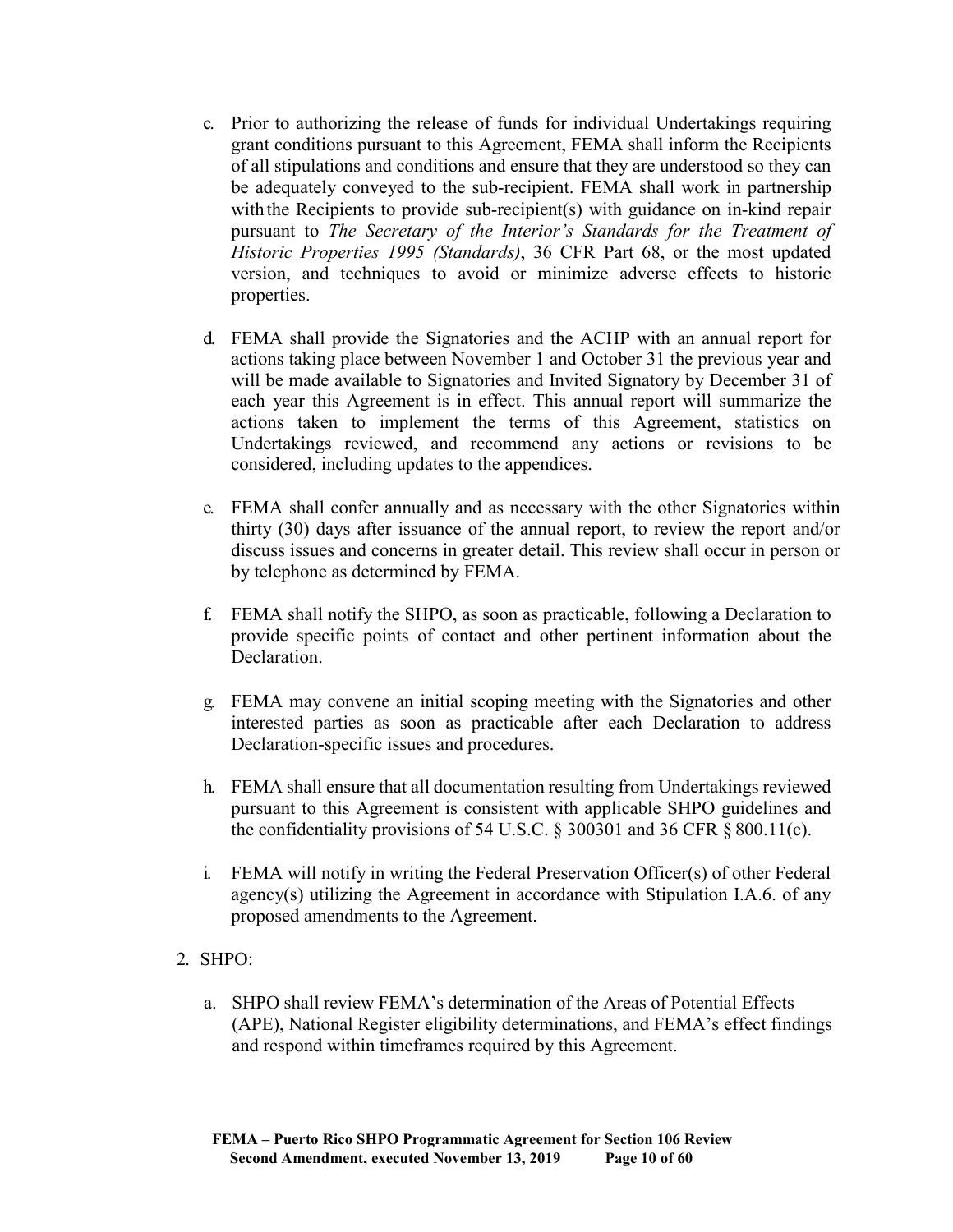- b. Upon request, the SHPO shall provide FEMA and/or its designee(s) with available information about historic properties (such as access to online systems or site files, GIS data, survey information, geographic areas of concern). Such data sharing may be memorialized in an agreement. Only Qualified FEMA staff and/or designee(s) shall be afforded access to protected historic property information.
- c. The SHPO shall identify staff or consultants to assist FEMA staff with their Section 106 responsibilities, and identify, in coordination with FEMA, those activities within the Section 106 review process that SHPO may perform for specific Undertakings as agreed in writing with FEMA.
- d. As requested, SHPO staff shall be reasonably available as a resource and for consultation through site visits**,** written requests, telephone conversations or electronic media (can only accept documents on a CD). In those instances where consultation with SHPO has occurred, FEMA shall provide a written summary via regular mail to SHPO, including any decisions that were reached.
- e. The SHPO may delegate some or all of its responsibilities under this Agreement to one or more Liaisons to serve as a dedicated point of contact for consultation with FEMA. The SHPO shall confer with FEMA about the selection of any Liaisons, the scope of responsibilities delegated and related implementing procedures. SHPO shall formally document these decisions for concurrence by FEMA. Liaisons are not required to be members of the SHPO staff.
- f. The SHPO shall participate in an initial scoping meeting in response to a Declaration.
- g. The SHPO may assist local jurisdictions and/or the Recipients in the Commonwealth of Puerto Rico with advance planning efforts to consider historic properties in the context of homeland security considerations, including disaster preparedness, response, recovery, and mitigation programs for which FEMA funding may be requested.
- h. The SHPO shall coordinate with FEMA, to identify consulting parties, including any communities, organizations, or individualsthat may have an interest in a specific Undertaking and its effects on historic properties.
- i. The SHPO shall participate in annual reviews convened by FEMA to review the effectiveness of this Agreement in accordance with Stipulation I.B.1.e.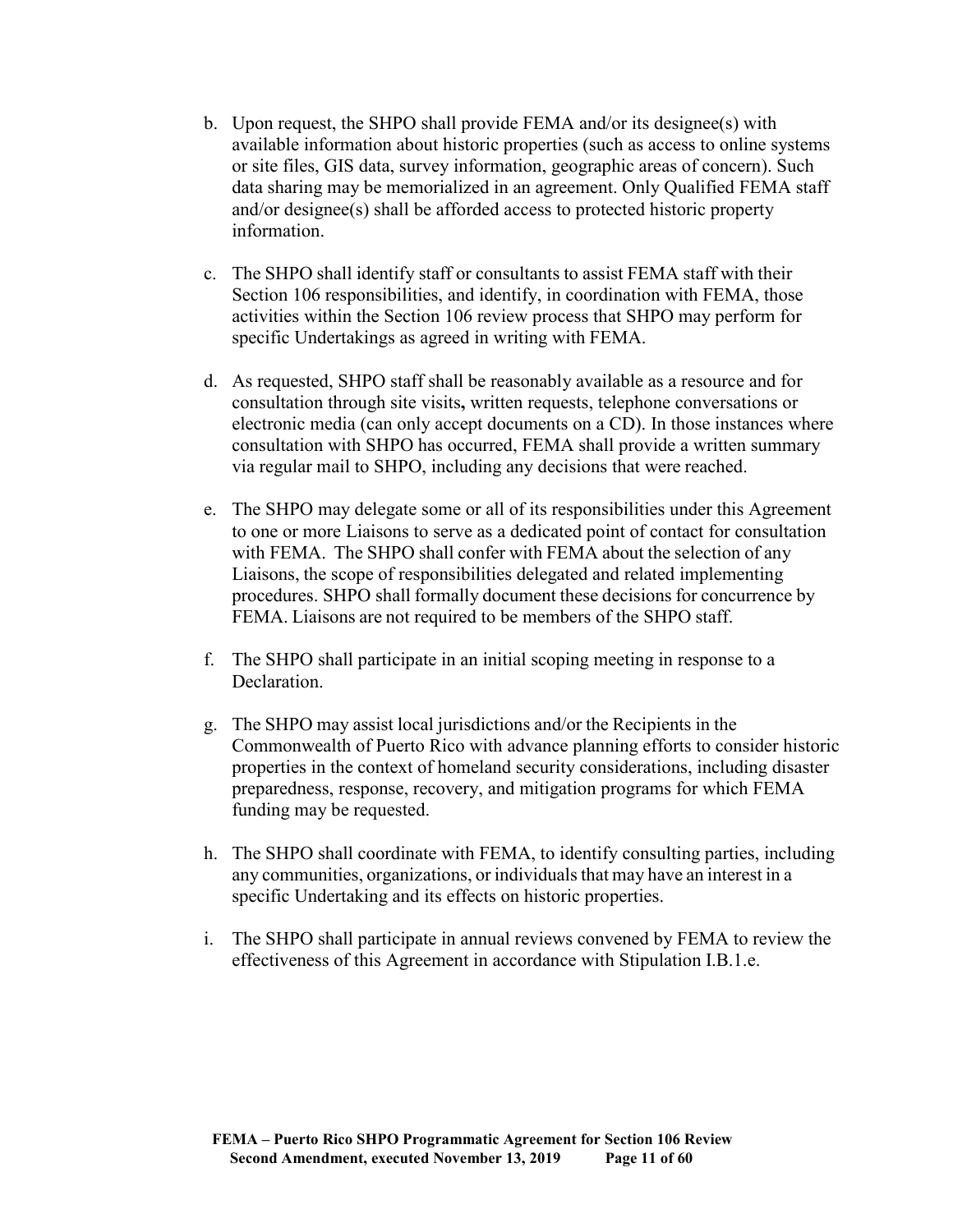## 3. Recipient(s):

- a. The Recipient(s) shall ensure that their sub-recipient(s) understand and acknowledge conditions and potential requirements that may be placed upon Undertakings as a result of Section 106 consultation and the provisions of this Agreement.
- b. The Recipient(s) shall participate in an initial scoping meeting in response to a Declaration.
- c. The Recipient(s) shall ensure that their sub-recipient(s) understand that failure to comply with any project-specific conditions that have been placed on their grants could jeopardize FEMA funding.
- d. The Recipient(s) shall notify FEMA as soon as possible of any proposed change to the approved scope of work. The Recipient(s) shall direct their sub-recipient(s) not to implement the changes to the proposed scope of work until any additional review required by this Agreement is complete.
- e. The Recipient(s) shall ensure that its sub-recipient(s) are made aware that in the event of an unexpected discovery involving an Undertaking that has affected a previously unidentified historic property or human remains, or affected a known historic property in an unanticipated manner, the sub-recipient(s) will comply with Stipulation III.B, Unexpected Discoveries, Previously Unidentified Properties, or Unexpected Effects.
- f. The Recipient(s) shall ensure that in its sub-recipient(s) agreements, any scope of work involving ground disturbance, and resultant contracts to execute said work, provide for the protection of and notification protocols for unexpected discoveries or unexpected effects to historic properties and human remains.

# C. Public Participation

- 1. FEMA recognizes that the views of the public are essential to informed decision making throughout the Section 106 consultation process. FEMA shall notify the public of proposed Undertakings in a manner that reflects the nature, complexity, significance of historic properties likely affected by the Undertaking, the likely public interest given FEMA's specific involvement, and any confidentiality concerns.
- 2. FEMA may consult with the Recipient(s), sub-recipient(s), SHPO, and other consulting parties to determine if there are individuals or organizations with a demonstrated interest in historic properties that should be included as a consulting party for the Undertaking in accordance with 36 CFR  $\S$  800.2(c)(5). If such parties are identified or identify themselves to FEMA, FEMA shall provide them with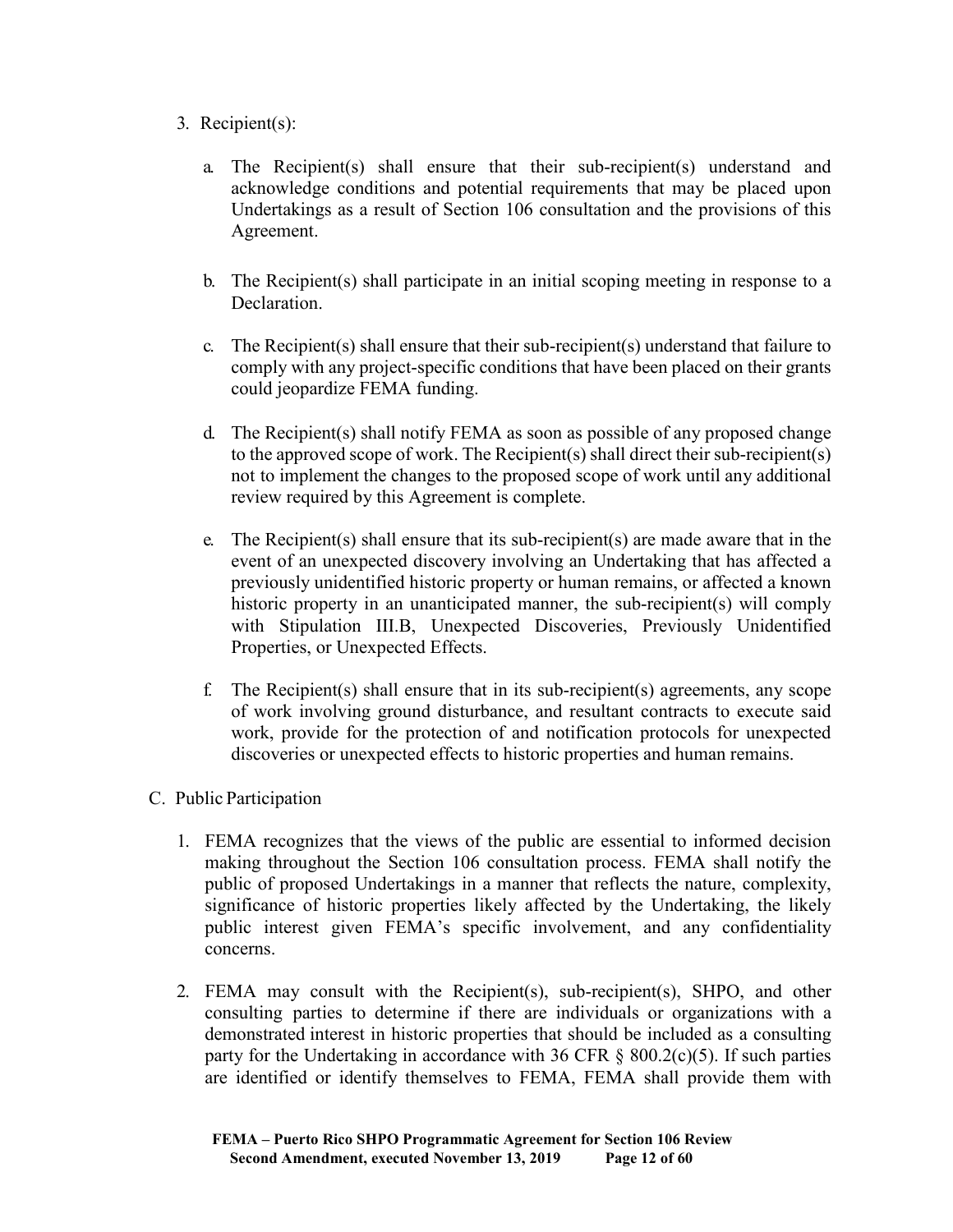information regarding the Undertaking and its effects on historic properties, consistent with the confidentiality provisions of 36 CFR § 800.11(c).

- 3. In accordance with the outreach strategy developed for an Undertaking in consultation with the SHPO for involving the public, FEMA shall identify the appropriate stages for seeking public input during the Section 106 consultation process. FEMA shall consider all views provided by the public regarding an Undertaking.
- 4. FEMA may also provide public notices and the opportunity for public comment or participation in an Undertaking through the public participation process of the National Environmental Policy Act (NEPA) and its implementing regulations set out at 44 CFR Part 10, and/or Executive Orders 11988 and 11990 relating to floodplains and wetlands as set out in 44 CFR Part 9, and as appropriate, Executive Order 12898, Environmental Justice, provided such notices specifically reference Section 106 as a basis for public involvement.
- 5. Should a member of the public object in writing to implementation of the Agreement's terms, FEMA will notify the other Signatories in writing and take the objection into consideration. FEMA shall consult with the objecting party and, if that party so requests, the other Signatories, for not more than thirty (30) days. In reaching its decision regarding the objection, FEMA shall take into consideration all comments from these parties. Within fifteen (15) days after closure of this consultation period, FEMA shall provide the other parties with its final decision in writing.
- D. Timeframes and Communications
	- 1. All time designations shall be in calendar days unless otherwise stipulated. If any Signatory does not object to FEMA's finding or determination related to an Undertaking within an agreed upon timeframe, FEMA may proceed to the next step in the consultation process as described in Stipulation II, Project Review.
	- 2. Due to the varied nature of Undertakings, the individual response times to FEMA's requests for comment/concurrence will vary. These response times are contingent upon FEMA ensuring that its findings and determinations are made by Qualified staff and supported by documentation as required by 36 CFR § 800.11(d) and 36 CFR § 800.11(e), and consistent with FEMA guidance.
		- a. For Emergency Undertakings as outlined in Stipulation II.B, Expedited Review of Emergency Undertakings, the SHPO shall respond to any FEMA request for comments within three (3) days after receipt, unless FEMA determines the nature of the emergency action warrants a shorter time period.
		- b. For Undertakings associated with the Individual Assistance (IA) and Public Assistance (PA) programs, the response time for each request for concurrence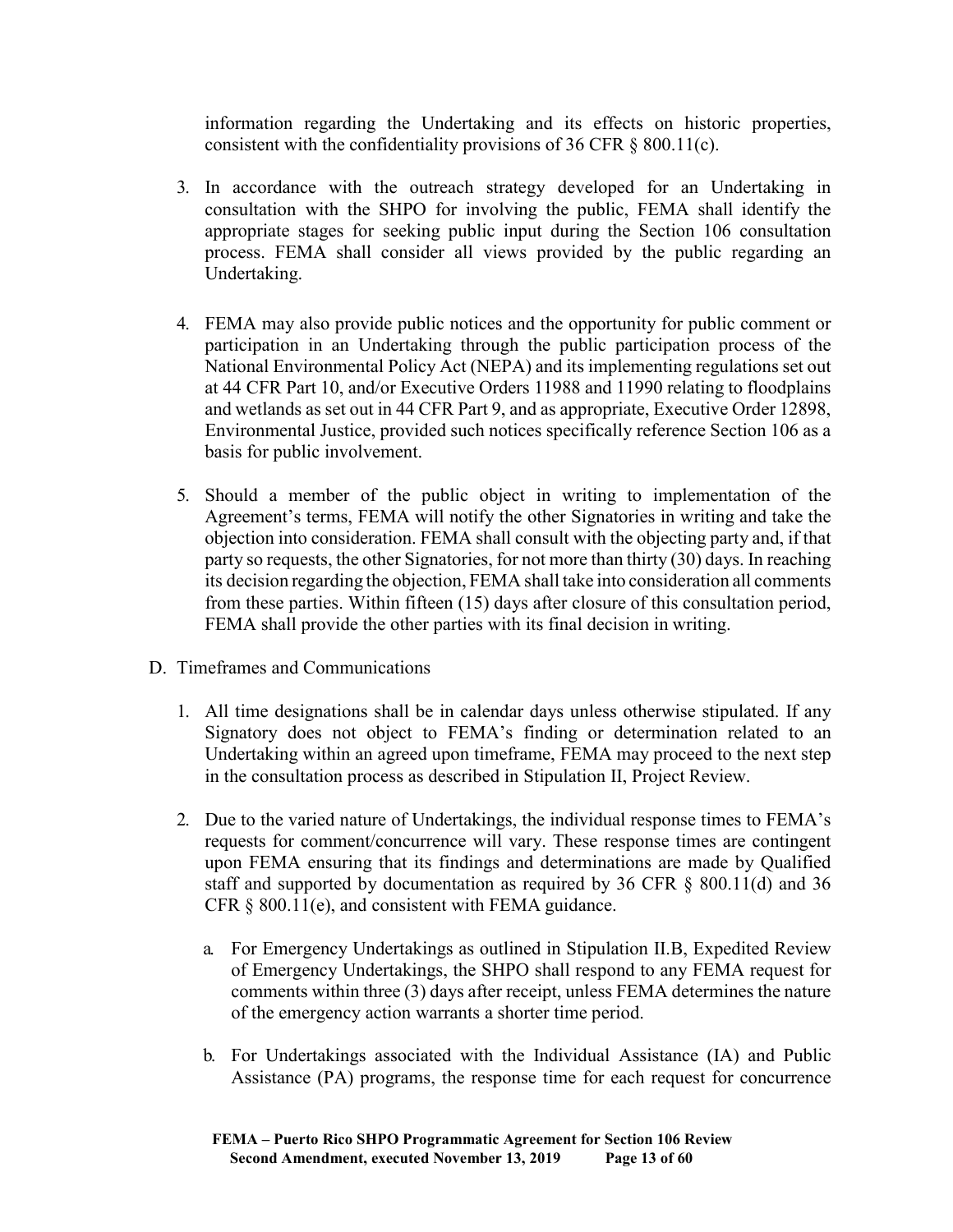shall be a maximum of fifteen (15) days, or in accordance with temporary timelines established by FEMA on a Declaration by Declaration basis.

- c. For the Hazard Mitigation Grant Program (HMGP) and all non-disaster programs, the response time for each request for concurrence shall be a maximum of thirty (30) days.
- 3. The consulting parties may send and accept official notices, comments, requests for further information and documentation, and other communications required by this Agreement by e-mail.

# **II. PROJECT REVIEW**

- A. Programmatic Allowances
	- 1. If FEMA determines an Undertaking conforms to one or more allowances in Appendix B of this Agreement, FEMA shall complete the Section 106 review process by documenting this determination in the project file, without SHPO review or notification.
	- 2. If the Undertaking involves a National Historic Landmark (NHL) [\(http://www.nps.gov/nhl/find/statelist/pr/PR.pdf\),](http://www.nps.gov/nhl/find/statelist/pr/PR.pdf)) FEMA shall notify the SHPO and the NPS NHL Program Manager of the NPS Southeast Regional Office (Atlanta Federal Center, 1924 Building, 100 Alabama Street SW, Atlanta, GA 30303. Phone: 404-507- 5792; FAX: 404-562-3202 Email: [SER\\_NHL@nps.gov.](mailto:SER_NHL@nps.gov)) that the Undertaking conforms to one or more allowances. FEMA shall provide information about the proposed scope of work for the Undertaking and the allowance(s) enabling FEMA's determination.
	- 3. If FEMA determines any portion of an Undertaking's scope of work does not conform to one or more allowances listed in Appendix B, FEMA shall conduct expedited or standard Section 106 review, as appropriate, for the entire Undertaking in accordance with Stipulation II.B, Expedited Review for Emergency Undertakings, or Stipulation II.C, Standard Project Review.
	- 4. Allowances may be revised and new allowances may be added to this Agreement in accordance with Stipulation IV.A.3, Amendments.
- B. Expedited Review for Emergency Undertakings
	- 1. Determine Expedited Review
		- a. As part of the Declaration process, FEMA shall define the time interval during which the disaster causing incident occurs (the incident period, as defined in 44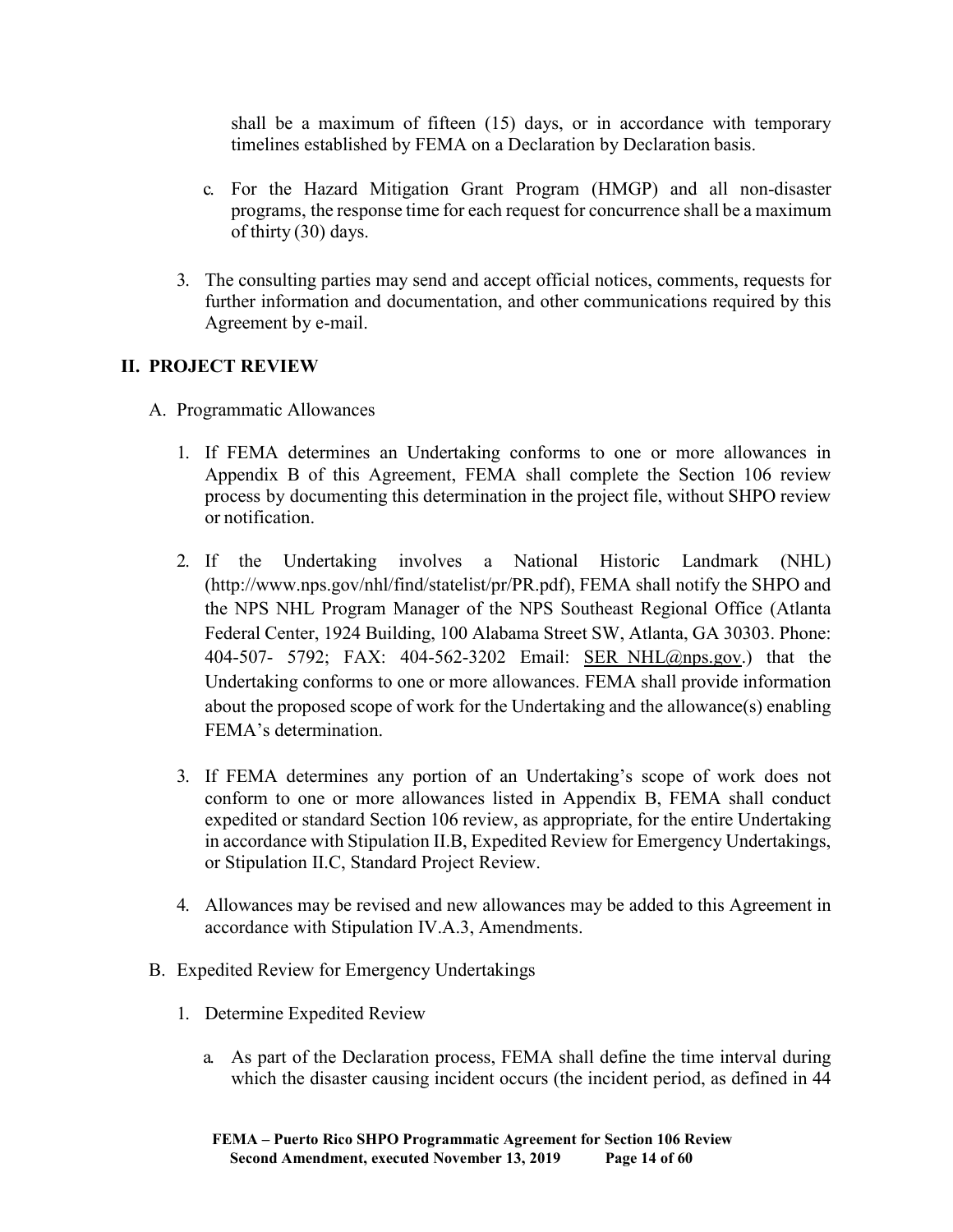CFR § 206.32(f)). FEMA may approve direct Federal assistance and/or funding for emergency work (as defined in 44 CFR  $\S$  206.201(b)) that occurs during the incident period, including work already completed, in response to an immediate threat to human health and safety or property. Pursuant to 36 CFR  $\S$  800.12(d), FEMA may conduct expedited review of emergency Undertakings for thirty (30) days from the beginning of the incident period.

- b. Should FEMA determine that it is necessary to extend the expedited review period for emergency Undertakings beyond the initial thirty (30) days, FEMA shall, in thirty (30)-day increments, as needed, notify in writing the Recipients, SHPO and ACHP.
- 2. Conduct Expedited Reviews
	- a. If the emergency Undertaking is an immediate rescue and salvage operation conducted in response to an event to preserve life and property, FEMA has no Section 106 consultation responsibilities in accordance with 36 CFR § 800.12(d); or
	- b. If the emergency Undertaking meets one or more of the Allowances in Appendix B of this Agreement, FEMA shall complete the Section 106 review process pursuant to Stipulation II.A.1, Programmatic Allowances.
	- c. If FEMA determines that the emergency Undertaking would adversely affect a historic property during this expedited review period:
		- i. To the extent practicable, FEMA will propose treatment measures that would address adverse effects during implementation, and request the comments of the SHPO within three (3) days of receipt of this information unless FEMA determines the nature of the emergency warrants a shorter time period.
		- ii. FEMA may provide this information through written requests, telephone conversations, meetings, or electronic media (CD's only). In all cases, FEMA shall clarify that an "expedited review" is being requested for the Undertaking.
		- iii. FEMA shall take into account any timely comments provided by SHPO in making a decision on how to proceed.
		- iv. Should the SHPO not comment within three (3) days, FEMA shall complete Section 106 consultation for the Undertaking based on the available information.
		- v. FEMA shall notify the SHPO of the final decision, indicating how any comments received were considered in reaching that decision.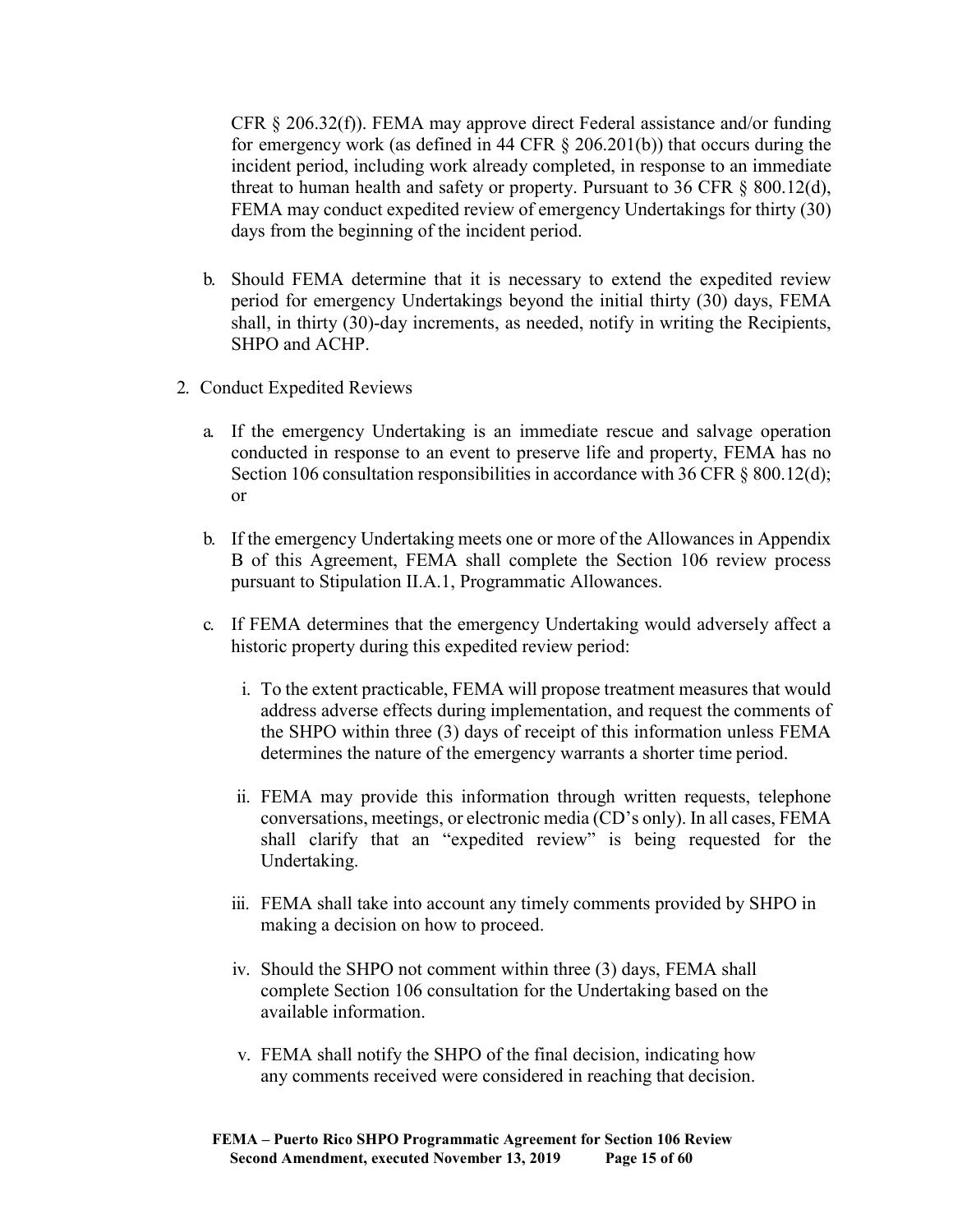- C. Standard Project Review: For Undertakings not exempt from further Section 106 review, FEMA shall ensure that the following standard project review steps are implemented. In the interest of streamlining, FEMA may combine some or all of these steps during consultation in accordance with 36 CFR  $\S$  800.3(g).
	- 1. Consulting Parties: FEMA shall consider all written requests of individuals and organizations to participate as consulting parties, and consult with the SHPO to identify any other parties that meet the criteria to be consulting parties and invite them to participate in the Section 106 process. FEMA may invite others to participate as consulting parties as the Section 106 consultation proceeds. FEMA shall invite any individual or organization that will assume a specific role or responsibility outlined in a Memorandum of Agreement (MOA) or Programmatic Agreement to participate as an invited signatory to the agreement.

# 2. Area of Potential Effects:

- a. For standing structures or buildings not adjacent to or located within the boundaries of a National Register listed or eligible district, Qualified staff may define the (Area of Potential Effect (APE) as the individual structure or building when the proposed Undertaking is limited to its repair or rehabilitation (as defined in 36 CFR § 68.2(b)).
- b. For all other Undertakings, Qualified staff shall determine the APE in consultation with the SHPO. FEMA may consider information provided by other parties, such as local governments and the public, when establishing the APE.
- 3. Identification and Evaluation: Qualified staff shall determine in consultation with the SHPO if the APE contains historic properties, including properties of religious and cultural significance. This may include the review of documentation provided by the Recipients or sub-recipient in coordination with the SHPO.
	- a. Level of Effort: FEMA shall make a reasonable and good faith effort to identify historic properties in accordance with 36 CFR § 800.4(b)(1). FEMA may consult with the SHPO to determine the level of effort and methodology necessary to identify and evaluate a variety of historic property types.
	- b. National Historic Landmarks: When FEMA identifies an Undertaking with the potential to affect an NHL, FEMA shall contact the NPS NHL Program Manager of the NPS Southeast Regional Office (Atlanta Federal Center, 1924 Building, 100 Alabama Street SW, Atlanta, GA 30303. Phone: 404-507-5792; FAX: 404- 562- 3202 Email: SER\_NHL@nps.gov.) in addition to the SHPO, and other consulting parties. The purpose of this notification is to ensure early coordination for the Undertaking which FEMA later may determine adversely affects the NHL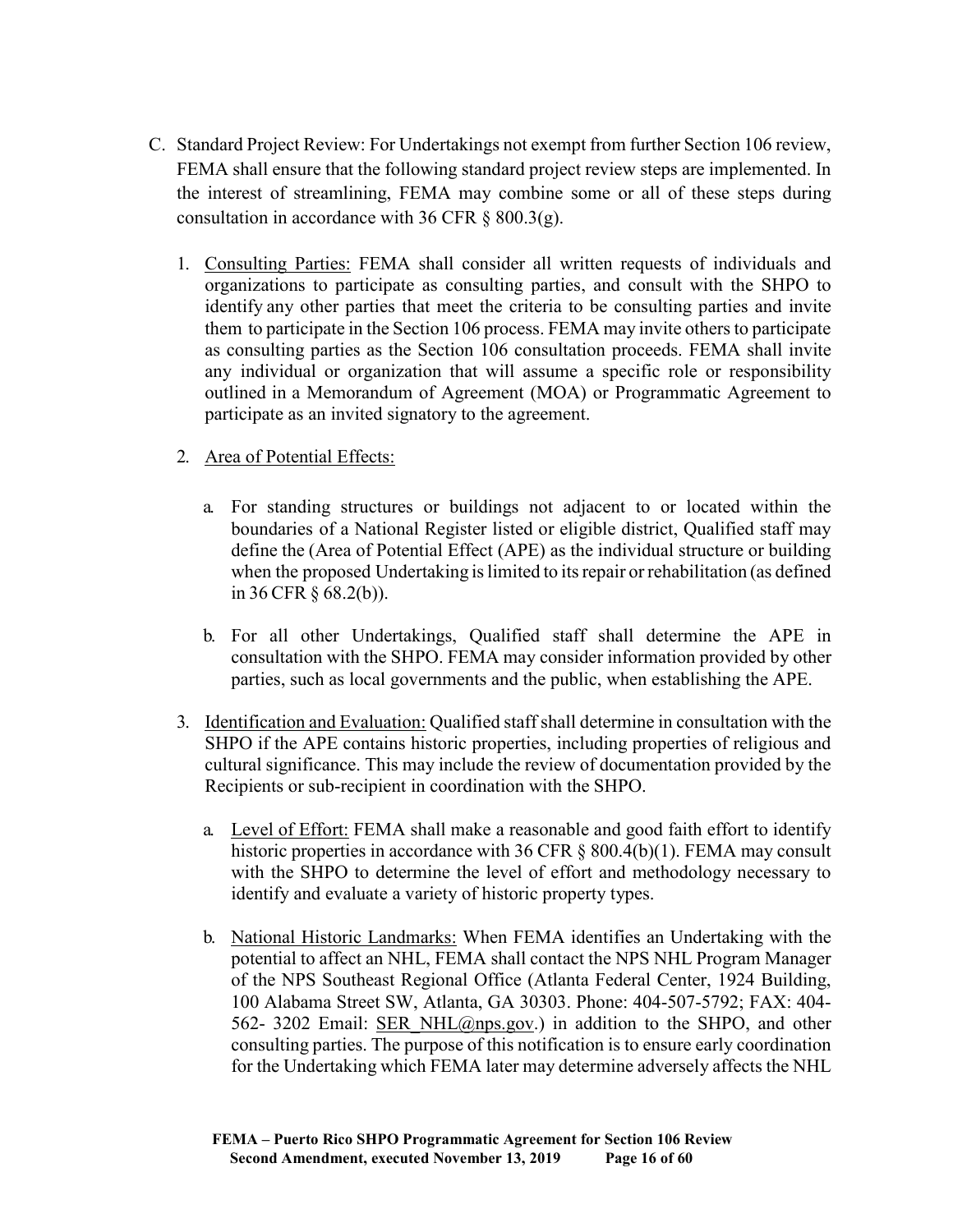as outlined in Stipulation II.C.6.

- c. Determinations of Eligibility: FEMA shall review or determine National Register eligibility based on identification and evaluation efforts and consult with SHPO and other consulting parties regarding these determinations. Should the SHPO or another consulting party disagree with the determination of eligibility, FEMA shall either:
	- i. Elect to consult further with the objecting party until the objection is resolved;
	- ii. Treat the property as eligible for the National Register; or
	- iii. Obtain a determination of eligibility from the Keeper of the National Register in accordance with 36 CFR  $\S$  63.2(d)-(e) and 36 CFR  $\S$  800.4(c)(2).
- 4. Findings of No Historic Properties Affected: FEMA shall make a finding of "no historic properties affected" under the following circumstances:
	- a. If no historic properties are present in the APE; or
	- b. The Undertaking is designed to avoid effects to historic properties; or
	- c. The Undertaking does not affect the character defining features of a historic property.
	- d. FEMA shall notify the SHPO and any other consulting parties of this finding and provide supporting documentation in accordance with 36 CFR § 800.11(d). Unless the SHPO objects to the finding within the applicable timeframe outlined in Stipulation I.D, Timeframes and Communications, the Section 106 review of the Undertaking will have concluded.
	- e. If the SHPO objects to a finding of "no historic properties affected," FEMA shall consult with the SHPO to resolve the disagreement.
		- i. If the objection is resolved, FEMA either may proceed with the Undertaking in accordance with the resolution or reconsider effects on the historic property by applying the criteria of adverse effect pursuant to Stipulation II.C.5, Application of the Criteria of Adverse Effect, below.
		- ii. If FEMA is unable to resolve the disagreement, it will forward the finding and supporting documentation to the ACHP and request that the ACHP review FEMA's finding in accordance with 36 CFR  $\S$  800.4(d)(1)(iv)(A) through 36 CFR  $\S$  800.4(d)(1)(iv)(C). FEMA shall consider the ACHP's recommendation in making its final determination. If FEMA's final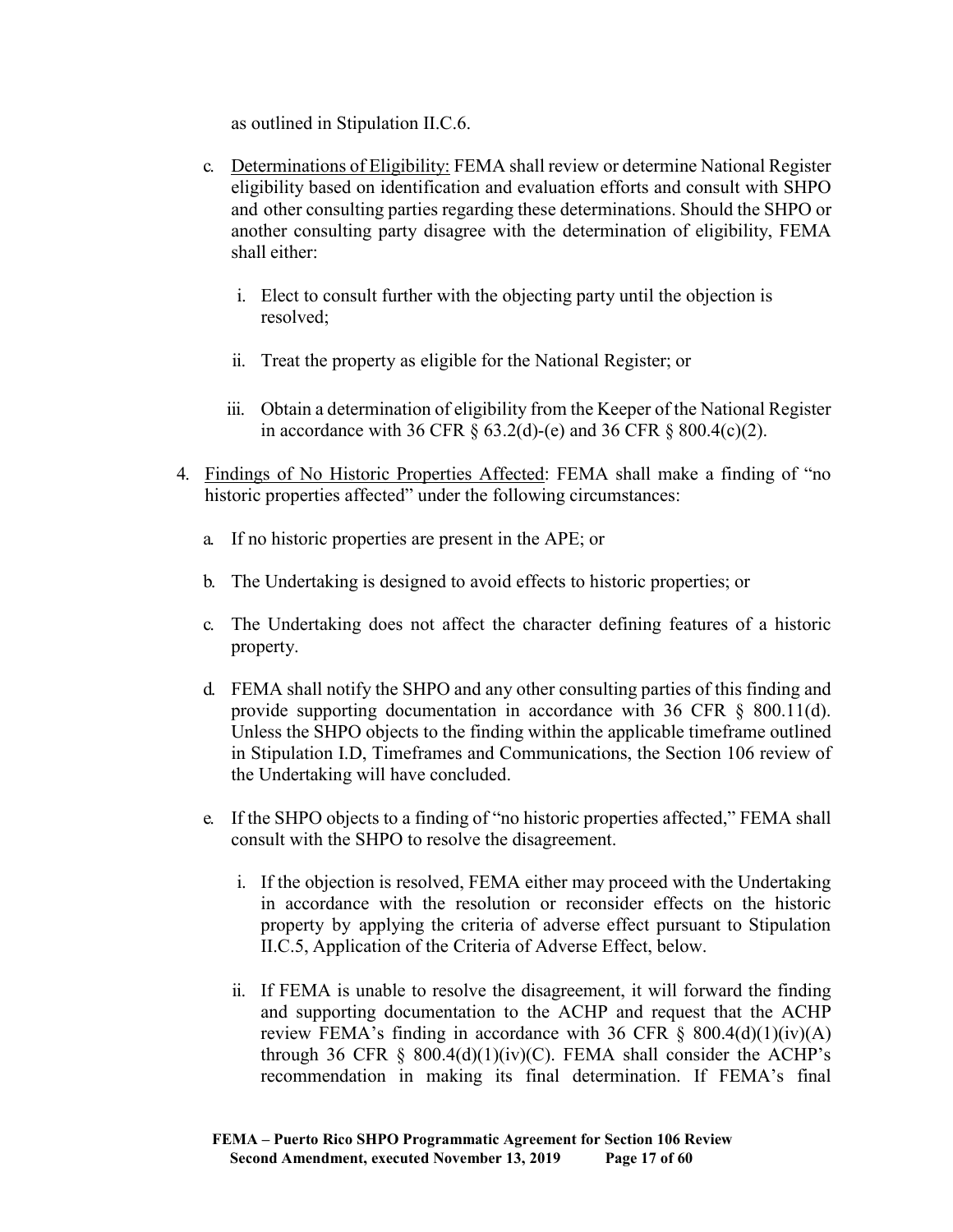determination is to reaffirm its "no historic properties affected" finding, the Section 106 review of the Undertaking will have concluded. Otherwise, FEMA will proceed to Stipulation II.C.5., below.

- 5. Application of the Criteria of Adverse Effect: If FEMA finds an Undertaking may affect historic properties in the APE, FEMA shall apply the criteria of adverse effect to historic properties within the APE(s), taking into account the views of the consulting parties and the public concerning effects in accordance with 36 CFR § 800.5(a).
	- a. If FEMA determines that an Undertaking does not meet the adverse effect criteria, FEMA shall propose a finding of "no adverse effect" in accordance with 36 CFR § 800.5(b).
		- i. FEMA shall notify the SHPO, and all other consulting parties of its finding and provide supporting documentation pursuant to 36 CFR §800.11(e).
		- ii. Unless a consulting party objects within the applicable timeframe outlined in Stipulation I.D, Timeframes and Communications, FEMA will proceed with its "no adverse effect" determination and conclude the Section 106 review.
		- iii. If a consulting party objects to a finding of "no adverse effect," FEMA will consult with the objecting party to resolve the disagreement.
			- 1) If the objection is resolved, FEMA shall proceed with the Undertaking in accordance with the resolution, or;
			- 2) If the objection cannot be resolved, FEMA shall request that the ACHP review the findings in accordance with 36 CFR  $\S$  800.5(c)(3)(i)-(ii) and submit the required supporting documentation. FEMA shall consider the ACHP's comments in making its final determination.
	- b. If FEMA finds the Undertaking may adversely affect historic properties, FEMA shall request through the Recipients that the sub-recipient revise the scope of work to substantially conform to the *Standards* for standing structures or buildings, or avoid or minimize adverse effects for National Register listed or eligible historic properties.
		- i. If the sub-recipient modifies the scope of work to avoid the adverse effect(s), FEMA shall notify the SHPO and all other consulting parties, and provide supporting documentation. Unless a consulting party makes a timely objection in accordance with the applicable timeframe outlined in Stipulation I.D, Timeframes and Communications, FEMA shall proceed with its "no adverse effect" determination, including any conditions, and conclude the Section 106 review.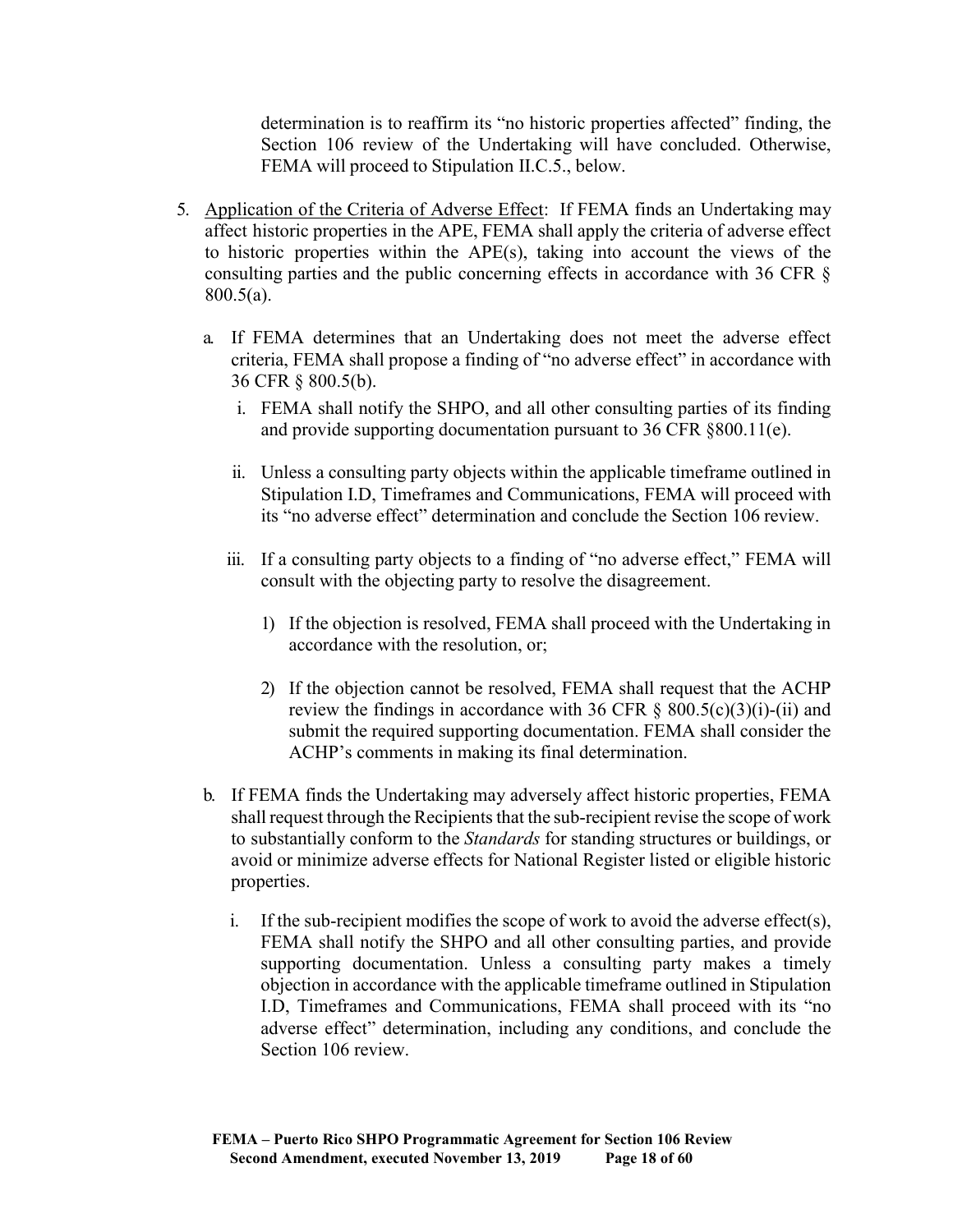- ii. If an Undertaking is not modified to avoid the adverse effect(s), FEMA shall initiate consultation to resolve the adverse effect(s) in accordance with Stipulation II.C.6, Resolution of Adverse Effects.
- 6. Resolution of Adverse Effects: If FEMA determines that an Undertaking may adversely affect a historic property, it shall resolve the effect(s) of the Undertaking in consultation with the SHPO, Recipients, sub-recipient, the ACHP, if participating, and other consulting parties, by one of the following methods depending upon the severity of the adverse effect(s) as well as determination of the historic property's significance on a local, state or national level. When FEMA determines an Undertaking will adversely affect an NHL, FEMA shall notify and invite the Secretary and ACHP to participate in consultation in accordance with 36 CFR § 800.10. When the ACHP participates in consultation related to an NHL, the ACHP shall report the outcome of the consultation to the Secretary and the FEMA Administrator.
	- a. Abbreviated Consultation Process**:** After taking into consideration the significance of the historic properties affected, the severity of the adverse effect(s) and avoidance or minimization of the adverse effect(s), FEMA may propose in writing to the consulting parties to resolve the adverse effect(s) of the Undertaking through the application of one or more Treatment Measures outlined in Appendix F as negotiated with the SHPO and other consulting parties. The use of these Treatment Measures shall not require the execution of an MOA or Programmatic Agreement.
		- i. In consultation with the SHPO and other consulting parties, FEMA shall propose in writing the implementation of a specific Treatment Measure, or combination of Treatment Measures, with the intent of expediting the resolution of adverse effects, and provide documentation as required by 36 CFR  $\&$  800.11(e) and subject to the confidentiality provisions of 36 CFR  $\&$  $800.11(c)$ ). Unless a consulting party or the ACHP objects within fifteen (15) days of receipt of FEMA's proposal, FEMA shall proceed with the implementation of the Treatment Measure(s) and will conclude the Section 106 review.
		- ii. If any of the consulting parties or the ACHP objects within the fifteen (15) day review and comment period to the resolution of adverse effects through the application of the Abbreviated Consultation Process, FEMA shall resolve the adverse effect(s) using procedures outlined below in Stipulation II.C.6(b), MOA or Stipulation II.C.6.(c), Programmatic Agreement.
		- iii. Because funding and implementation details of Treatment Measures for specific Undertakings may vary by program, FEMA shall provide written notice to the consulting parties within sixty (60) days of the completion of the Treatment Measure(s). This written notice will serve as confirmation that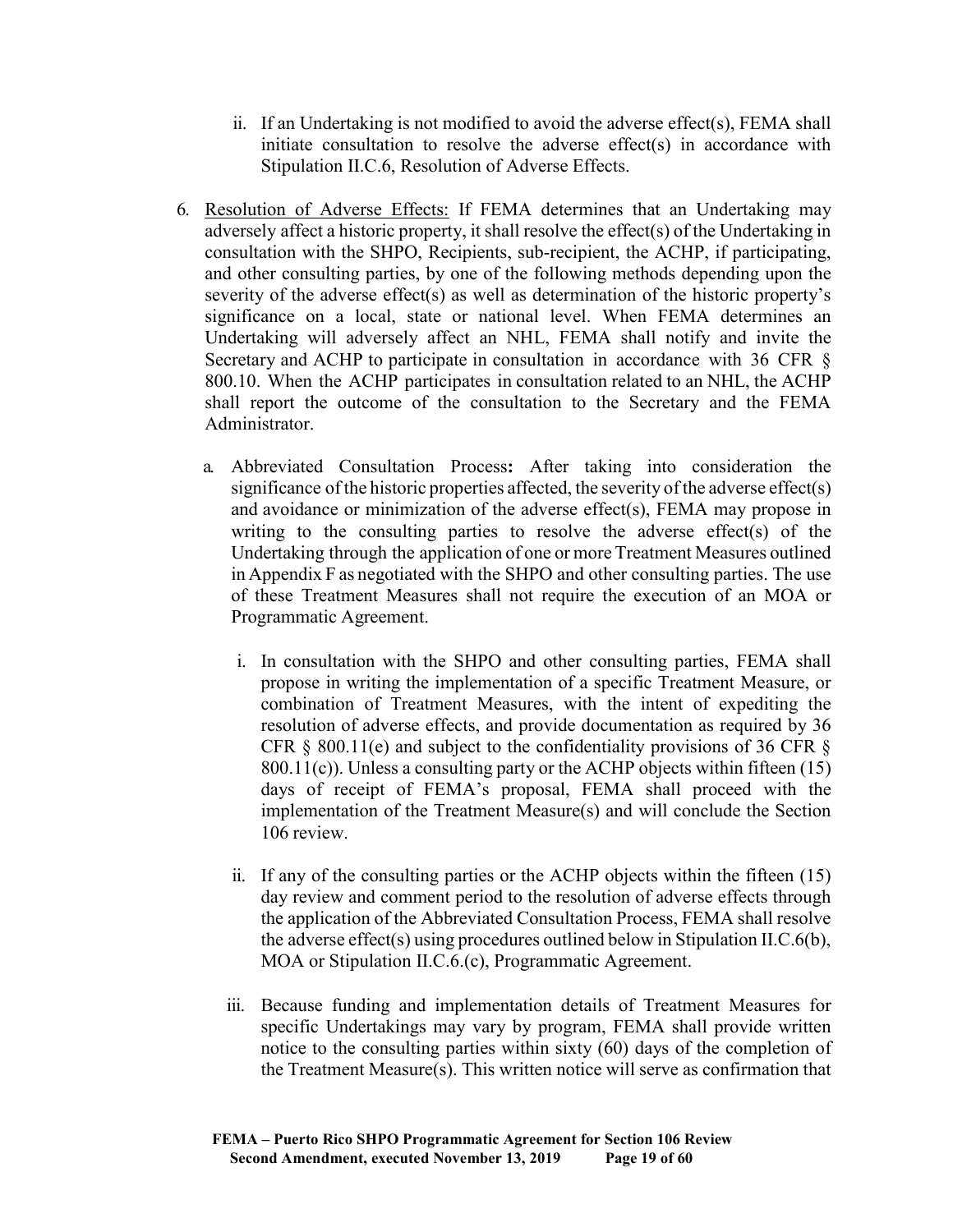the Treatment Measure(s) for a specific Undertaking have been implemented. FEMA also shall include information pertaining to the completion of Treatment Measures in the annual report pursuant to Stipulation I.B.1.d, FEMA Roles and Responsibilities.

- b. Memorandum of Agreement: FEMA shall provide the ACHP with an adverse effect notice in accordance with 36 CFR  $\S$  800.6(a)(1) if it has not already provided such under the Abbreviated Consultation Process of this Agreement, if a consulting party or the ACHP objects in accordance with Stipulation II.C.6(a)(ii), or if FEMA in consultation with the SHPO and other consulting parties has determined that an MOA would be more appropriate to resolve the adverse effect(s). In consultation with the SHPO and other consulting parties, including the ACHP (if participating), FEMA shall develop an MOA in accordance with 36 CFR  $\S$  800.6(c) to agree upon treatment measures to avoid, minimize, and/or mitigate adverse effect(s) on historic properties. The MOA may also include treatment measures that serve an equal or greater public benefit in promoting the preservation of historic properties in lieu of more traditional treatment measures.
- c. Programmatic Agreement: Should the execution of an MOA be inappropriate given the similar nature of effects on historic properties, the inability to determine effects prior to approval of an Undertaking, or where other circumstances warrant, FEMA, shall consult with the SHPO and the ACHP, if participating, and any other consulting parties to develop a Programmatic Agreement in accordance with 36 CFR§ 800.14(b) and identify programmatic conditions or treatment measures to govern the resolution of potential or anticipated adverse effects from certain complex project situations for an Undertaking or for multiple but similar Undertakings by a single sub-recipient.
- d. Objections: Should any signatory or consulting party object within the timeframes established by this Agreement to any plans, specifications, or actions taken pursuant to resolving an adverse effect, FEMA shall consult further with the objecting party to seek resolution. If FEMA determines the objection cannot be resolved, FEMA shall address the objection in accordance with Stipulation IV.B, Dispute Resolution.

#### **III. OTHER CONSIDERATIONS**

- A. Changes to an Approved Scope of Work: The Recipients shall notify FEMA and shall require a sub-recipient to notify the Recipient immediately when a sub-recipient proposes changes to an approved scope of work for an Undertaking.
	- 1. If FEMA determines the change meets a Programmatic Allowance or has no effect on the property, FEMA shall approve the change.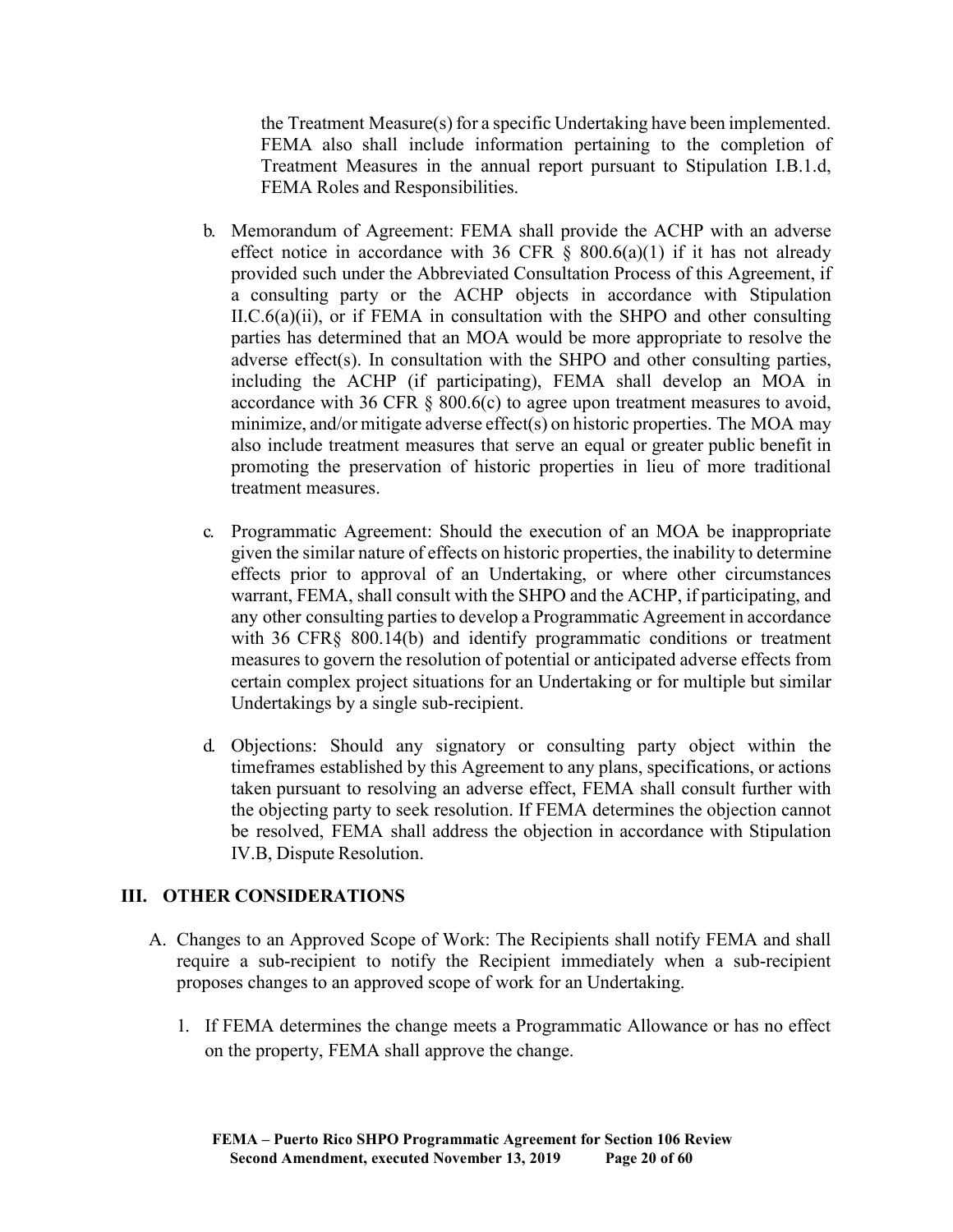- 2. If the change can be modified to meet a Programmatic Allowance, or conform to any applicable SOI *Standards*, FEMA shall conclude its Section 106 review responsibilities.
- 3. If FEMA determines that the change does not meet an Allowance, FEMA shall initiate consultation pursuant to Stipulation II.C, Standard Project Review.
- B. Unanticipated Discoveries, Previously Unidentified Properties, or Unexpected Effects:
	- 1. Upon notification by a sub-recipient of an unexpected discovery, or if it appears that an Undertaking has affected a previously unidentified property or affected a known historic property in an unanticipated manner, in accordance with Stipulation I.B.3(e), Recipients Roles and Responsibilities, the Recipients shall immediately notify FEMA and require the sub-recipient to:
		- a. Stop construction activities in the vicinity of the discovery.
		- b. Take all reasonable measures to avoid or minimize harm to the property until FEMA has completed consultation with the SHPO, and any other consulting parties. Upon notification by the Recipients of a discovery, FEMA shall immediately notify the SHPO, and other consulting parties that may have an interest in the discovery, previously unidentified property or unexpected effects, and consult to evaluate the discovery for National Register eligibility and/or the effects of the Undertaking on historic properties.
		- c. If human remains are discovered, notify the local law enforcement office and coroner/medical examiner in accordance with applicable Commonwealth statute(s), and protect the remains from any harm. Notify the SHPO within twenty- four (24) hours of identifying human remains.
		- d. Assist FEMA in completing the following actions, as required:
			- i. FEMA shall consult with the SHPO and other consulting parties in accordance with the consultation process outlined in Stipulation II, Project Review, to develop a mutually agreeable action plan with timeframes to identify the discovery or previously unidentified property, take into account the effect(s) of the Undertaking, resolve adverse effect(s) if necessary, and ensure compliance with applicable Federal, State, and local statutes.
			- ii. FEMA shall coordinate with the Recipients and the sub-recipient regarding any needed modification to the scope of work for the Undertaking necessary to implement recommendations of the consultation and facilitate proceeding with the Undertaking.
			- iii. In cases where discovered human remains are determined to be native to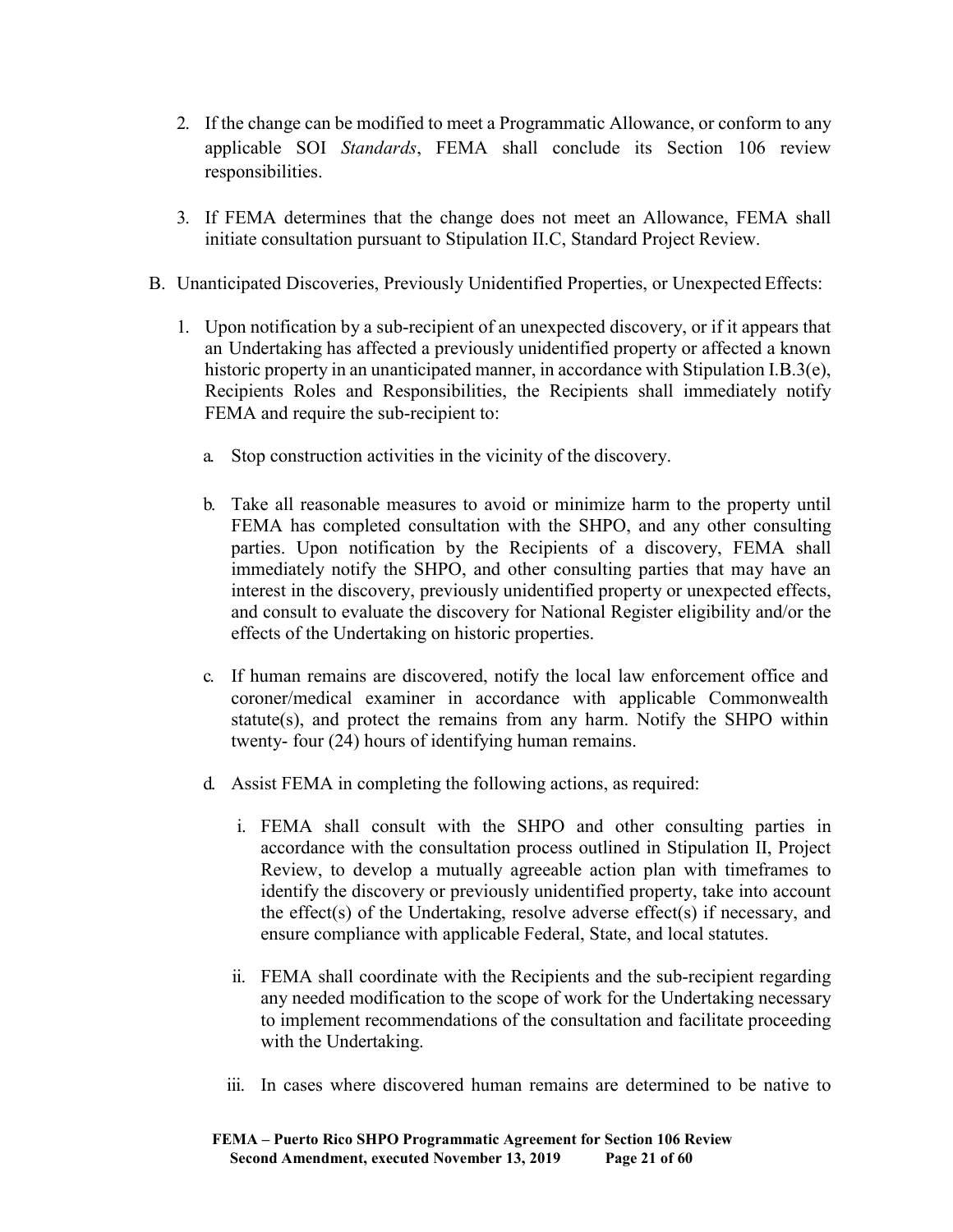Puerto Rico, FEMA shall follow the guidelines outlined in the ACHP's *Policy Statement Regarding the Treatment of Burial Sites, Human Remains, and Funerary Objects* (2007) and any state-specific policies that may be in force.

- C. Curation
	- 1. FEMA and the Recipients shall ensure that recovered artifacts and related documentation are curated in a suitable repository as agreed to by FEMA and SHPO, following applicable federal guidelines (36 CFR Part 79).
	- 2. When an Undertaking will adversely affect a National Register listed or eligible archaeological site, FEMA may treat the adverse effect by providing for the recovery of significant information through archaeological data recovery. FEMA shall consult with the SHPO and other consulting parties to prepare a research design (data recovery plan), including a specific plan for curation. This plan will incorporate any relevant curation provisions contained in ACHP's "*Recommended Approach for Consultation on Recovery of Significant Information from Archaeological Sites*" published in the Federal Register (64 Federal Register 27085-27087 (May 18, 1999))*,* or other provisions agreed to by the consulting parties. No excavation should be initiated before FEMA acceptance and approval of the curation plan.
		- a. As stipulated in the curation plan, artifacts, as well as field and laboratory records sufficient to document the collection, shall be curated at a facility that meets the standards of, and in accordance with the provisions of 36 CFR Part 79, "Curation of Federally Owned and Administered Archaeological Collections," and applicable State requirements.
- D. Review of Undertakings Initiated Before Completion of Section 106 Review
	- 1. In accordance with Section 110(k) of the NHPA, FEMA shall not grant assistance to a sub-recipient who, with intent to avoid the requirements of this Agreement or Section 106 of the NHPA, has intentionally significantly and adversely affected a historic property to which the assistance would relate, or having legal power to prevent it, allowed an adverse effect to occur. However, if after consultation with the SHPO and ACHP, FEMA determines that extraordinary circumstances justify granting assistance despite the adverse effect created or permitted by the subrecipient, FEMA shall complete consultation for the Undertaking pursuant to the terms of this Agreement.
	- 2. FEMA shall specifically advise the Recipients and shall require that the Recipients advise its sub-recipient in writing that they may jeopardize Federal funding if work is performed without all required local, State, and Federal licenses, permits, and/or approvals, including the completion of the Section 106 process. FEMA also shall document this requirement in its Record of Environmental Consideration, as applicable, as well as all project approval documents specifying the project scope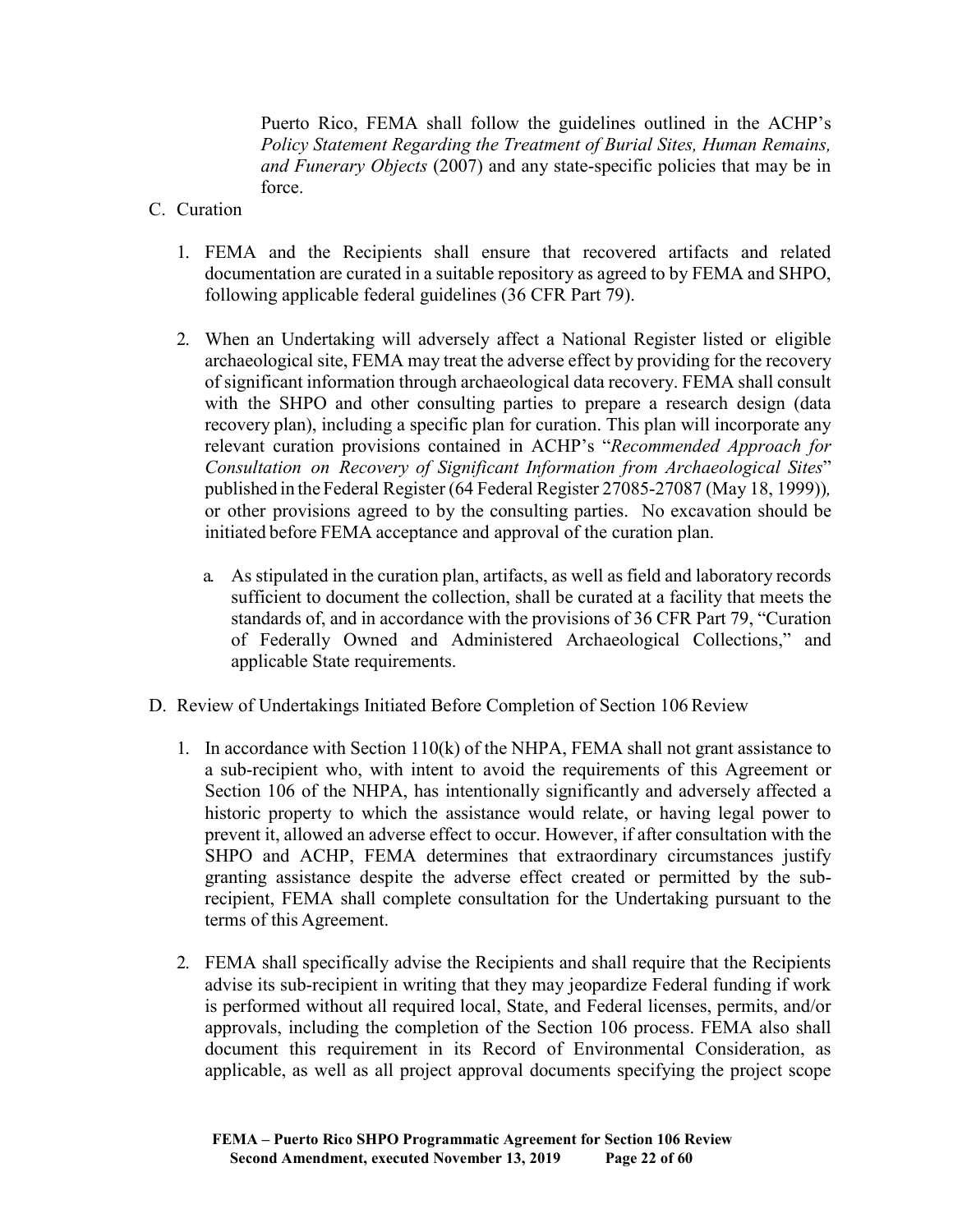and limits, and containing all conditions and caveats.

- 3. In circumstances where FEMA determines a sub-recipient has initiated an Undertaking without willful intent to avoid the requirements of this Agreement or Section 106 of NHPA, FEMA shall proceed as follows:
	- a. Determine if the Undertaking is of a type for which FEMA has no further Section 106 responsibilities, namely:
		- i. An Undertaking listed in Stipulation I.A.7; or
		- ii. An immediate rescue and salvage operation in accordance with 36 CFR § 800.12(d); or
		- iii. A Programmatic Allowance as described under Stipulation II.A.
		- b. In any such cases listed in Stipulation III.D.3.a., above, FEMA shall document this determination in the project files, and consider the Undertaking Section 106 compliant.
		- c. If FEMA determines the Undertaking would have required Section 106 review, FEMA shall coordinate with the SHPO to determine if consultation isfeasible.
			- i. If after coordination with the SHPO, FEMA determines that consultation is feasible, FEMA shall review the Undertaking in accordance with Stipulation II.C, Standard Project Review.
			- ii. If after coordination with the SHPO, FEMA determines that review is infeasible, FEMA shall document the outcome to the Section 106 review process, and the applicable FEMA program shall take the outcome into account before making a decision whether to fund the Undertaking. FEMA shall provide written notification of its funding decision to the Recipients, SHPO and ACHP.
- 4. FEMA shall ensure that all Undertakings considered for after the fact review in accordance with this stipulation are included in the annual report.

# **IV.IMPLEMENTATION OF AGREEMENT**

- A. Amendments
	- 1. If any Signatory determines that an amendment to the terms of this Agreement must be made, the Signatories shall consult for no more than thirty (30) days to seek amendment of the Agreement.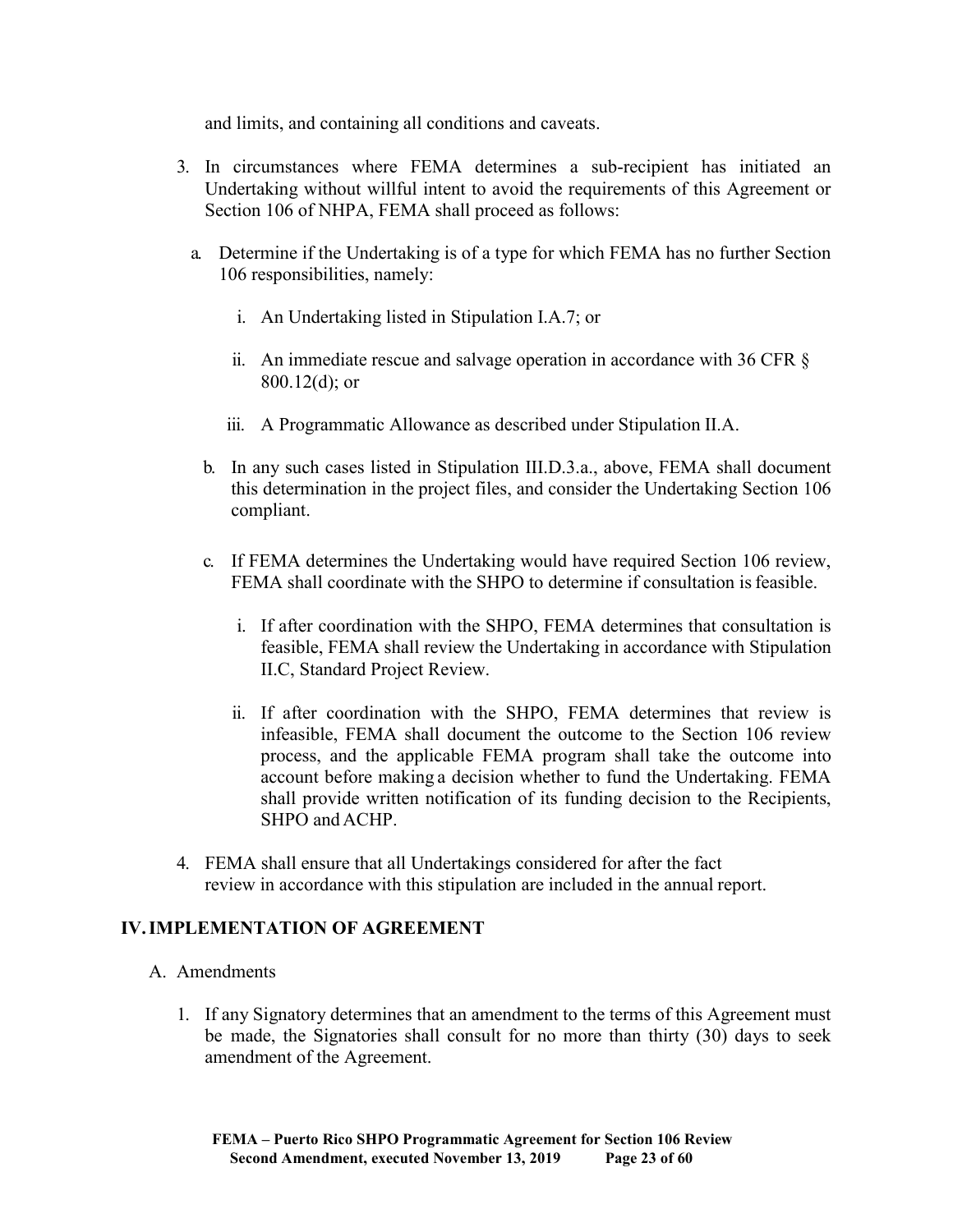- 2. An amendment to this Agreement, exclusive of the appendices, shall be effective only when it has been signed by all the Signatories.
- 3. Appendix A (FEMA Program Summaries), Appendix B (Programmatic Allowances), Appendix C (Criteria for Identification of Collapsed Structures), Appendix D (Private Property Debris Removal Program Process), Appendix E (Low Impact Debris Removal Stipulation), and Appendix F (Treatment Measures) may be amended at the request of FEMA or another Signatory in the following manner:
	- a. FEMA, on its own behalf or on behalf of another Signatory, shall notify the other Signatories of the intent to modify the current Appendix or Appendices and shall provide the Signatories a draft of the updated Appendix or Appendices.
	- b. If no other Signatory objects in writing within thirty (30) days of receipt of FEMA's proposed modification, FEMA shall date and sign the amended Appendix and provide a copy of the amended Appendix to the other Signatories. Such an amendment shall go into effect on the date FEMA transmits the amendment to the other Signatories.
- B. Dispute Resolution
	- 1. Should any Signatory object in writing to the terms of this Agreement, FEMA shall consult with the objecting party for not more than thirty (30) days to resolve the objection.
	- 2. If the objection is resolved within thirty (30) days, FEMA shall proceed in accordance with the resolution.
	- 3. If FEMA determines within thirty (30) days that the objection cannot be resolved, FEMA shall forward to ACHP all documentation relevant to the objection, including FEMA's proposed resolution. Within thirty (30) days of receipt, ACHP will:
		- a. Concur in FEMA's proposed resolution; or
		- b. Provide FEMA with recommendations, which FEMA shall take into account in reaching a final decision regarding the objection; or
		- c. Notify FEMA that the objection will be referred for comment in accordance with 36 CFR § 800.7(a)(4), and proceed to do so.
	- 4. FEMA shall take into account any ACHP recommendations or comments, and any comments from the other Signatories, in reaching a final decision regarding the objection. FEMA shall provide in writing to the ACHP and Signatories a summary of its final decision before authorizing any disputed action to proceed. The Signatories shall continue to implement all other terms of this Agreement that are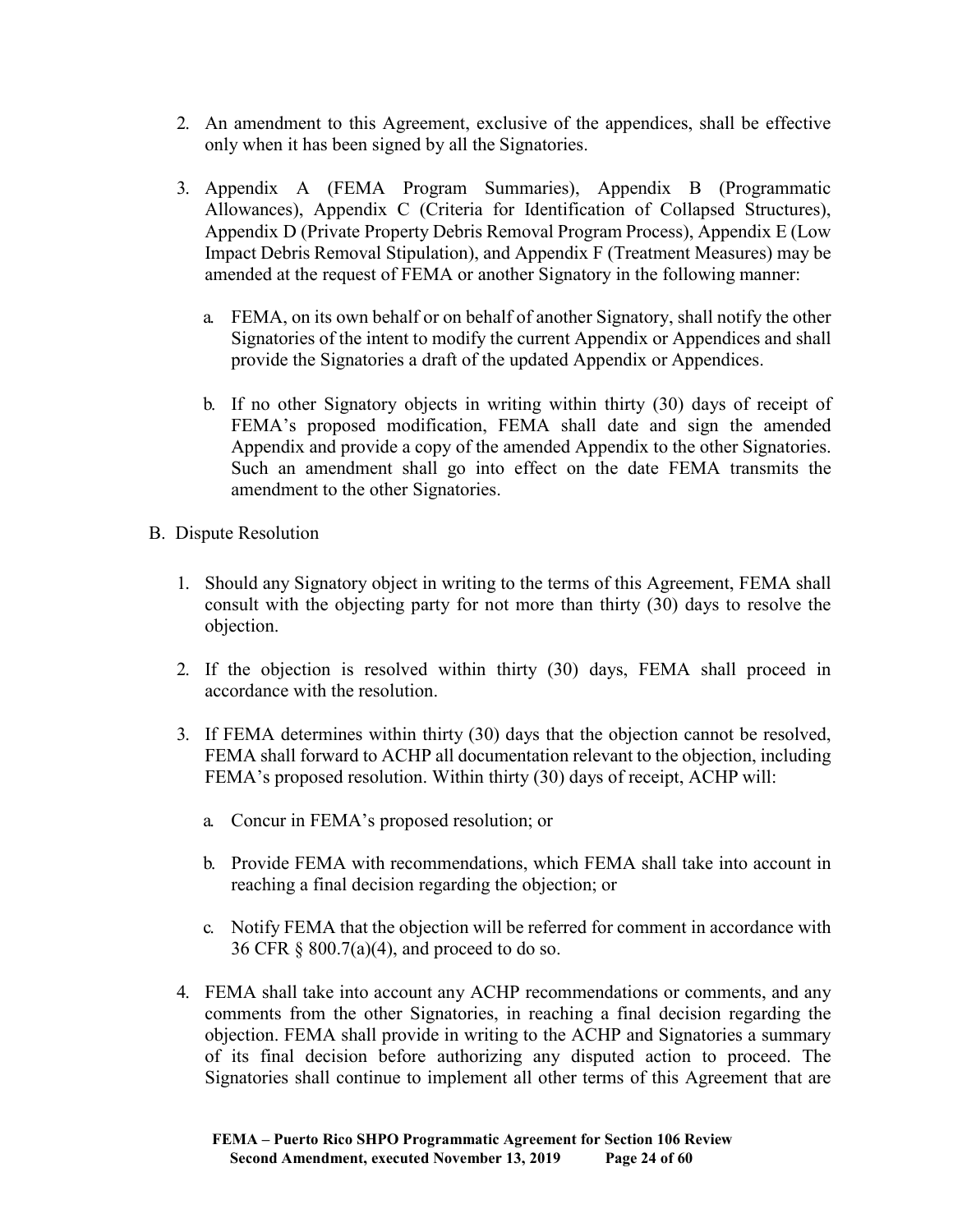not subject to objection.

- 5. If the ACHP does not respond within thirty (30) days, FEMA may assume the ACHP has no comment and proceed with its proposed resolution to the objection after providing the ACHP and Signatories a written summary of its final decision.
- C. Severability and Termination
	- 1. In the event any provision of this Agreement is deemed by a Federal court to be contrary to, or in violation of, any applicable existing law or regulation of the United States of America, only the conflicting provision(s) shall be deemed null and void, and the remaining provisions of the Agreement shall remain in effect.
	- 2. FEMA, the SHPO, ACHP, or Recipients may terminate this Agreement by providing thirty (30) days written notice to the other Signatories, provided that the Signatories consult during this period to seek amendments or other actions that would prevent termination. If this Agreement is terminated, FEMA shall comply with Section 106 through other applicable means pursuant to 36 CFR Part 800. Upon such determination, FEMA shall provide all other Signatories and the ACHP with written notice of the termination of this Agreement.
	- 3. This Agreement may be terminated by the implementation of a subsequent Agreement, pursuant to 36 CFR § 800.14(b), that explicitly terminates or supersedes this Agreement, or by FEMA's implementation of Alternate Procedures, pursuant to 36 CFR § 800.14(a).
- D. Duration and Extension
	- 1. This Agreement shall remain in effect from the date of execution for a period not to exceed seven (7) years unless otherwise extended pursuant to Stipulation IV.D.2 below, or terminated pursuant to Stipulation IV.C.2 or IV.C.3, Severability and Termination. The Agreement shall remain in effect for Declarations made prior to expiration of the Agreement in order to minimize delays in delivery of FEMA assistance.
	- 2. The Signatories may collectively agree to extend this Agreement to cover additional calendar years, or portions thereof, through an amendment per Stipulation IV.A., provided that the original Agreement has not expired.
- E. Execution and Implementation
	- 1. This Agreement may be executed in counterparts, with a separate page for each Signatory, and shall become effective on the date of the final signature of FEMA and the SHPO.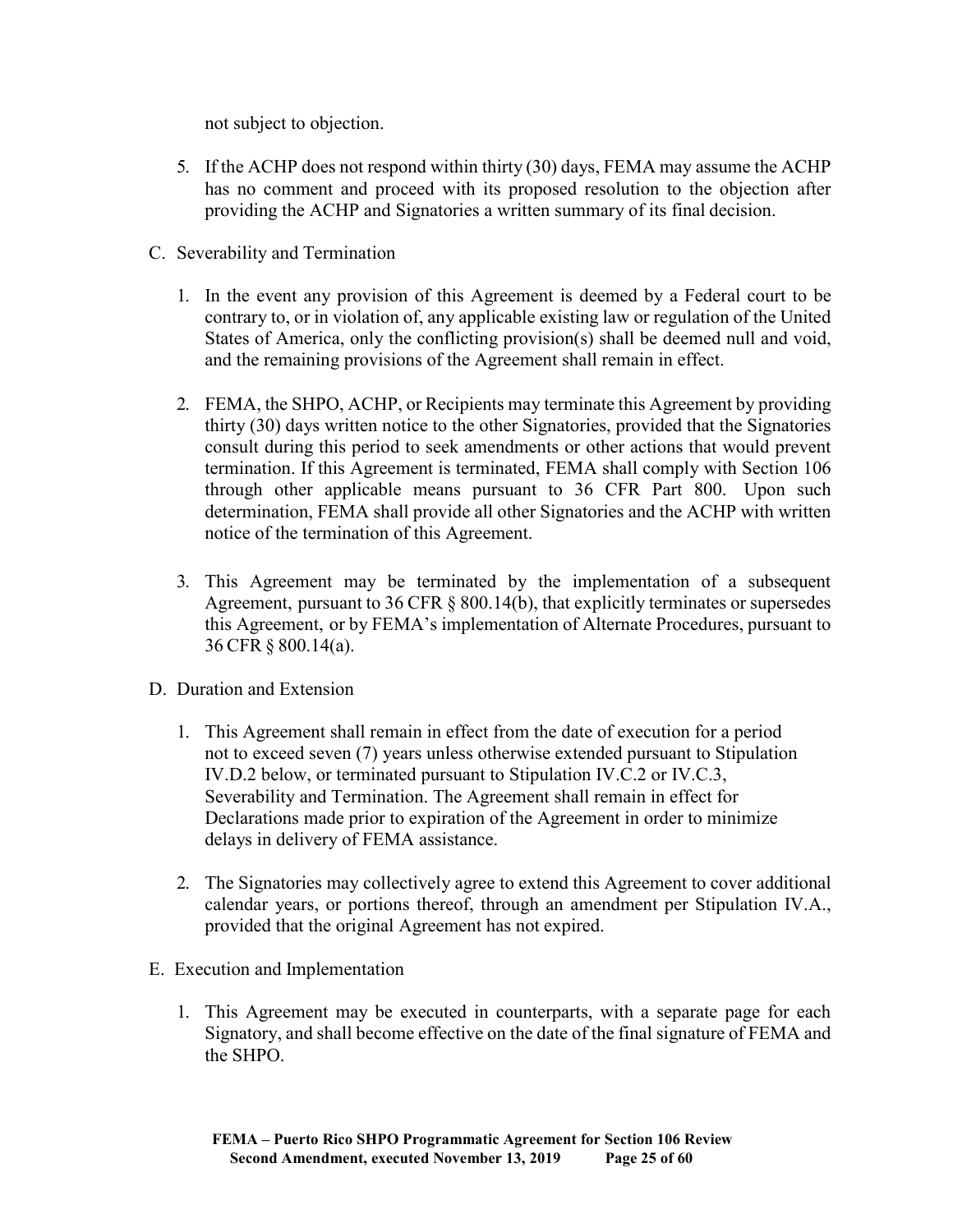- 2. FEMA shall ensure that each Signatory is provided with a complete copy of the Agreement, including an original set of signatures.
- 3. Execution and implementation of this Agreement evidence that FEMA has afforded ACHP a reasonable opportunity to comment on FEMA's administration of all referenced Programs, and that FEMA has satisfied its Section 106 responsibilities for all individual Undertakings of its referenced Programs.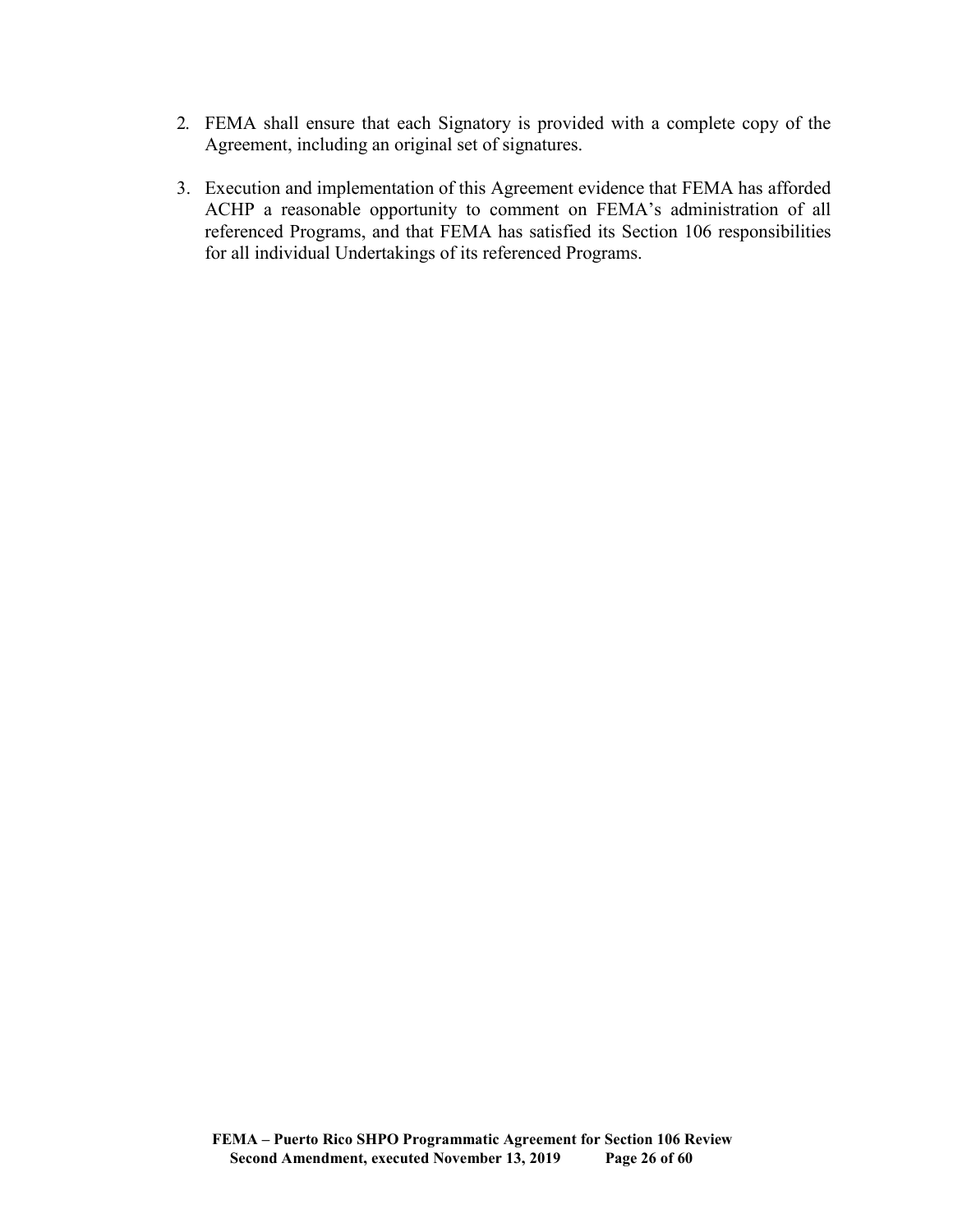# PROGRAMMATIC AGREEMENT AMONG THE FEDERAL EMERGENCY MANAGEMENT AGENCY, THE PUERTO RICO STATE HISTORIC PRESERVATION OFFICER, AND THE PUERTO RICO CENTRAL OFFICE FOR RECOVERY, **RECONSTRUCTION AND RESILIENCY**

#### **SIGNATORY PARTY**

#### FEDERAL EMERGENCY MANAGEMENT AGENCY

MC Kee By:

John McKee Regional Environmental Officer FEMA Region 2

Von Ess By:

Thomas Von Essen **Regional Administrator FEMA Region 2** 

Date:  $5N0\sqrt{2019}$ 

Date:  $N\ddot{o}V. 5, 2019$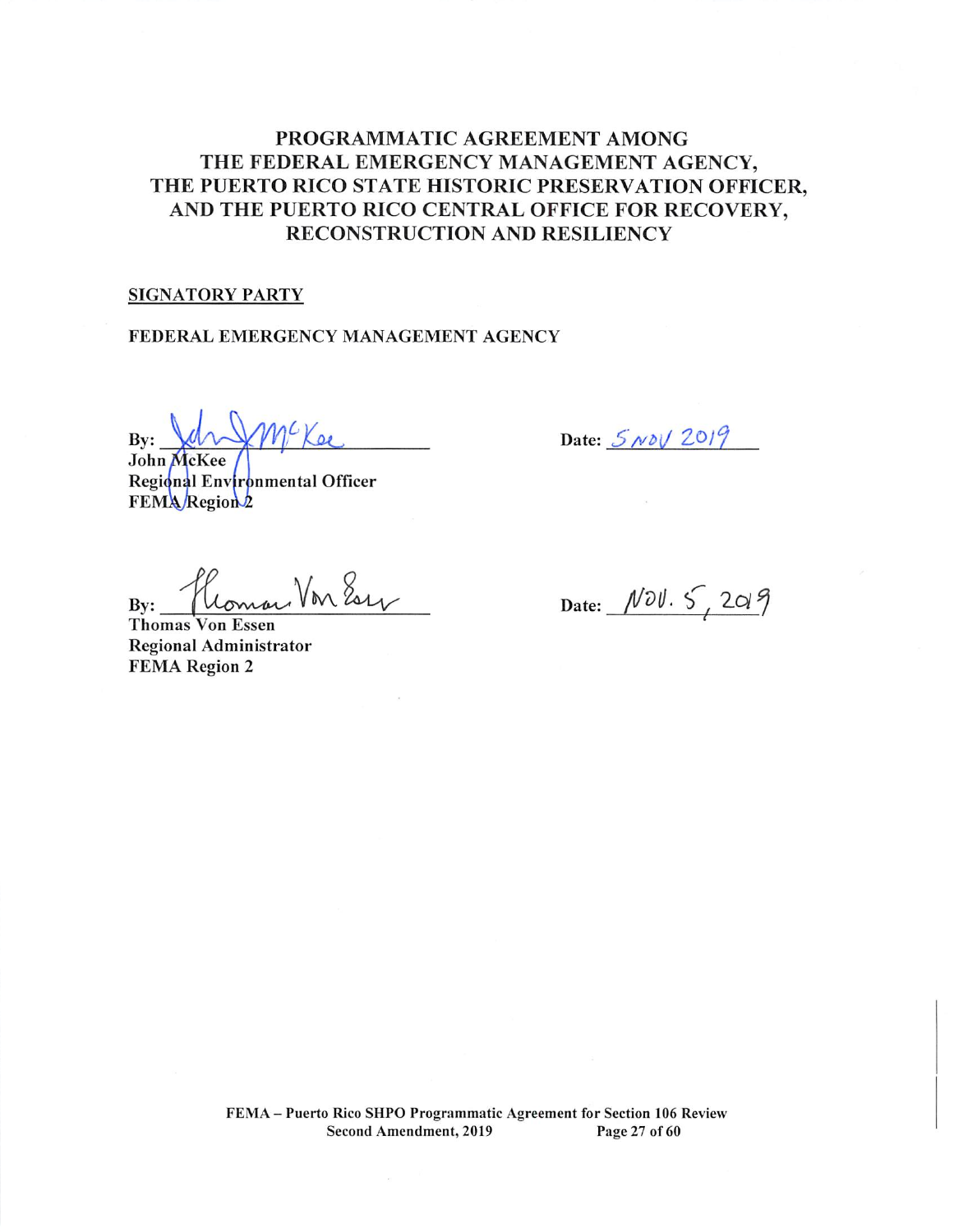# PROGRAMMATIC AGREEMENT AMONG THE FEDERAL EMERGENCY MANAGEMENT AGENCY, THE PUERTO RICO STATE HISTORIC PRESERVATION OFFICER, AND THE PUERTO RICO CENTRAL OFFICE FOR RECOVERY, **RECONSTRUCTION AND RESILIENCY**

#### **SIGNATORY PARTY**

PUERTO RICO STATE HISTORIC PRESERVATION OFFICER

Tubi why a By:

Date: October 30, 2019

Carlos A. Rubio Cancela **State Historic Preservation Officer**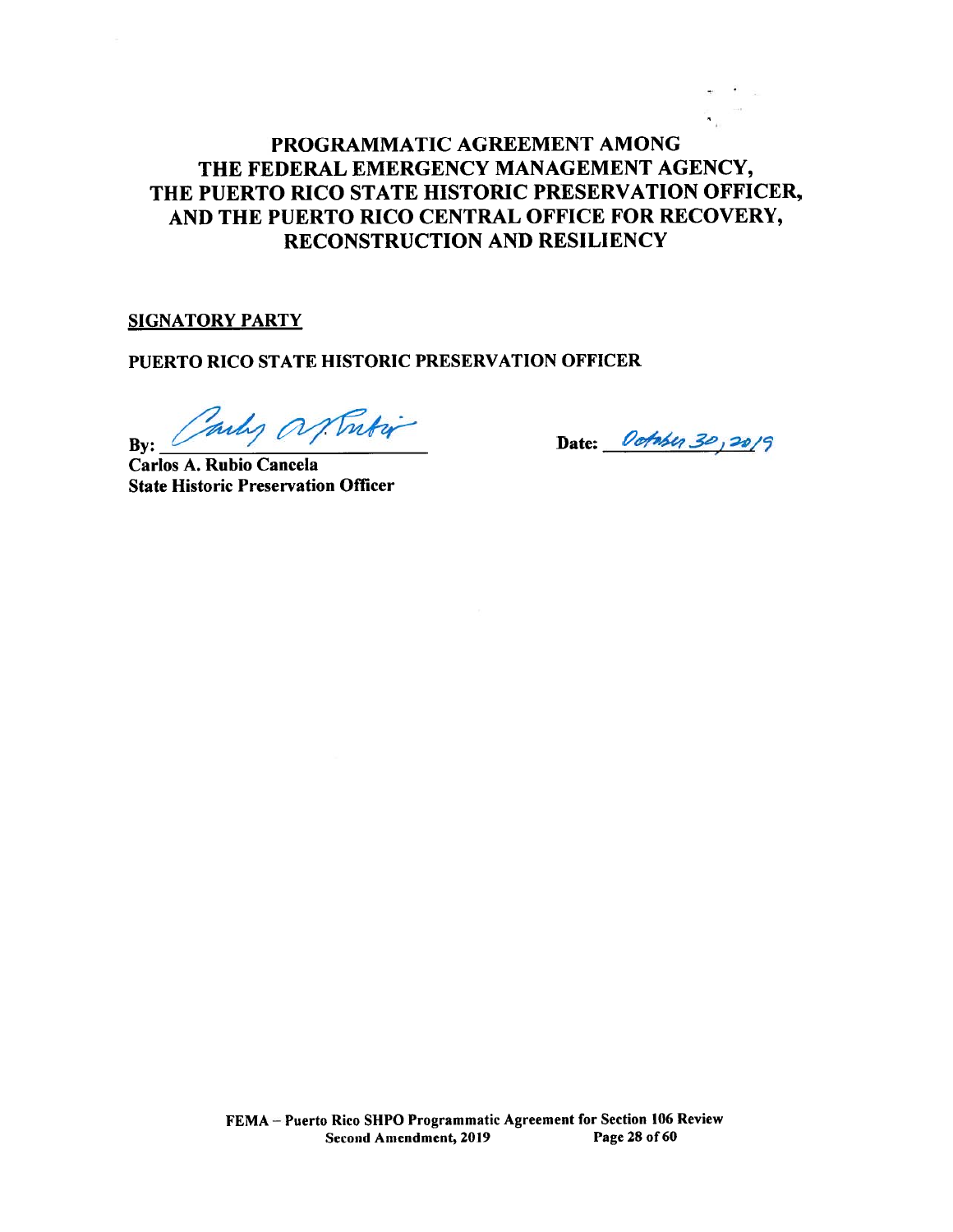# PROGRAMMATIC AGREEMENT AMONG THE FEDERAL EMERGENCY MANAGEMENT AGENCY, THE PUERTO RICO STATE HISTORIC PRESERVATION OFFICER, AND THE PUERTO RICO CENTRAL OFFICE FOR RECOVERY. **RECONSTRUCTION AND RESILIENCY**

#### **SIGNATORY PARTY**

THE PUERTO RICO CENTRAL OFFICE FOR RECOVERY, RECONSTRUCTION AND **RESILIENCY (COR3)** 

Bv:

Date:  $1310019$ 

Mr. Ottmar Chávez Piñero **Governor's Authorized Representative Executive Director** Puerto Rico Central Office for Recovery, Reconstruction and Resiliency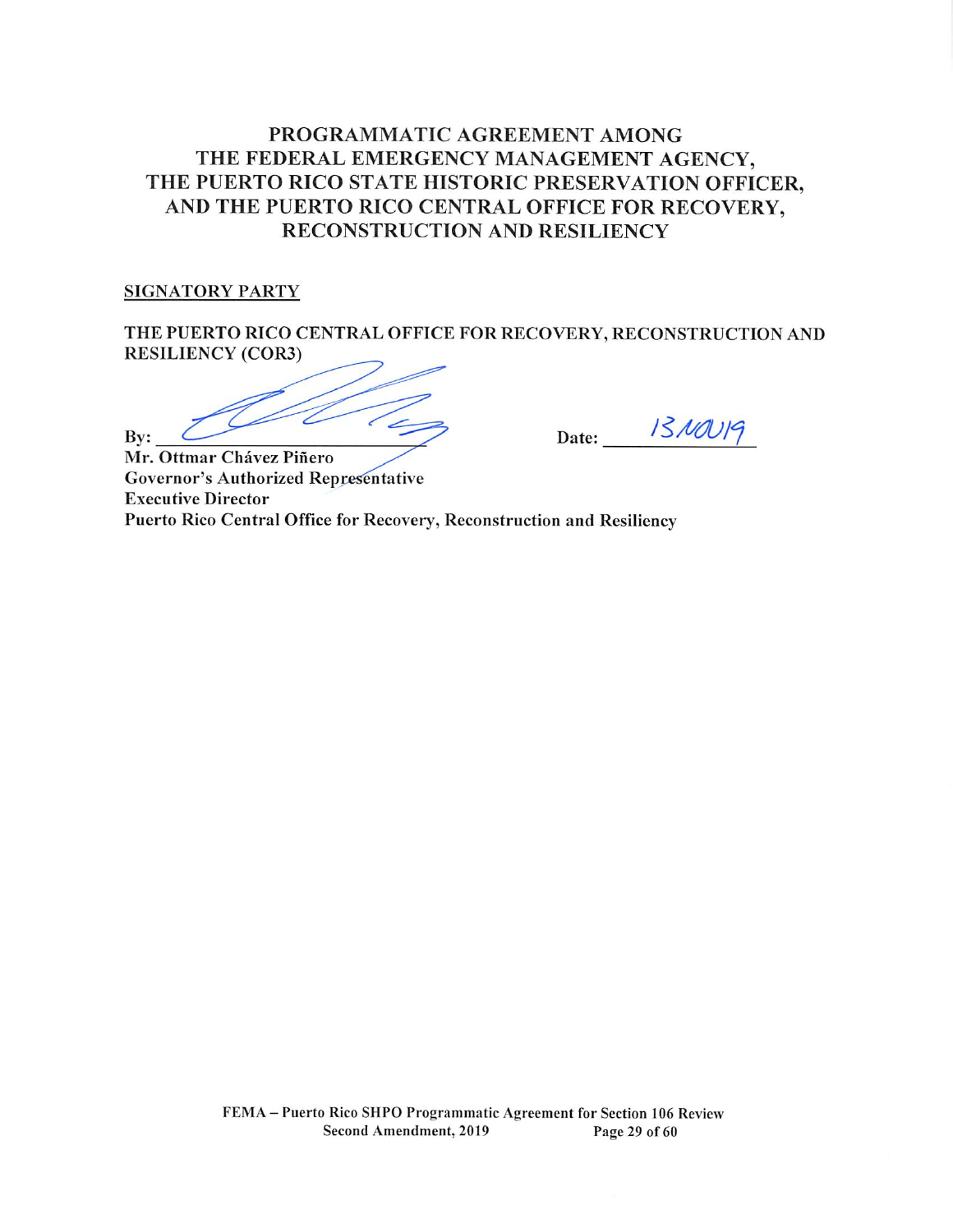# **Appendix A FEMA Program Summaries**

#### **Disaster Response and Recovery Programs**

The following programs are authorized under Titles IV and V of the Stafford Act.

#### *Public Assistance Program (PA)*

This program assists States, Tribal and local governments, and certain types of private nonprofit organizations quickly respond to and recover from major disasters or emergencies declared by the President. Grants are provided for debris removal (Category A), emergency protective measures (Category B), and the repair, replacement, or restoration of disasterdamaged, publicly owned and certain private non-profit facilities (Categories C-G).

## *Individual Assistance Programs (IA)*

These programs help to ensure that individuals and families that have been affected by disasters have access to the full range of FEMA assistance including: crisis counseling (Section 416), disaster legal services (Section 415), essential assistance (Section 403), emergency sheltering assistance (Section 403), transportation (Section 419), funeral services, minor home repairs (Section 408), and temporary housing assistance (Section 408). It should be noted that other Federal agencies provide disaster assistance programs, services, and activities to individuals as well, including the U.S. Small Business Administration, U.S. Department of Agriculture, and U.S. Department of Labor, but these other assistance programs are not subject to the terms of this Agreement.

#### *Fire Management Assistance Grant Program (FMAG)*

The FMAG is available to State, Tribal, and local governments for the mitigation, management, and control of fires on publicly or privately owned lands. Eligible costs may include expenses for field camps, equipment use, repair and replacement, materials and supplies, and mobilization and demobilization activities.

# *Hazard Mitigation Grant Program (HMGP)*

The HMGP provides grants to States, Territories, Tribes, and local governments to implement long- term hazard mitigation measures after a Declaration. Activities may include buyouts, retrofits, relocations, elevations, and minor flood control projects.

#### **Non-Disaster Programs**

# *Pre-Disaster Mitigation Program (PDM)*

The PDM program provides competitive grants to States, Territories, Tribes, and local governments for hazard mitigation planning and the implementation of mitigation projects prior to a disaster event. Activities may include planning, buyouts, retrofits, relocations, elevations, minor flood control projects, and vegetative fuels reduction.

#### *Flood Mitigation Assistance Program (FMA)*

The FMA program provides grants to States, Territories, Tribal entities, and communities to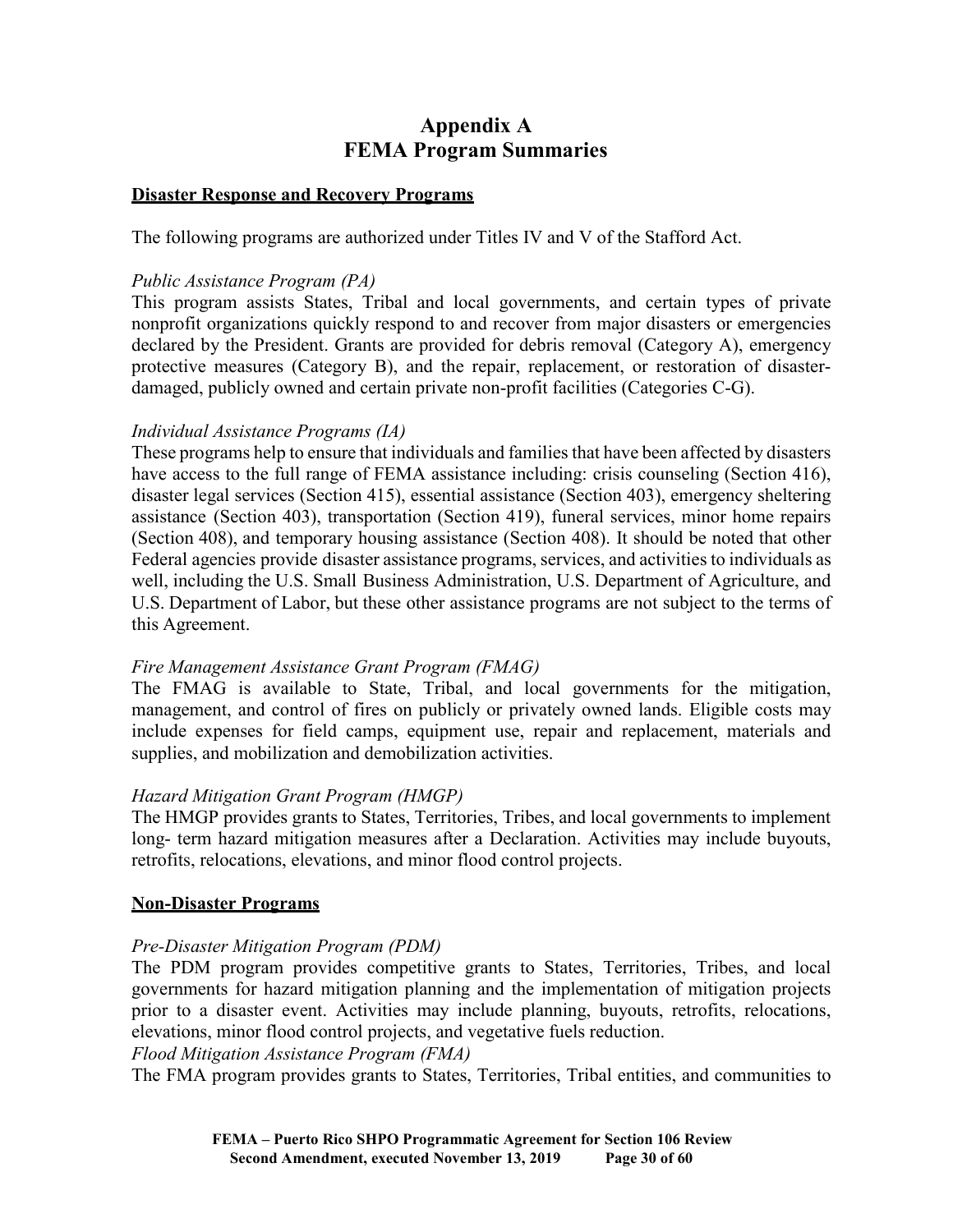assist in their efforts to reduce or eliminate the risk of repetitive flood damage to buildings and structures insurable under the National Flood Insurance Program (NFIP).

#### *Assistance to Firefighters Grant Program*

The AFG program provides funding for purchase of equipment and retrofit or construction of fire stations to improve first responder capabilities.

#### *Homeland Security Grant Program (HSGP)*

The HSGP plays an important role in the implementation of the National Preparedness System (NPS) by supporting the building, sustainment, and delivery of core capabilities essential to achieving the National Preparedness Goal (NPG) of a secure and resilient Nation. HSGP is comprised of three interconnected grant programs including (1) the State Homeland Security Program (SHSP), (2) the Urban Areas Security Initiative (UASI) and the Operation Stonegarden (OPSG). Together, these grant programs and other future projects that may be included under the HSGP fund a range of preparedness activities, including planning, organization, equipment purchase, training, exercises, and management and administration.

## *State Homeland Security Program (SHSP)*

This core assistance program provides funds to build capabilities at the state and local levels and to implement the goals and objectives included in state homeland security strategies and initiatives in the State Preparedness Report.

## *Urban Areas Security Initiative (UASI) Program*

The Urban Areas Security Initiative (UASI) program focuses on enhancing regional preparedness in major metropolitan areas. The UASI program directly supports the National Priority on expanding regional collaboration in the National Preparedness Guidelines and is intended to assist participating jurisdictions in developing integrated regional systems for prevention, protection, response and recovery.

#### *Metropolitan Medical Response System (MMRS) Program*

The MMRS program supports the integration of emergency management, health, and medical systems into a coordinated response to mass casualty incidents caused by any hazard. Successful MMRS recipients reduce the consequences of a mass casualty incident during the initial period of a response by having augmented existing local operational response systems before the incident occurs.

#### *Citizen Corps Program (CCP)*

The Citizen Corps mission is to bring community and government leaders together to coordinate community involvement in emergency preparedness, planning, mitigation, response and recovery.

#### *State Homeland Security Program Tribal (SHSP Tribal)*

To provide supplemental funding to directly eligible tribes to help strengthen the nation against risks associated with potential terrorist attacks. Pursuant to the 9/11 Act, "a directly eligible tribe applying for a grant under section 2004 [SHSP] shall designate an individual to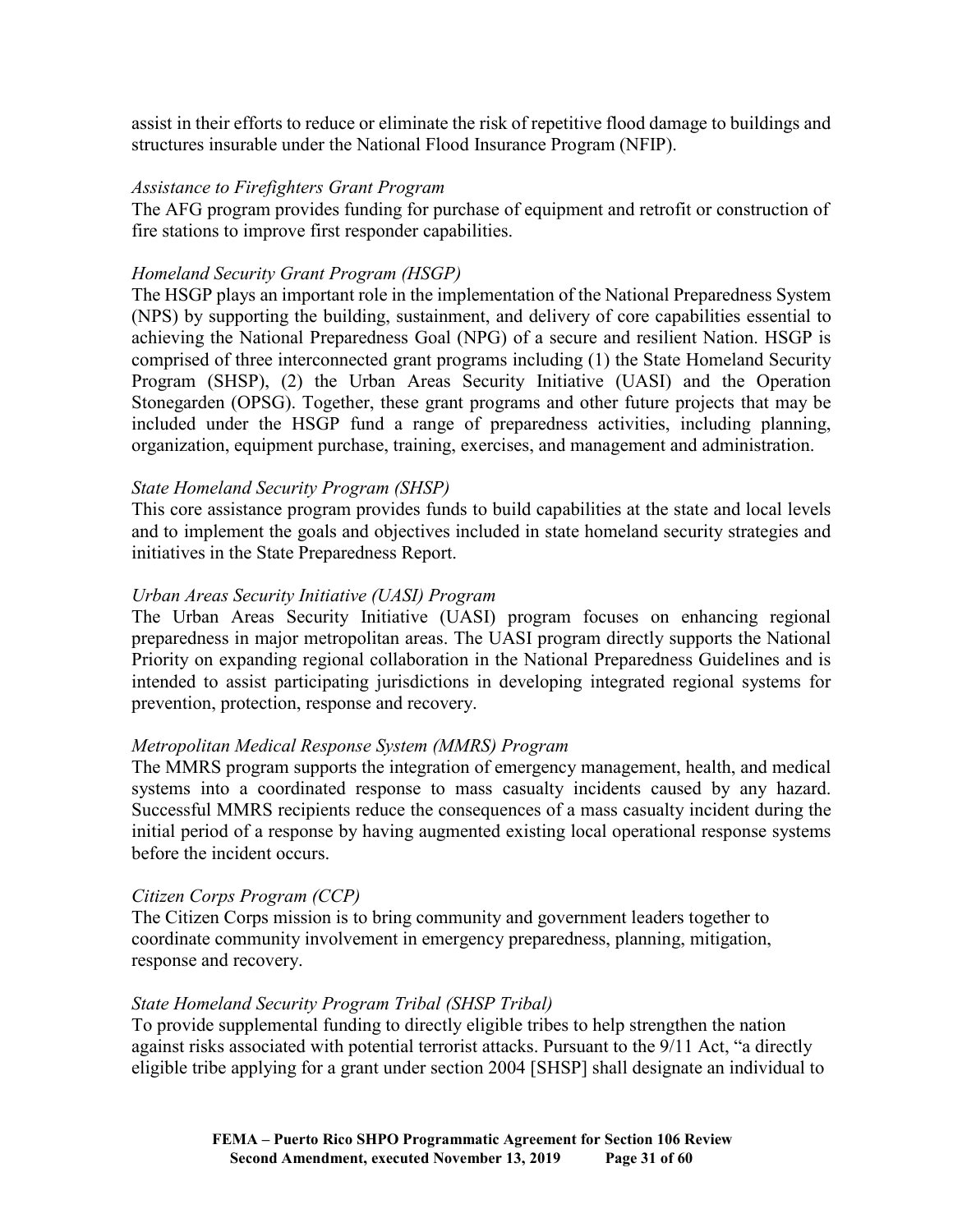serve as a tribal liaison with [DHS] and other Federal, state, local, and regional government officials concerning preventing, preparing for, protecting against and responding to acts of terrorism."

## *Nonprofit Security Grant Program (NSGP)*

NSGP provides funding support for target-hardening activities to nonprofit organizations that are at high risk of a terrorist attack and are located within one ofthe specific UASI-eligible urban areas.

## *Operation Stonegarden (OPSG)*

The intent of OPSG is to enhance cooperation and coordination among local, State and Federal law enforcement agencies in a joint mission to secure the United States borders along routes of ingress from international borders to include travel corridors in States bordering Mexico and Canada, as well as States and territories with international water borders.

## *Transit Security Grant Program (TSGP)*

The TSGP provides grant funding to the nation's key high-threat urban areas to enhance security measures for their critical transit infrastructure including bus, ferry and rail systems.

# *Freight Rail Security Grant Program (FRSGP)*

The FRSGP funds security training for frontline employees, the completion of vulnerability assessments, the development of security plans within the freight rail industry and GPS tracking systems for railroad cars transporting toxic inhalation materials.

# *Intercity Passenger Rail (Amtrak)*

The purpose of the Intercity Passenger Rail (IPR) is to create a sustainable, risk-based effort to protect critical surface transportation infrastructure and the traveling public from acts of terrorism, major disasters and other emergencies within the Amtrak rail system.

# *Port Security Grant Program (PSGP)*

The PSGP provides grant funding to port areas for the protection of critical port infrastructure from terrorism. PSGP funds are primarily intended to assist ports in enhancing maritime domain awareness, enhancing risk management capabilities to prevent, detect, respond to and recover from attacks involving improvised explosive devices (IEDs), weapons of mass destruction (WMDs) and other non-conventional weapons, as well as training and exercises and Transportation Worker Identification Credential (TWIC) implementation.

#### *Intercity Bus Security Grant Program (IBSGP)*

The IBSGP provides funding to create a sustainable program for the protection of intercity bus systems and the traveling public from terrorism. The program seeks to assist operators of fixedroute intercity and charter bus services in obtaining the resources required to support security measures such as enhanced planning, facility security upgrades and vehicle and driver protection.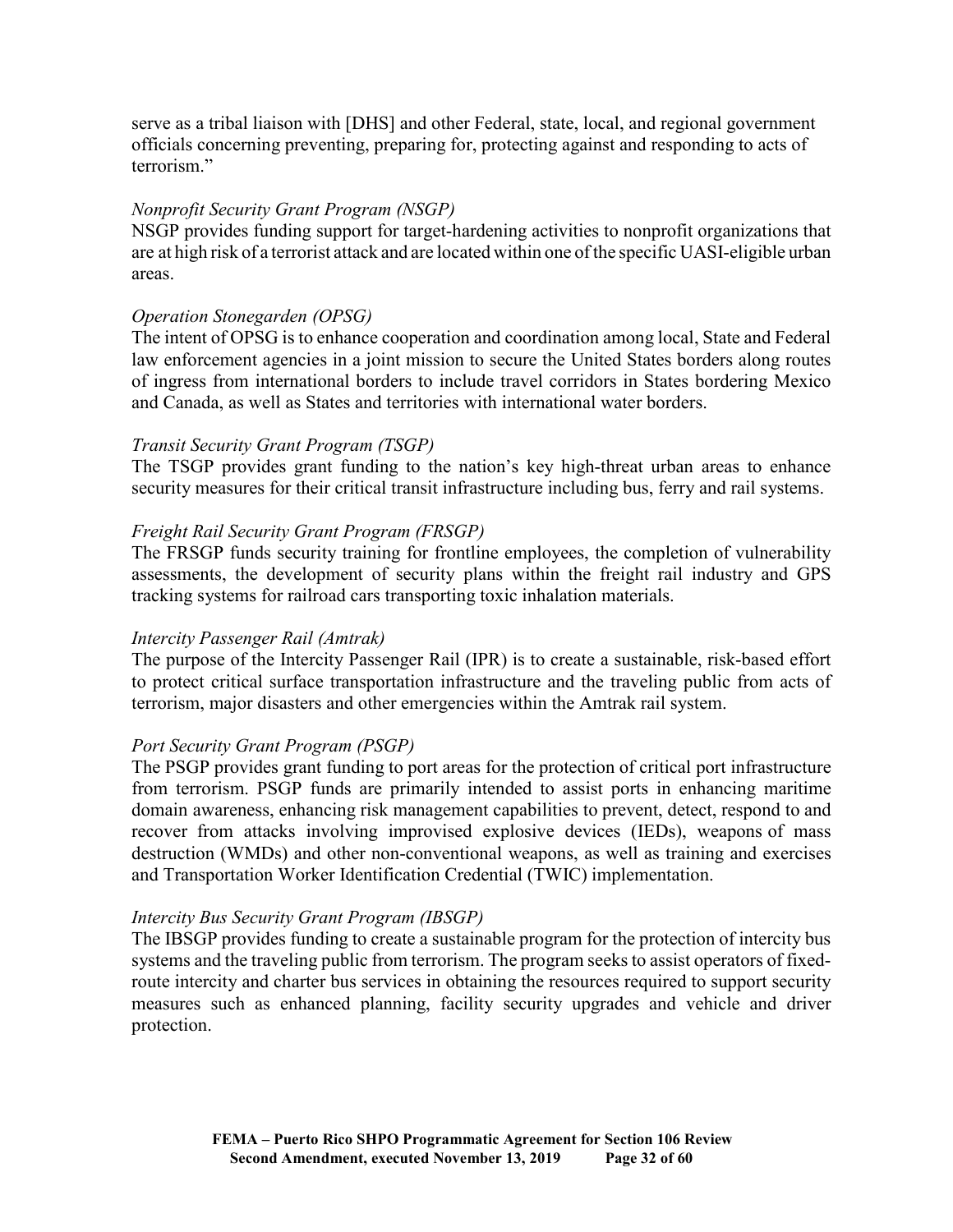#### *Trucking Security Program (TSP)*

TSP funding will be awarded to eligible sub-recipients to implement security improvement measures and policies deemed valuable by DHS as indicated in the *Security Action Items* publication of June 26, 2008. These items are primarily focused on the purchase and installation or enhancement of equipment and systems related to tractor and trailer tracking systems. Additionally, the TSP will provide funding to develop a system for DHS to monitor, collect and analyze tracking information; and develop plans to improve the effectiveness of transportation and distribution of supplies and commodities during catastrophic events.

## *Buffer Zone Protection Program (BZPP)*

The BZPP provides funding to increase the preparedness capabilities of jurisdictions responsible for the safety and security of communities surrounding high-priority pre-designated Tier 1 and Tier 2 critical infrastructure and key resource (CIKR) assets, including chemical facilities, financial institutions, nuclear and electric power plants, dams, stadiums and other high-risk/high- consequence facilities, through allowable planning and equipment acquisition.

#### *Emergency Management Performance Grants (EMPG)*

The purpose of the EMPG program is to assist State and local governments in enhancing and sustaining all-hazards emergency management capabilities.

## *Emergency Operations Center (EOC) Grant Program*

The EOC grant program is intended to improve emergency management and preparedness capabilities by supporting flexible, sustainable, secure, and interoperable Emergency Operations Centers (EOCs) with a focus on addressing identified deficiencies and needs. This program provides funding for construction or renovation of a State, local, or tribal governments' principal EOC. Fully capable emergency operations facilities at the State and local levels are an essential element of a comprehensive national emergency management system and are necessary to ensure continuity of operations and continuity of government in major disasters caused by any hazard.

#### *Driver's License Security Grant Program*

The purpose of the Driver's License Security Grant Program is to prevent terrorism, reduce fraud, and improve the reliability and accuracy of personal identification documents that States and territories issue.

#### *Integrated Public Alert and Warning System (IPAWS)*

The Integrated Public Alert and Warning System (IPAWS) was established by Executive Order 13407 in 2006. In the event of a national emergency, the President may use IPAWS to send a message to the American people quickly and simultaneously through multiple communications pathways. FEMA has identified several radio transmission sites across the nation with significantly powerful signals for this purpose, and FEMA is responsible for upgrading, maintaining, and managing the agency installed and owned auxiliary fuel systems at each of these radio transmission sites.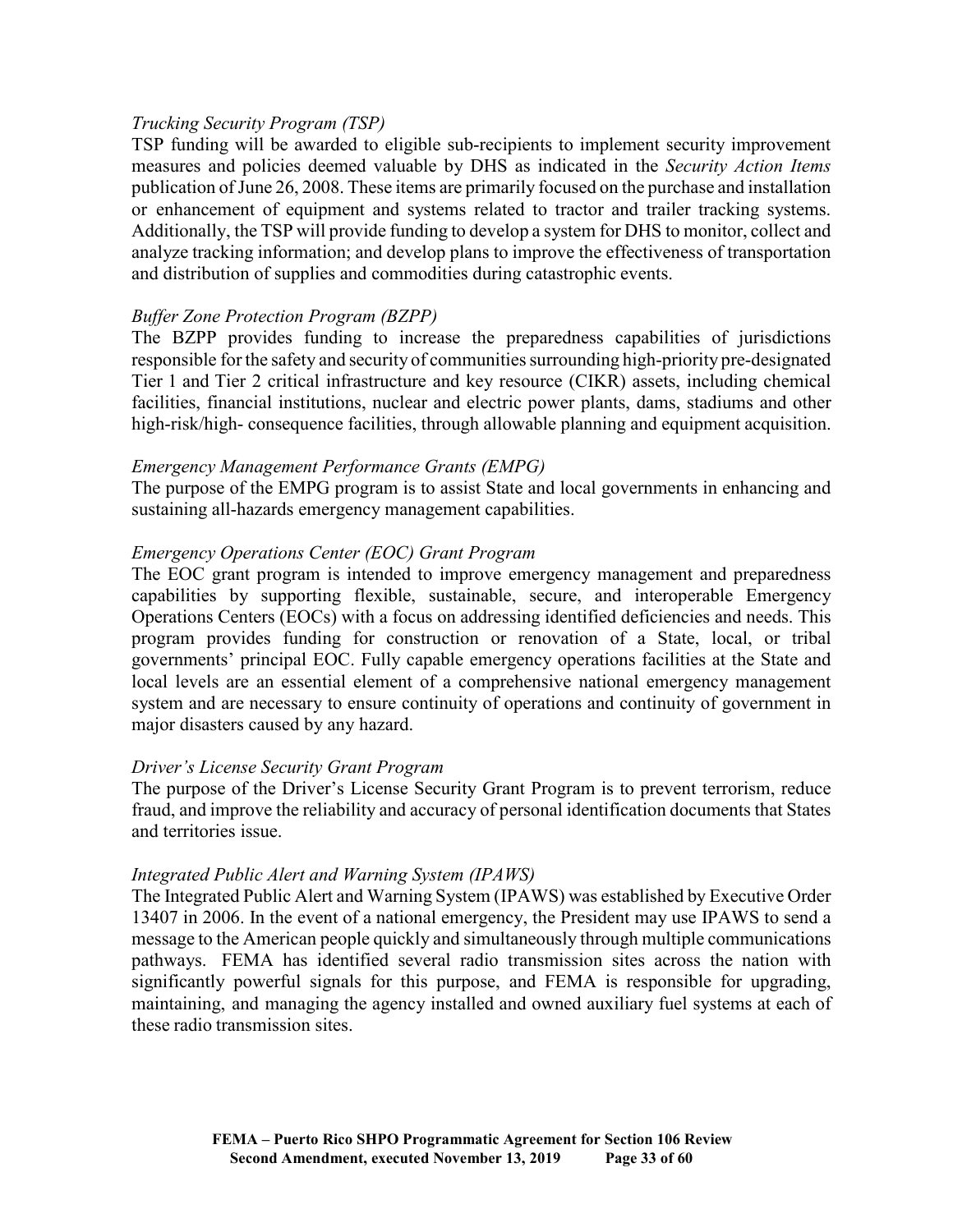# **Appendix B Programmatic Allowances**

This list of Programmatic Allowances enumerates FEMA funded activities that based on FEMA experience have no or minimal effect on historic properties if implemented as specified in this Appendix and will not require review by the SHPO.

The Programmatic Allowances consist of two tiers – First Tier and Second Tier. Staff may apply First Tier allowances whether or not they meet professional historic preservation qualification standards, while only staff meeting the applicable SOI Professional Qualifications Standards in accordance with Stipulation I.B(1)(a) of this Agreement may apply Second Tier allowances.

When referenced in the Programmatic Allowances, "in-kind" shall mean of the same or similar material, and the result shall match all physical and visual aspects, including: form, color, and workmanship. When severity of deterioration requires replacement of a character-defining feature, the new feature shall match the existing in design, color, texture and, where possible, materials. "*Character-defining" refers to all those visual aspects and physical features that comprise the appearance of every historic building. Character-defining elements include the overall shape of the building, its materials, craftsmanship, decorative details, interior spaces and features, as well as the various aspects of its site and environment.[1](#page-33-0)* The in-kind repair provided for in both First and Second Tier allowances in Appendix B should be limited to preexisting architectural features and physical components of buildings and structures.

When referenced in the allowances, "previously disturbed soils" shall refer to soils that are not likely to possess intact and distinct soil horizons and have the reduced likelihood of possessing historic properties within their original depositional contexts in the area and to the depth to be excavated.

Specifically, "disturbed ground" is defined for purposes of this document as the modification of natural landscapes or landforms through removal of natural soils through ground-disturbing activities such as cuts, grading and excavation and/or the deposition of non-native soils or materials to existing or original ground surface such as fill. In the case of the deposition of fill, disturbance is only considered for the depth of the fill layer. Intact soils could exist underneath the fill layer. Note that activities such as agricultural plowing and disking are not considered disturbance. In addition, in some areas, particularly historic urban areas, construction activities associated with early utilities, creation of roadways and/or parking lots, may constitute a "disturbed" context but may be of historic significance and will need to be evaluated. Therefore, context is important. Guides to assist in identifying prior disturbed ground may come from the following: historic maps, soil borings, soil reports, utility records, pavement core records, etc.

<span id="page-33-0"></span> <sup>1</sup> Nelson, Lee H. *Architectural Character – Identifying the Visual Aspects of Historic Buildings as an Aid to Preserving their Character,* Preservation Brief 17, Department of the Interior, September 1988.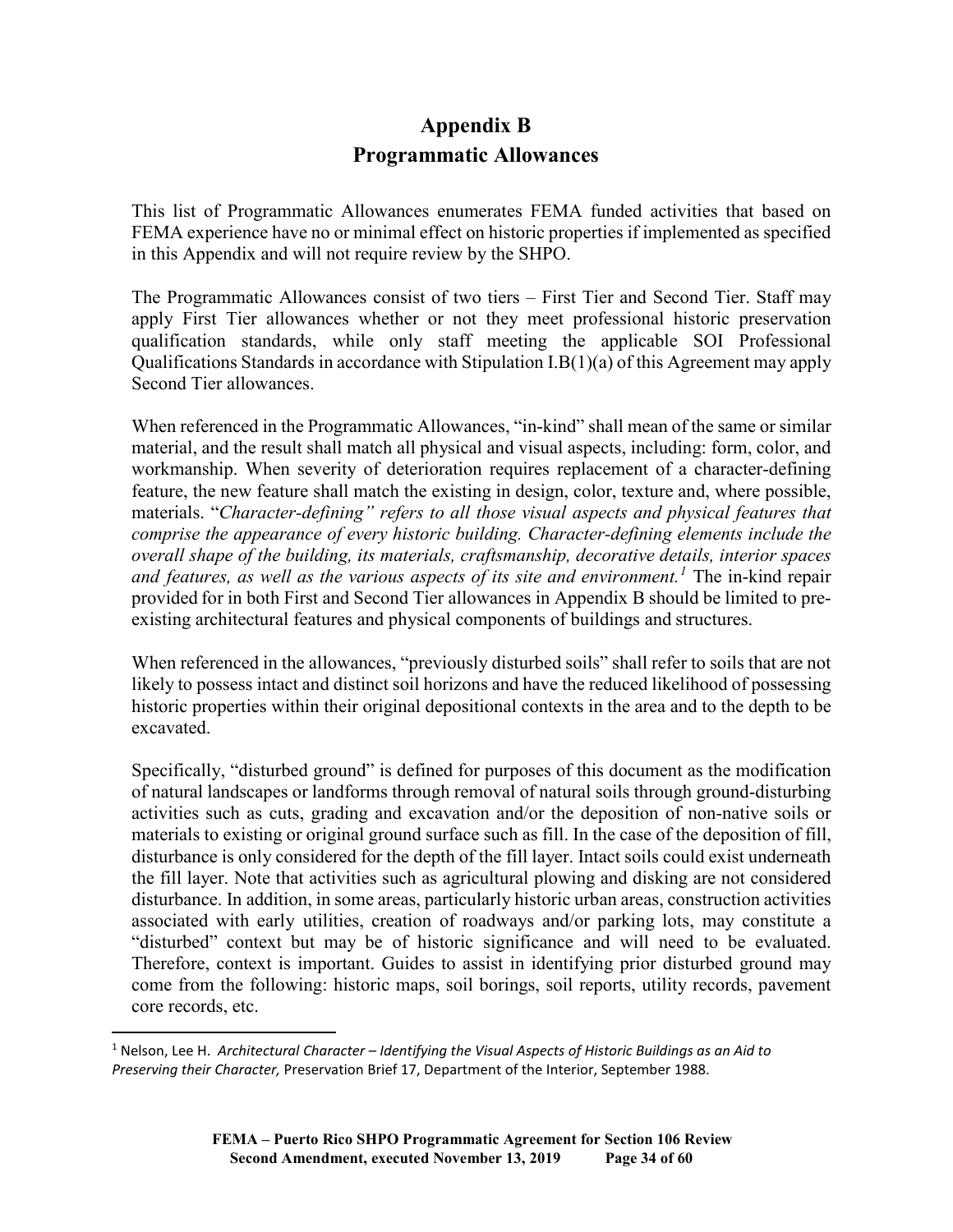Soil disturbance can be established through cultural resource surveys, site inspections, or construction drawings that clearly depict the depth of prior ground disturbance. Examples of activities that would create disturbed soil horizons include: the installation of culverts, foundations, and below ground utilities; excavation for footings; and the construction of dams, bridge abutments, and other structures.

Soil disturbance under a parking lot or road is limited to the depth of prior construction. Soils beneath the depth of prior construction may be undisturbed. Undisturbed soils may exist under areas where additional material (e.g. soil or gravel) has been placed in order to raise land surface (e.g. road beds, railroad alignments, and building paths). The addition of soil may not constitute significant disturbed ground beyond the added soil layer.

# **I. First Tier Allowances**

- **A.GROUND DISTURBING ACTIVITIES AND SITE MODIFICATION,** when proposed activities described below substantially conform to the original footprint and/or are performed in previously disturbed soils, including the area where the activity is staged.
	- 1. Debris Removal
		- a. Debris removal and collection, including removal of uprooted trees, limbs and branches from public rights of way and public areas and areas as well as the transport and disposal of such waste to existing licensed waste facilities or landfills. This includes the temporary establishment and expansion of nonhazardous debris staging, reduction, and disposal areas at licensed transfer stations, or existing hard- topped or graveled surfaces (e.g. parking lots, roads, athletic courts) but not the creation of new or temporary access roads. This does not include partially uprooted trees in archeologically sensitive areas such as cemeteries, battlegrounds, historic landscapes, historic parks, and historic districts.
		- b. Removal of debris from private property, provided that buildings are not affected, ground disturbance is minimal and in-ground elements, such as driveways, walkways or swimming pools, are left in place.
		- c. Chipping and disposal of woody debris by broadcasting within existing rightsof- way.
		- d. Sediment removal from man-made drainage facilities, including retention/detention basins, ponds, ditches, and canals, in order to restore the facility to its pre-disaster condition. The sediment may be used to repair eroded banks or disposed of at an existing licensed or permitted spoil site.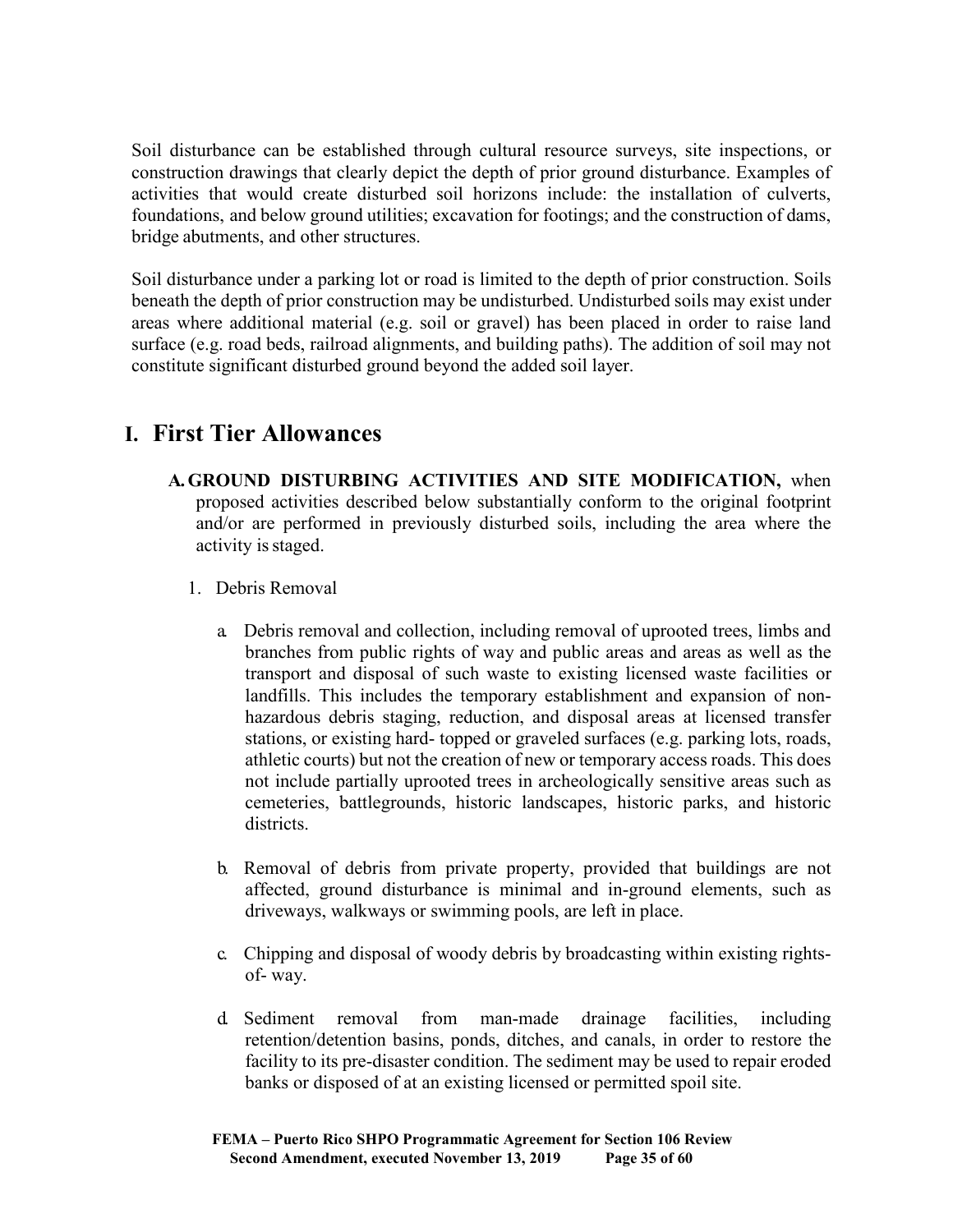- e. Dewatering flooded developed areas by pumping.
- 2. Temporary Structures and Housing
	- a. Staging, installation and removal of temporary structures for use as school classrooms, offices, or temporary shelters for essential public service agencies, such as police, fire, rescue and medical care, as well as temporary housing for disaster personnel and survivors at the following types of locations:
		- i. Single units on private residential sites when all utilities are installed above ground or tie into pre-existing utility lines.
		- ii. Existing RV/Mobile Home Parks and campgrounds with pre-existing utility hookups;
		- iii. Paved areas, such as parking lots and paved areas at such facilities as conference centers, shopping malls, airports, industrial port facilities business parks, and military bases when all utilities are installed above ground or tie into pre-existing utility lines.
		- iv. Sites that have been previously prepared for planned construction, such as land being developed for public housing, office buildings, city parks, ball fields, schools, etc. when all utilities are installed above-ground or tie into pre-existing utility lines.
		- v. Areas previously filled to depths of at least six feet so that subsurface utilities can be installed.
	- b. Temporary repair to single-family, residential properties to ensure safe shelter with access to essential electrical supply, solar panels, HVAC, hot water, natural gas and potable water, and protection from elements such as weatherproofing, and securing broken doors and windows. Temporary repairs must be reversible.
- 3. Recreation and Landscaping
	- a. Installation of temporary removable barriers.
	- b. In-kind repairs, installation, or replacement, and minor upgrades/mitigation of bollards and associated protective barriers when in previously disturbed areas.
	- c. Repair or replacement of existing driveways, parking areas and walkways with materials of similar appearance in a manner that does not disturb historic landscape materials or features.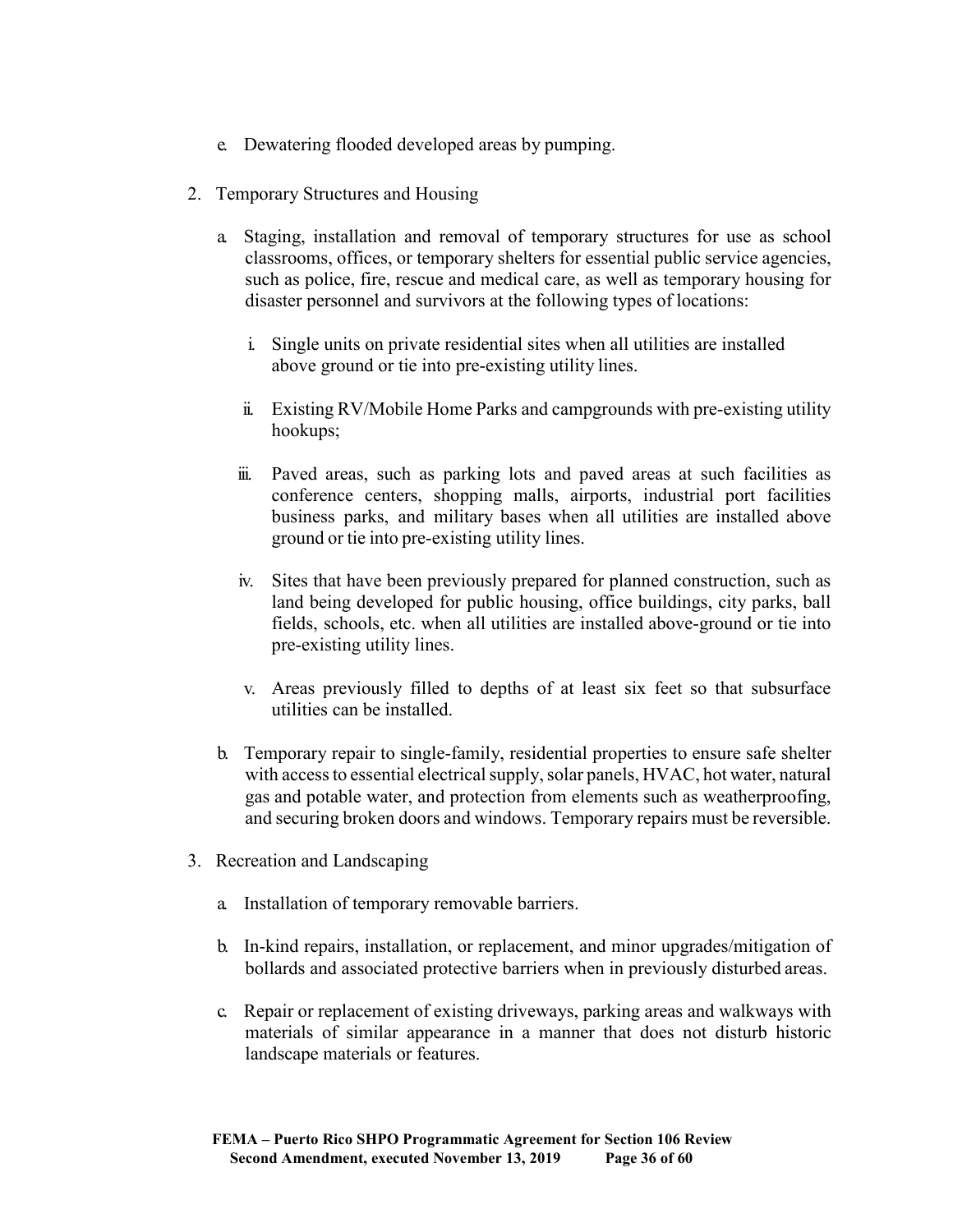- 4. Borrow material
	- a. Borrow material if it is derived from a commercial source, a stock tank berm, dug-outs, or a reclaimed ditch provided the original surface of the ground is not impacted by the removal method from the ditch.

#### **B. BUILDINGS AND STRUCTURES**

- 1. Repair, retrofit, and reconstruction of buildings, and structures less than forty-five (45) years old, unless located in or adjacent to a historic district.
- 2. Removal of water, soil, muck or mud by physical or mechanical means.
- 3. Installation of exterior security features and early warning devices on existing light poles or other permanent utilities.
- 4. Installation of grab bars in buildings less than 45 years old as required for compliance with the Americans with Disabilities Act (ADA). This allowance applies only to the actual installation; any other work that may be required to allow for the installation of grab bars are not covered under this allowance.
- 5. Dry vacuuming for mold removal.
- 6. Repair of existing wheelchair ramps, including minor modifications to meet codes and standards.
- 7. Replacement, relocation or installation of solar panels on the roof of buildings less than forty-five (45) years of age, except when located within or adjacent to a historic district.
- **C.TRANSPORTATION FACILITIES,** when proposed activities substantially conform to the original footprint and/or performed in previously disturbed soils, including any staging areas.
	- 1. Roads and Roadways
		- a. Paving and repair of roads to pre-disaster geometric design standards and conditions using in-kind materials, shoulder medians, clearances, curbs, and side slopes. This allowance does not include improvement to existing roadways and appurtenances.
		- b. Repair and replacement of metal and concrete culverts no greater than 42" in diameter, with no headwalls or concrete headwalls, when culverts are returned to predisaster size and location. This allowance does not allow for upgrades.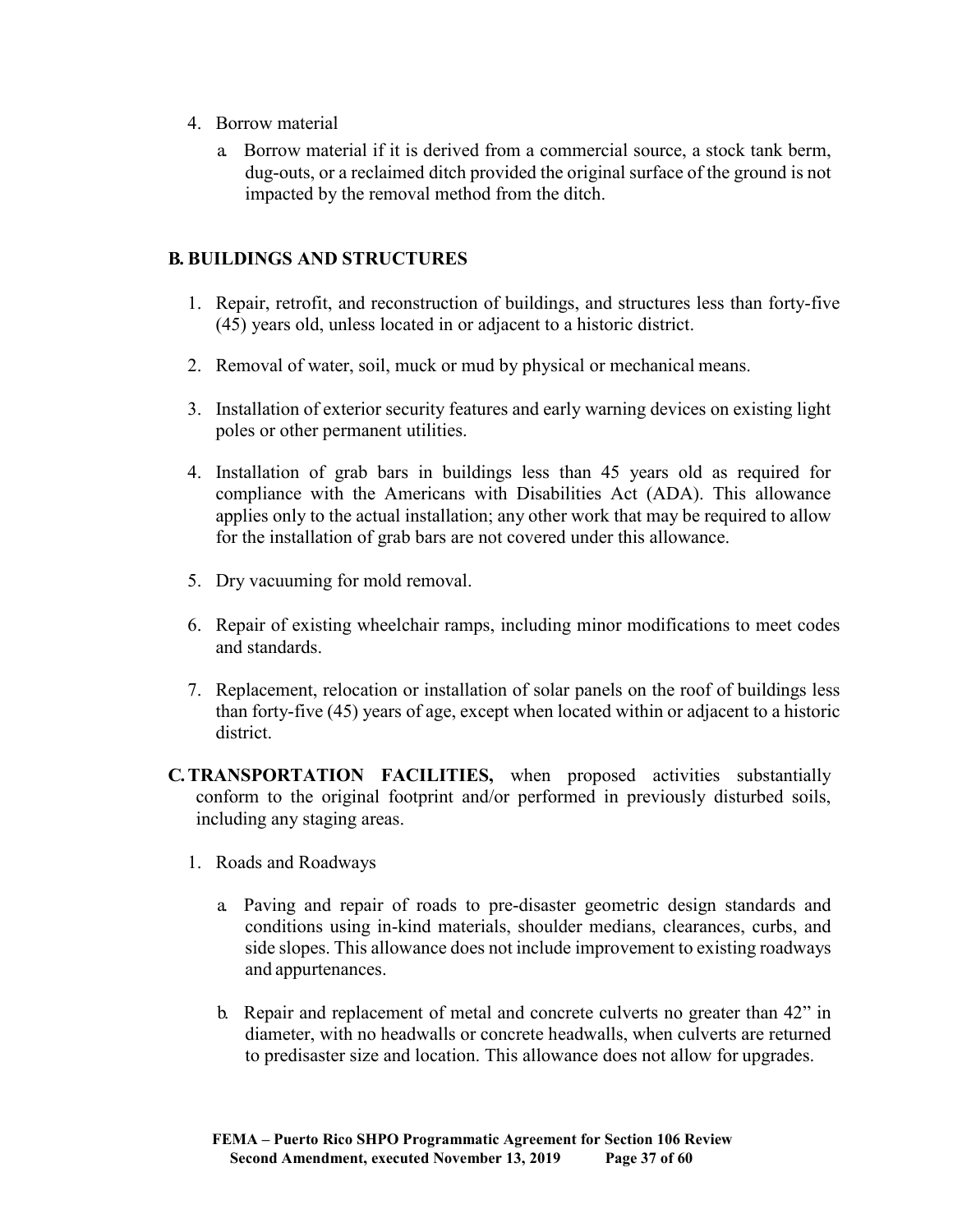- c. Construction of temporary emergency access roads in previously disturbed soils to allow for passage of emergency vehicles.
- d. Repairs to road slips and landslides that do not require grading of undisturbed soils on the up-hill side of the slip.
- e. Re-establishment, armoring and/or upgrading of existing roadway ditches.
- f. In-kind repair or replacement of traffic control devices such as traffic signs and signals, delineators, pavement markings, traffic surveillance systems.
- g. Installation and removal of temporary traffic control devices, including preformed concrete barriers and fencings.
- h. In-kind repair or replacement of roadway safety elements such as barriers, guardrails, and impact-attenuation devices. In the case of guardrails, the addition of safety end treatments is permitted.
- i. Replacement of vehicles.
- 2. Airports
	- a. In-kind repair or replacement of existing runway surfaces and features (e.g. asphalt, concrete, gravel, and dirt) and associated air transportation safety components and systems (e.g. lighting bars, beacons, signage and weather sensors).
- 3. Rail Systems
	- a. In-kind repair or replacement of safety components.
	- b. In-kind repair or replacement of existing track system and passenger loading areas.

#### **D. FEES AND SERVICES**

1. Reimbursement of a sub-recipient's insurance deductible, not to exceed \$2,500.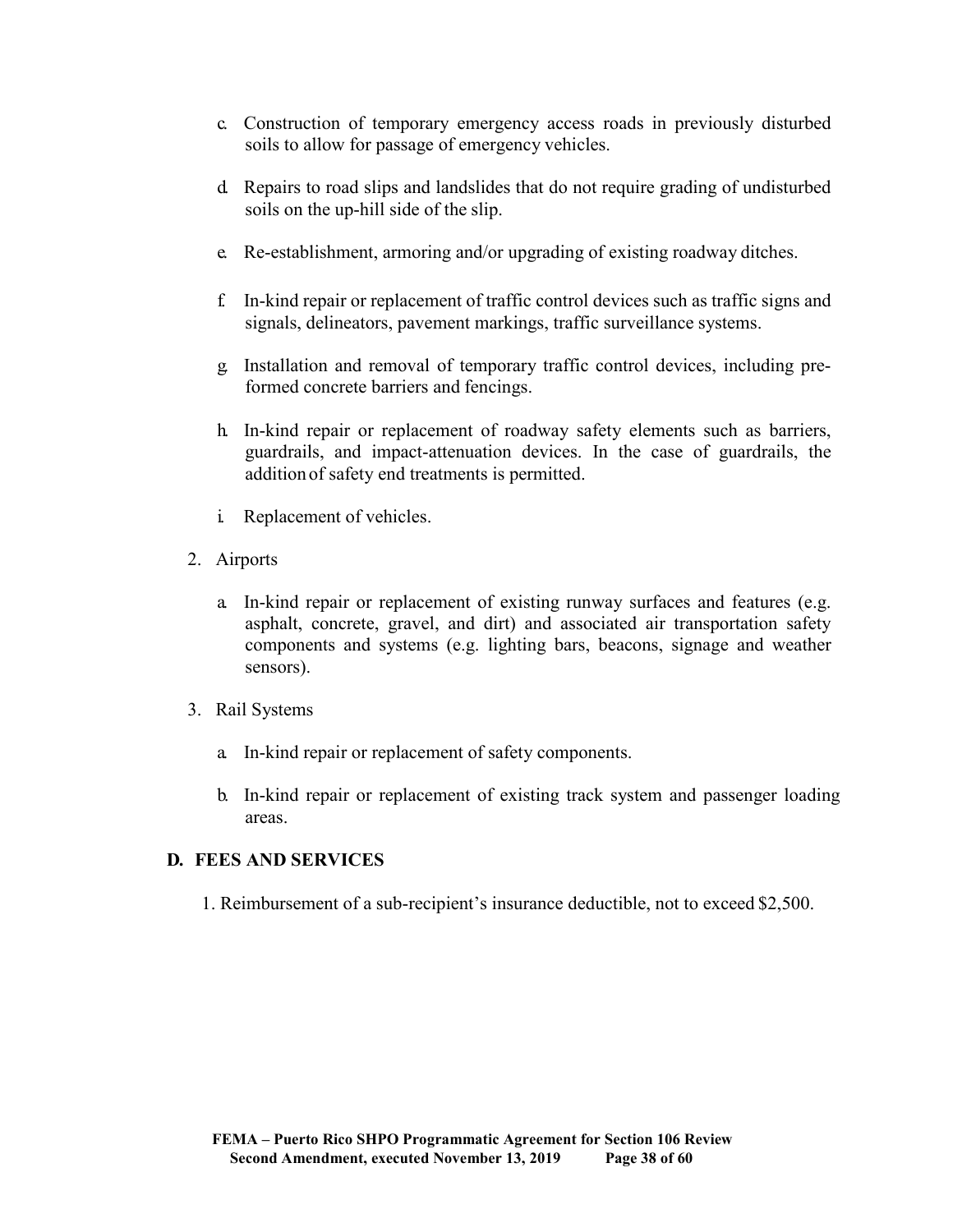# **II. Second Tier Allowances**

- **A. GROUND DISTURBING ACTIVITIES AND SITE WORK,** when proposed activities described below substantially conform to the original footprint and/or are performed in previously disturbed soils, including the area where the activity is staged**.**
	- 1. Footings, Foundations, Retaining Walls, Slopes, and Slope Stabilization Systems
		- a. In-kind repair, replacement, reinforcement and minor hardening of footings, foundations, retaining walls, slopes, riprap, and slope stabilization systems (e.g., gabion baskets, crib walls, soldier pile and lag walls) if related ground disturbing activities are within the boundary of previously disturbed soils.
		- b. Installation of perimeter drainage (e.g. French drains) when performed in previously disturbed soils.
	- 2. Recreation and Landscaping
		- a. In-kind repairs or replacement, and minor upgrades to recreational facilities and features (e.g. playgrounds, campgrounds, fire pits, dump stations and utility hook- ups, swimming pools, athletic fields and signage, batting cages, basketball courts, swing sets, pathways, simple wooden/wire stream crossings).
		- b. In-kind repair, replacements, and minor upgrades to landscaping elements (e.g., fencing, security gates, free standing walls, paving, existing parking lots, parking meters, planters, irrigation systems, lighting elements, signs, flag poles, ramps, steps).
	- 3. Piers, Docks, Boardwalks, Boat Ramps, and Dune Crossovers
		- a. In-kind repair and replacement and minor upgrades to existing piers, docks, boardwalks, boat ramps, boarding bridges, gate arms (and associated features) and dune crossovers in areas of previously disturbed soils.
	- 4. Cemeteries
		- a. Removal of woody debris such as branches and limbs, from cemeteries, provided that heavy equipment and other machinery are not operated or staged on areas potentially containing human remains.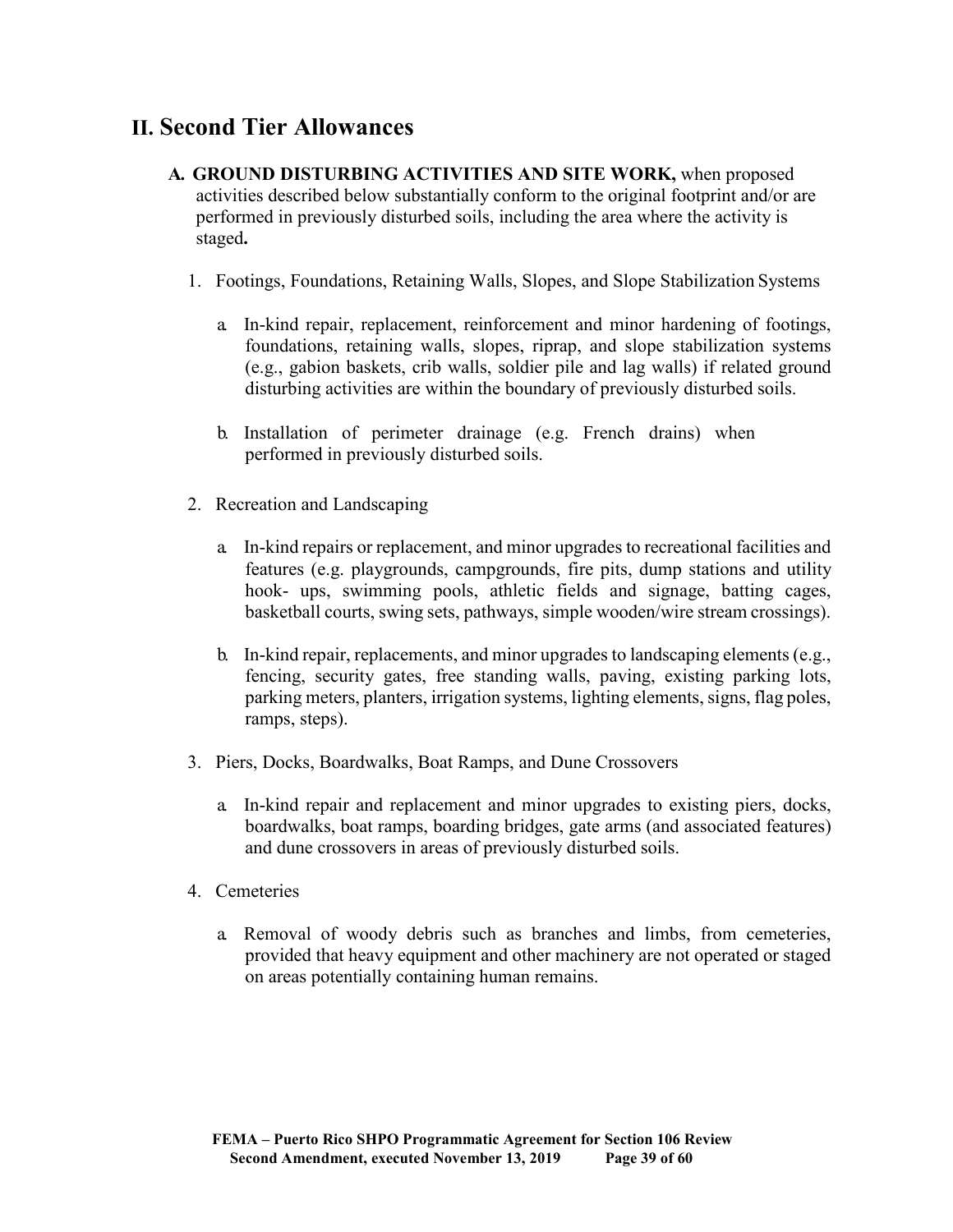# **B. BUILDINGS AND STRUCTURES**

- 1. Interior Work: Floors, Walls, Stairs, Ceilings and Trim
	- a. In-kind repair and replacement of floors, walls, stairs, ceilings, and/or trim, lighting and/or built-in appurtenances (e.g., bookcases and auditorium seating). The allowance does not apply to decorative finishes, including murals, glazed paint, gold leaf, or ornamental plaster.
	- b. Replacement of damaged vinyl or linoleum floor tile or rolls (including floor tile containing asbestos) with contemporary floor tile of the same dimension and thickness, and similar texture or pattern.
	- c. Painting and surface preparation provided color and finish are matched to preexisting finish, and the coating and preparation is limited to material repaired or replaced immediately adjacent thereto.
	- d. Interior cleaning of surfaces using a weak solution of household bleach and water solutions. The allowance applies to interior finishes, including plaster and wallboard, provided the cleaning is restricted to damaged areas and does not affect adjacent materials.
	- e. Use of portable de-humidification systems, provided no changes are made to character-defining features (specifically for mold remediation).
	- f. Non-destructive or concealed testing for hazardous materials (e.g., lead paint, asbestos) or for assessment of hidden damages.
	- g. The removal of asbestos tiles (floor, ceilings, or walls) and replacement with materials of similar appearance.
- 2. Building Contents
	- a. Repair or replacement of building contents including furniture, movable partitions, computers, cabinetry, supplies, and equipment and any other moveable items which are not character defining features of a historic property
- 3. Utilities and Mechanical, Electrical, and Security Systems
	- a. In-kind repair or replacement, or limited upgrading of interior or exterior utility systems, including mechanical (e.g., heating, ventilation, air conditioning), electrical, and plumbing systems (water tanks, freshwater and drainage). This allowance does not provide for the installation of new exposed ductwork.
	- b. The elevation of heating, ventilation, and air conditioning systems (HVAC) and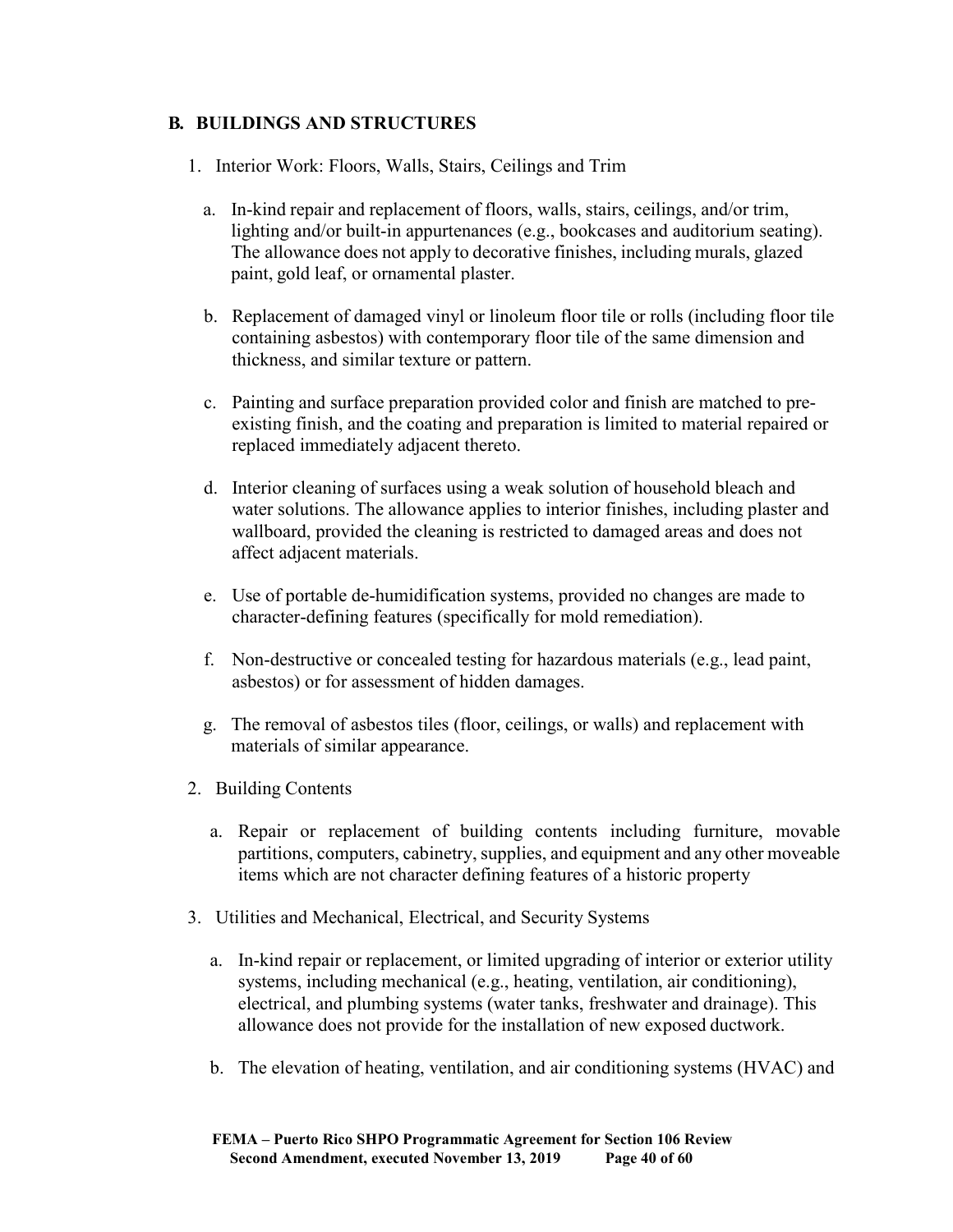other mechanical equipment, as long as it is installed or located where it is not visible from the street. In the case of historic properties, the elevation of the HVAC and other mechanical equipment, as long as it meets the *Secretary of the Interior's Standards for the Treatment of Historic Properties* (*Standards*), is installed or located where it is not obstructive on the building, its site or visible from the street, and the building is not located within the viewshed of a historic district.

- c. Installation or replacement of interior fire detection, fire suppression, or security alarm systems. The allowance does not apply to surface mounted wiring, conduits, piping, etc., unless previously existing, provided that installation of the system hardware does not damage or cause the removal of characterdefining architectural features and can be easily removed in the future.
- d. Installation of building communication and surveillance security systems, such as cameras, closed-circuit television, lighting, alarm systems, and public address systems, provided that installation of the system hardware does not damage or cause the removal of character-defining architectural features and can be easily removed in the future.
- e. Installation of exterior security features and early warning devices on existing light poles or other permanent utilities. New wiring will be sub-surface to the greatest extent possible or, where exposed, will be enclosed in conduit that is painted to match the existing surface.
- f. Installation of building access security devices, such as card readers, enhanced locks, door alarms, and security scanners (e.g., metal detectors), provided the device does not damage or cause the removal of character-defining architectural features and can be removed in the future without impacts to significant architectural features.
- g. Installation of mechanical equipment within existing mechanical closets, chases, and unfinished attics or basements when ducts are not visible in occupied spaces of the building and access to the ducts does not require demolition of walls or ceilings in occupied spaces of the building.
- 4. Windows and Doors
	- a. In-kind repair of damaged or severely deteriorated windows and window frames, shutters, storm shutters (use models already reviewed by SHPO), doors and door frames, and associated hardware, where profiles, elevations, details and materials match those of the originals.
	- b. In-kind replacement of window panes. Clear plate, double, laminated or triple insulating glazing can be used, provided it does not result in altering the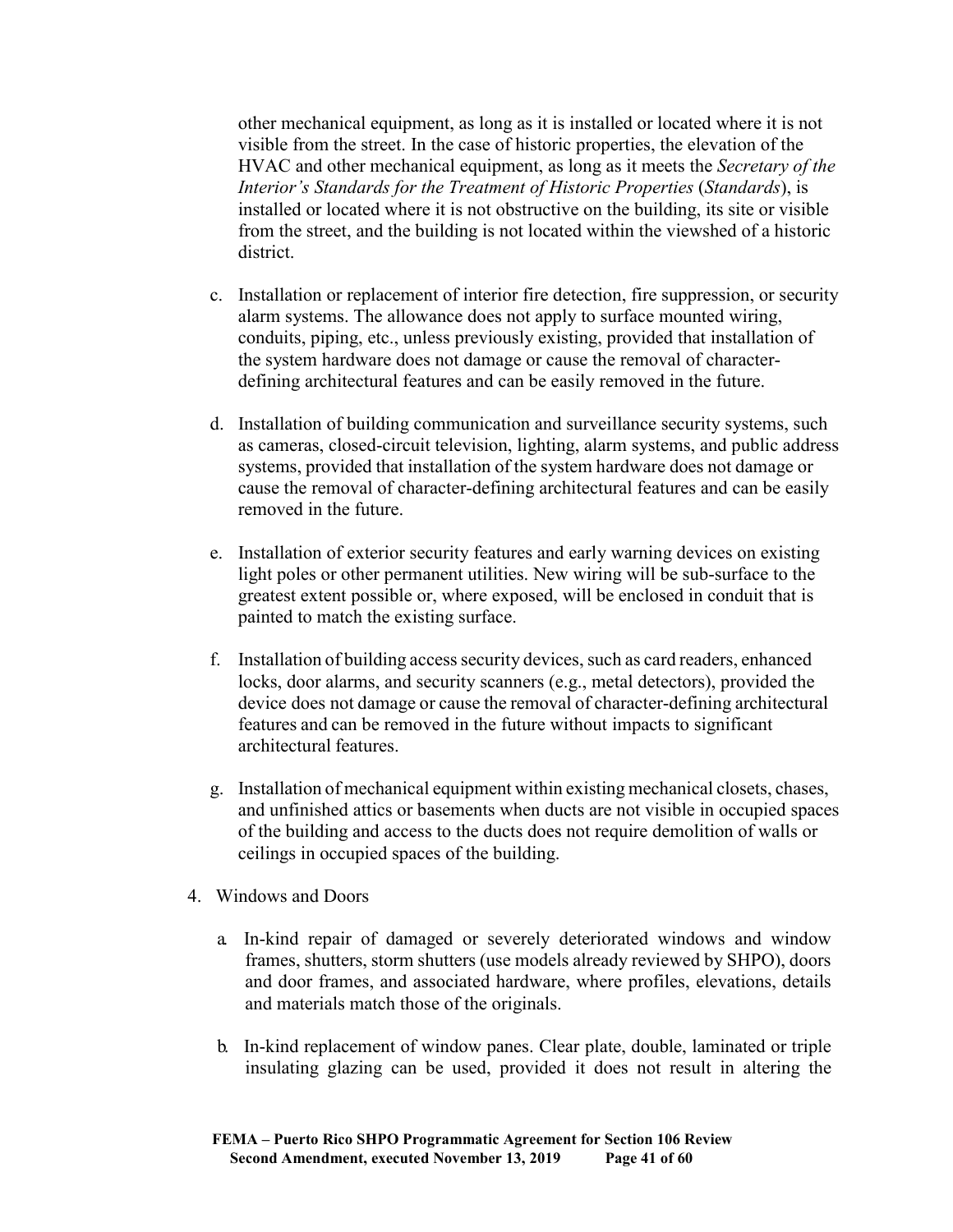existing window material, tint, form, muntin profiles, or number of divided lights. This allowance does not apply to the replacement of intact decorative glass.

- c. Replacement of windows and doors, where the existing windows and doors are beyond repair. Replacement of windows and doors must match the appearance, size, design, materials, features, proportions, and profiles of the existing windows and doors. In the case of historic properties, replacement is the same as stated. As per *Secretary of the Interior's Standards for the Treatment of Historic Properties* (*Standards*) - Standard for Rehabilitation #6 - Replacement of a missing feature will be substantiated by documentary, physical or pictorial evidence.
- d. Replacement of exterior, utilitarian, non-character-defining metal doors and frames leading into non character-defining spaces with metal blast resistant doors and frames.
- e. Installation or application of safety and/or security window film on existing window panes, provided that it does not result in altering the existing tint or appearance of the pane. This allowance does not apply to the application of film on existing intact or decorative glass.
- f. Installation of interior storm windows or doors, exterior storm or wood screen doors, on residential buildings, in a manner that does not harm or obscure the historic windows or trim.
- 5. Exterior Walls, Cornices, Porches, and Foundations
	- a. In-kind repainting of surfaces, provided that destructive surface preparation treatments are not used, such as water blasting, sandblasting, power sanding and chemical cleaning.
	- b. In-kind repair of walls, porches, foundations, columns, cornices, siding, balustrades, stairs, dormers, brackets, trim, lighting, and their ancillary components or in-kind replacement of severely deteriorated or missing or lost features, as long as the replacement pieces match the original in detail and material. Any ground disturbance will be limited to previously disturbed soils.
	- c. In-kind repair or replacement of signs or awnings.
	- d. Installation of temporary stabilization bracing or shoring, provided such work does not result in additional damage, significant loss of historic fabric, or irreversible alteration, and does not affect known archaeological sites or features or islocated in an area with high potential for significant archaeological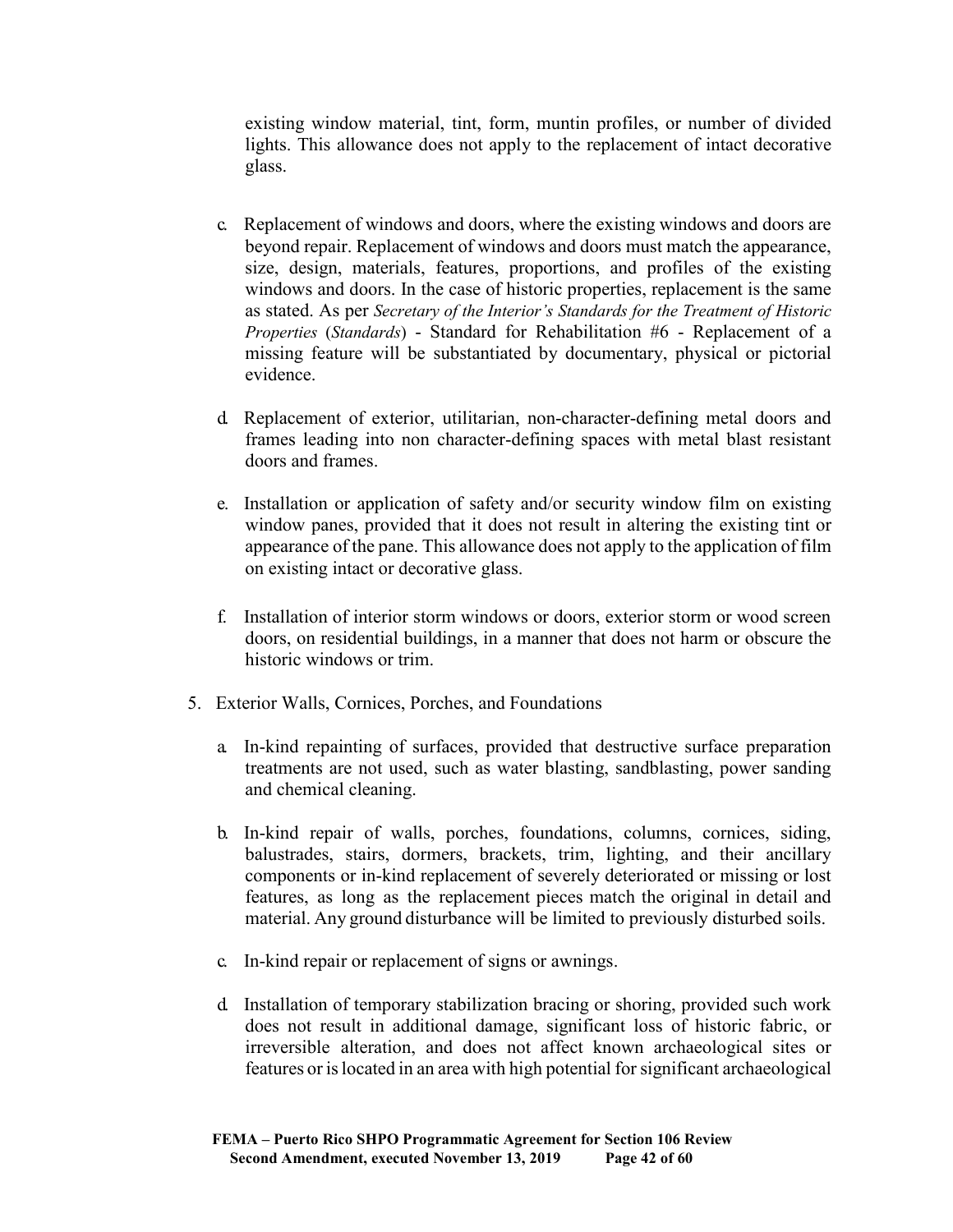sites.

- e. Anchoring of walls to floor systems, provided the anchors are embedded and concealed from exterior view.
- f. In-kind repair of concrete and masonry walls, columns, parapets, chimneys, or cornices; or limited in-kind replacement of damaged components including comparable brick, and mortar that matches the color, strength, content, rake, and joint width, provided that the mortar is of the appropriate composition for all adjacent masonry unit types.
- g. Bracing and reinforcing of walls, chimneys and fireplaces, provided the bracing and reinforcing are either concealed from exterior view or reversible in the future.
- h. Strengthening of foundations and the addition of foundation bolts, provided that visible new work is in-kind, including mortar that matches the color, content, strength, rake, and joint width where occurring.
- i. Repairs to and in-kind replacement of elements of curtain wall assemblies or exterior cladding that is hung on the building structure, usually from floor to floor, and when the color, size reflectivity, materials, and visual patterns are unaltered.
- 6. Roofing
	- a. Installation of scaffolding, polyethylene sheeting, or tarps, provided such work will not result in additional damage or irreversible alterations to character defining features or significant loss of historic fabric.
	- b. In-kind repair, replacement, or strengthening of roofing, rafters, fascia, soffits, gutters, verge boards, leader boxes, downspouts, or other damaged roof system components.
	- c. Repairs to flat roof cladding, including changes in roofing materials, where the repairs are not highly visible from the ground level.
- 7. Weatherproofing and Insulation
	- a. Caulking and weather-stripping to complement the color of adjacent surfaces or sealant materials.
	- b. In-kind repair or replacement of insulation systems, provided that existing interior plaster, woodwork, exterior siding, or exterior architectural detail is not altered.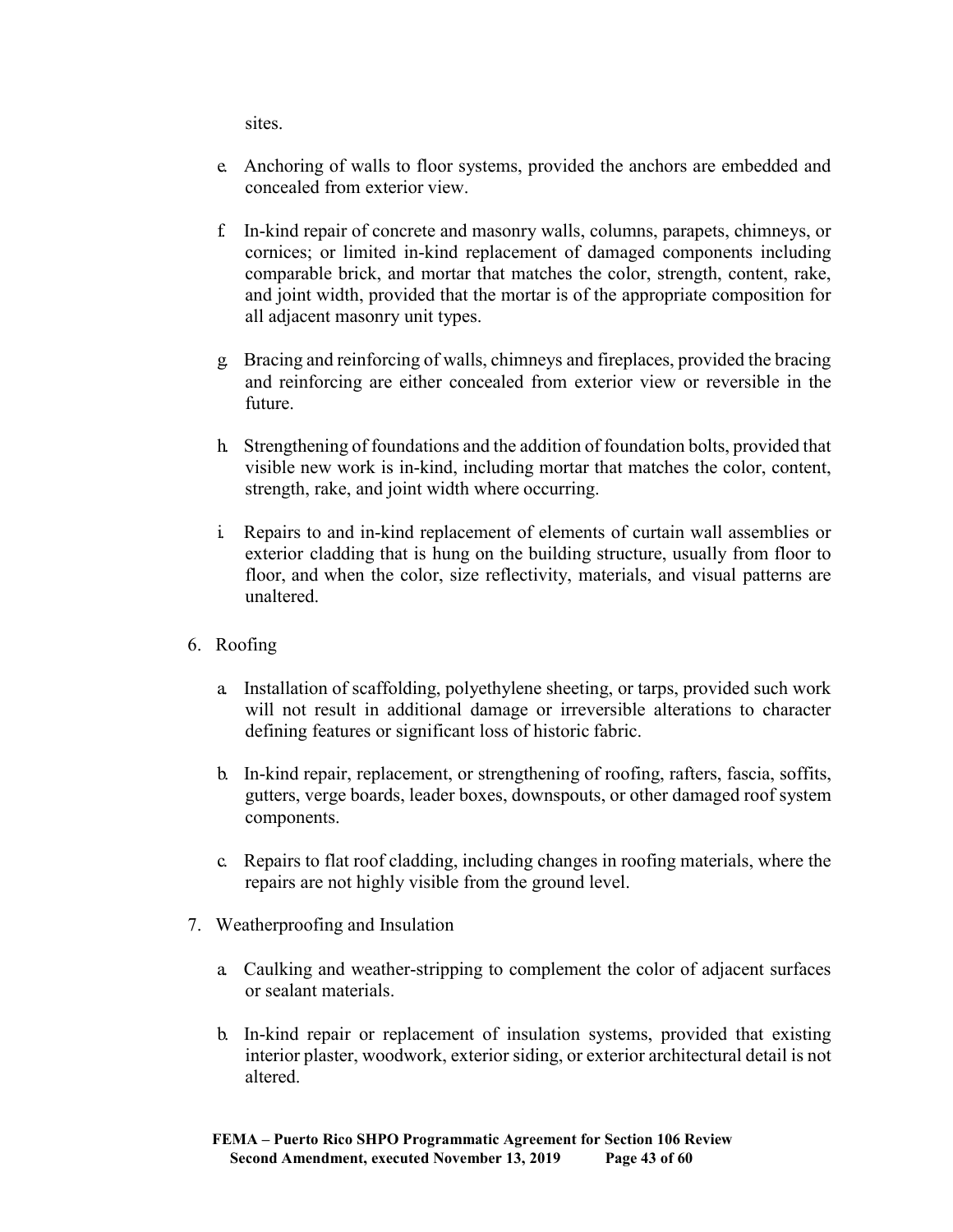- 8. Structural Retrofits
	- a. The installation of the following interior retrofits/upgrades, provided that such upgrades are not visible on the exterior: attic bracing, cross bracing on pier and post foundations; fasteners; collar ties; gussets; tie downs; strapping and anchoring of mechanical, electrical, and plumbing equipment; concealed anchoring of furniture; installation of plywood diaphragms beneath first floor joists, above top floor ceiling rafters, and on roofs; and automatic gas shut-off valves.
	- b. Replacement, repair, or installation of lightning rods.
	- c. Interior earthquake bracing used on refrigerators and against-the-wall shelving in schools and other public buildings.
- 9. Demolition and Reconstruction
	- a. Activities related to the demolition and/or reconstruction of buildings or structures, provided the proposed activities substantially conform to the original footprint. Activities will follow the **Criteria for Identification of Collapsed Buildings and Structures in Appendix C** and the **Low Impact Debris Removal Stipulationsin Appendix E,** and are performed in previously disturbed soils (including staging areas) as identified by an SOI-qualified archaeologist, and:
		- i. The building/structure subject to demolition or reconstruction was formally determined not eligible for listing in the National Register within the past ten (10) years and is not located within or adjacent to a historic district listed in or eligible for listing in the National Register.
		- ii. Any demolition and/or reconstruction occurring within or adjacent to a historic district listed in or eligible for listing in the National Register shall be reviewed in accordance with Stipulation II.C, Standard Project Review of this Agreement.
- 10. Americans with Disabilities Act (ADA) Compliance
	- a. Installation of new wheelchair ramp on the front or other entrance of a structure visible from a public right-of-way, in a manner that does not remove, compromise or damage the existing historic materials or features, and would be completely reversible without damage to historic fabric, or any ramps not visible from the public right-of-way.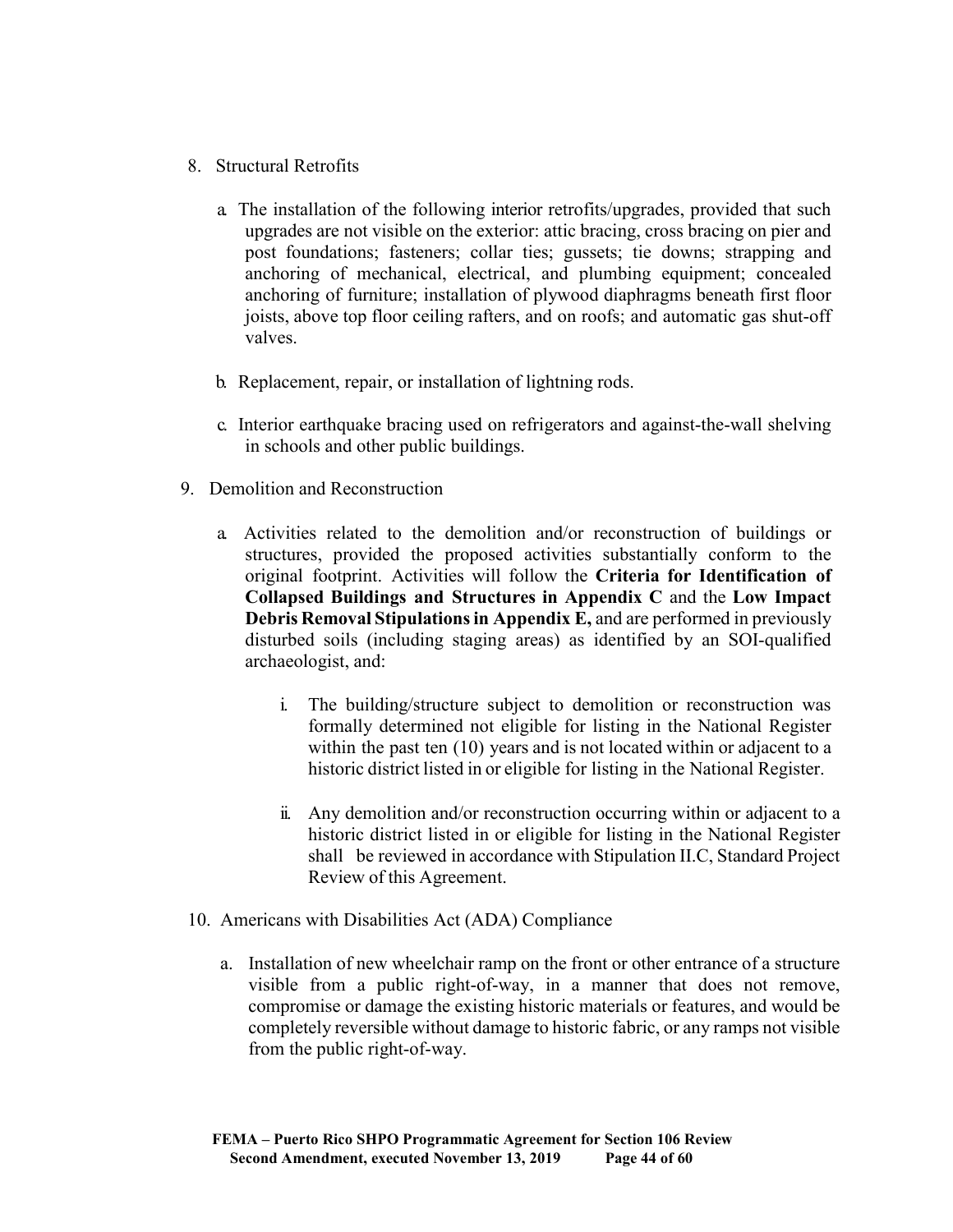- b. Installation of small-scale interior modifications required for compliance with the Americans with Disabilities Act (ADA). This does not include relocation or demolition of interior walls or modification of openings on interior and exterior walls.
- 11. Safe Rooms
	- a. Installation of individual safe rooms within the property limits of a residence where the installation would occur within the existing building or structure and within previously disturbed soils.
- 12. Flood-proofing on Secondary Façades
	- a. Activities related to flood-proofing and minor upgrades on secondary façades. A secondary façade is an elevation that does not face a public thoroughfare, mews or court, and does not possess historically significant architectural features. Minor upgrades include replacement of exterior utilitarian, noncharacter-defining doors or windows with new doors or windows, the addition of new elements (such as storm panels or flood panels) to exterior doors or windows, and the installation of metal grating at basement window wells.
- 13. Previously Determined Ineligible
	- a. Repair or retrofit of buildings/structures that have been previously determined ineligible for listing in the National Register within the last five (5) years.
- **C. TRANSPORTATION FACILITIES,** when proposed activities substantially conform to the original footprint and/or performed in previously disturbed soils, including the area where the activity is staged.
	- 1. Roads and Roadways
		- a. Repair of roads to pre-disaster geometric design standards and conditions using in- kind materials, shoulders, medians, clearances, curbs, and side slopes. This allowance permits minor improvement to meet current code and standards or hazard mitigation measures, such as those designed to harden exposed surfaces, including the application of gravel armoring to side slopes and ditches.
		- b. In-kind repair to historic paving materials for roads and walkways.
		- c. In-kind repair or replacement, or minor upgrade of culvert systems and arches beneath roads or within associated drainage systems, including provision of headwalls, riprap and any modest increase in capacity for the purposes of hazard mitigation or to meet current codes and standards, provided that the work substantially conforms to the existing footprint, or falls within the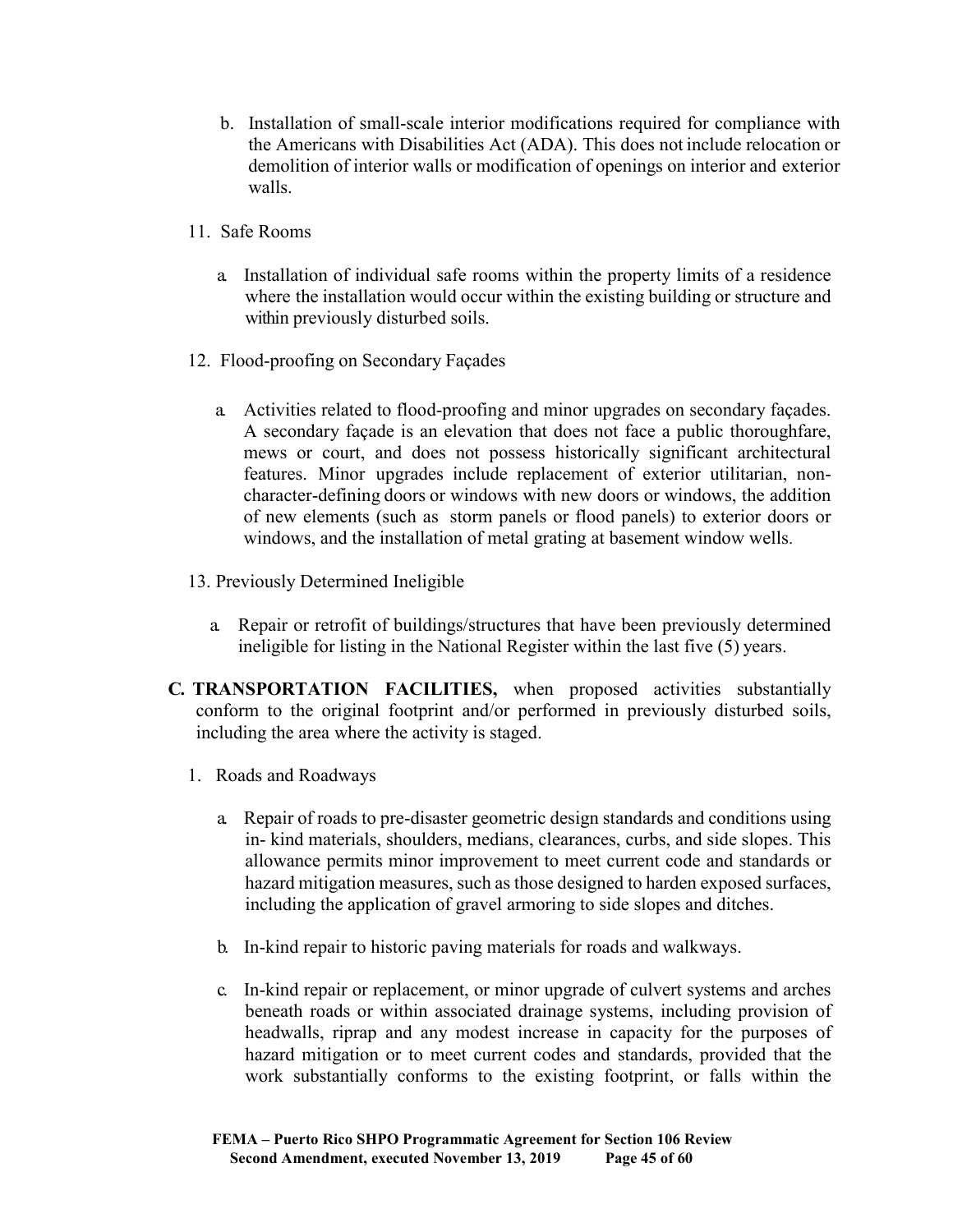footprint of the washed out location, and does not involve an increase in roadway width. For stone or brick culverts or arches beneath roadways, this allowance only applies to in-kind repair.

- d. In-kind repair or replacement of road lighting systems, including period lighting fixture styles.
- e. In-kind repair or replacement of road appurtenances such as curbs, berms, fences, parking lots, storm drains, catch basins, fire hydrants and sidewalks.
- f. Stabilization of hazardous slopes within transportation rights-of-way. Stabilization methods may include the installation of retaining walls and systems such as gabion baskets, crib walls, and soldier pile and lag walls. Work shall not exceed the limits of the previously disturbed rights-of-way and shall not take place within the APE of any historic property listed or eligible for listing in the National Register. This allowance does not apply to any work in historic districts listed or eligible for listing in the National Register.
- 2. Bridges
	- a. Installation of a temporary (Bailey-type) bridge within a previously disturbed location, such as a former bridge location, to allow passage of emergency vehicles.
	- b. In-kind repair or replacement of bridges and bridge components (e.g. abutments, wing walls, piers, decks, and fenders) in previously disturbed soils.
- **D. UTILITIES, COMMUNICATIONS SYSTEMS AND TOWERS**, when proposed activities substantially conform to the original footprint and/or performed in previously disturbed soils, including the area where the activity is staged.
	- 1. General
		- a. In-kind repair or replacement, or minor upgrading, small scale realignment, and elevation of utilities and associated features and structures within previously disturbed soils of rights-of-way or utility corridors.
		- b. Installation of new utilities and associated features within previously disturbed soils of rights-of-way or utility corridors.
		- c. Directional boring of new/replacement service lines and related appurtenances involving boring or trenching for silt fencing within previously disturbed soils of rights-of-way or utility corridors.
		- d. In-kind repair or replacement, or minor upgrade of water towers provided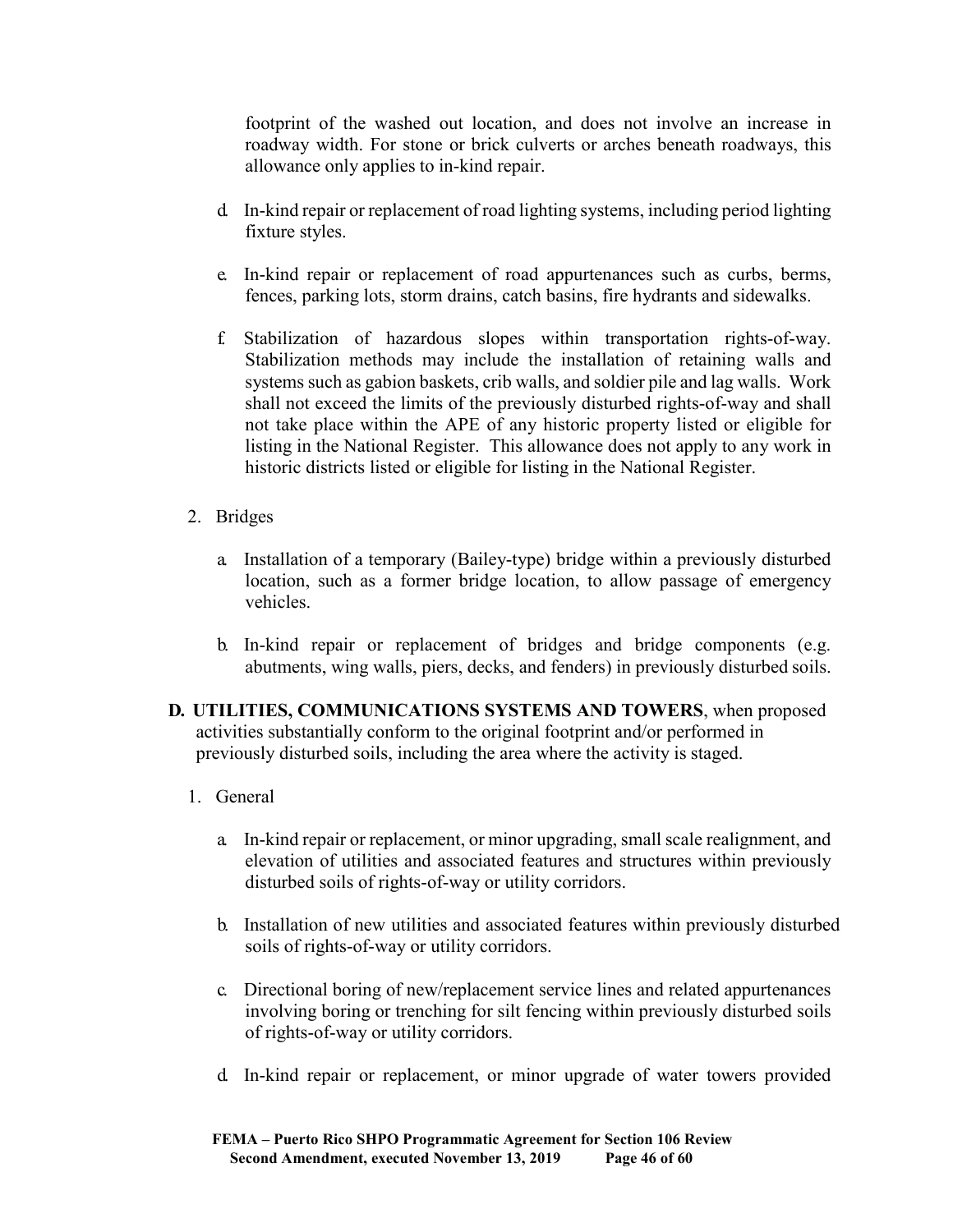activities take place within previously disturbed soils. Ground-level facilities may be added or expanded in previously disturbed areas. This allowance does not apply to masonry water towers.

- e. Temporary storage of supplies and equipment (poles, cables spools, pedestals, etc.) where no ground disturbance will occur; this does not include construction of temporary access routes.
- f. Repair in-kind or replacement of metal utilitarian structures to house or protect utilities, such as pump houses and electrical transformer houses, as well as related elements, such as oil tanks and exposed pipelines, except when located within a historic district.
- g. Repair or replacement of utility lines (e.g. sewer, gas, and water) located within the property boundary of the structure, when performed in previously disturbed soils.
- h. Repair or replacement of septic tanks, drain fields, and well pumps in previously disturbed soils.
- 2. Generators and Utilities
	- a. In-kind repair or replacement, or minor upgrades, elevation, and/or installation of generators, HVAC systems, and similar equipment provided that activities occur within previously disturbed soils and/or any roof mounted equipment is not visible from the ground level.
	- b. Underground cable replacements of any length when the replacement cable is placed within three feet of the same trench as an existing or failed cable except when in proximity (two hundred [200] meters or six hundred fifty [650] feet) to a known archeological site.
	- c. Replacement of power poles in pre-existing locations, including increase in the pole diameter. Relocation or construction of new poles are allowed in:

i. urban or suburban settings between the edge of roadway and the sidewalk, or

ii. rural settings along roadway shoulders.

d. New construction of a single pole overhead line is permissible when the auguring, pole placement, and line placement is conducted from within the previously disturbed public or private right-of-ways, or when the lines will not pass within or through any areas known or has the potential to contain human remains, archeological resources, or any other historic properties except when in close proximity (two hundred [200] meters or six hundred fifty [650] feet)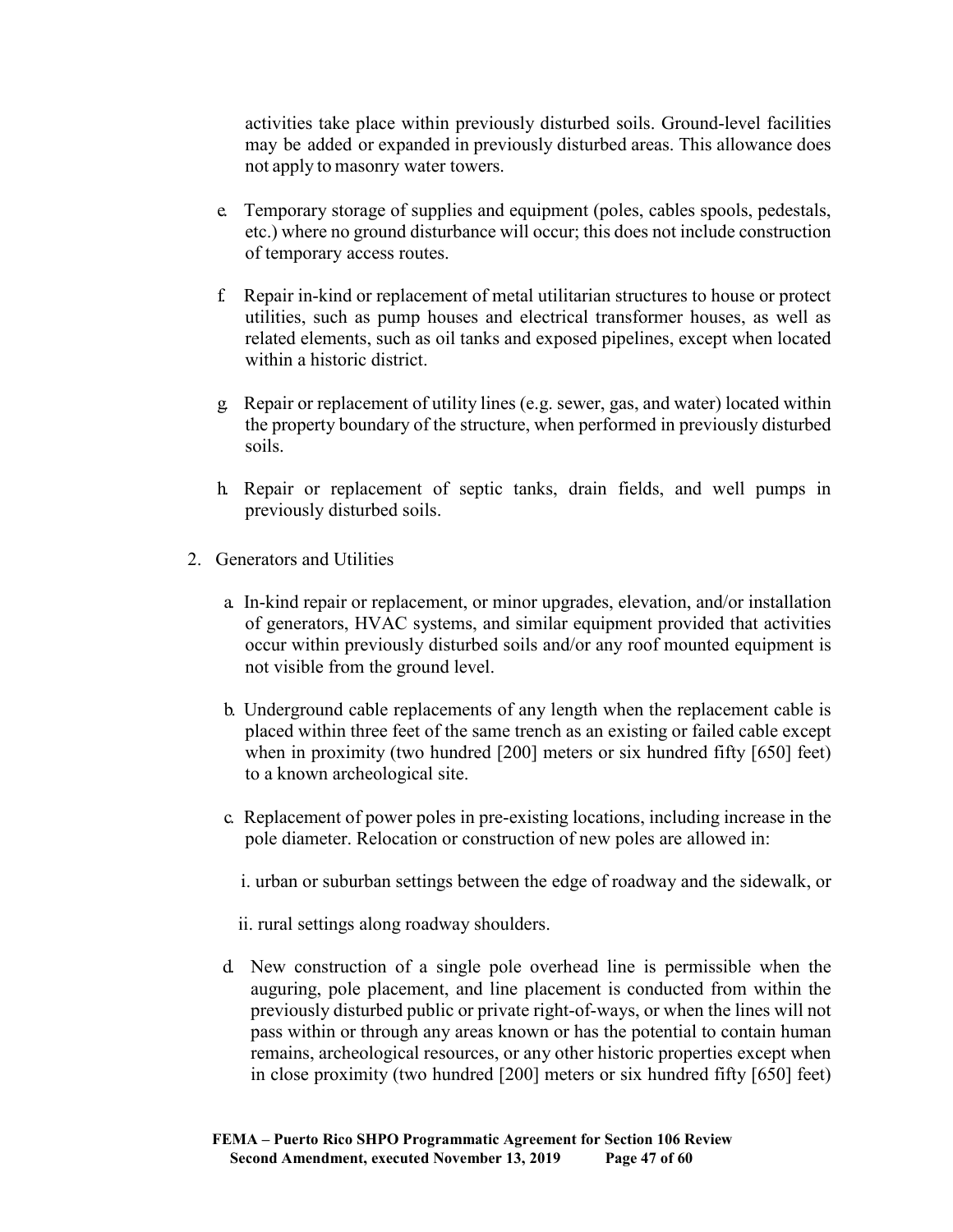to a known archaeological site or within the view shed of historic districts listed or eligible for listing on the National Register.

- e. Directional boring for replacement or installation of new service lines and related appurtenances, where ground disturbance would involve no greater than ten (10) square foot excavation units for directional boring equipment to be placed. These units would be placed in areas for directional drill to begin and end where needed to complete boring.
- 3. Communication Equipment/Systems and Towers
	- a. Acquisition, installation, or operation of communication and security equipment/systems that use existing distribution systems, facilities, or existing infrastructure right-of-way.
	- b. The collocation of communication and security equipment on existing towers and buildings/structures less than forty-five (45) years in age, provided that the work does not increase existing tower height or footprint by more than 10% and occurs within previously disturbed soils.
	- c. Enhancement, repair or replacement of existing communication towers and antenna structures provided the work does not increase existing tower height or footprint by more than 10% and occurs within previously disturbed soils.
	- d. Installation of new temporary (not to exceed twelve (12) months) communications towers and antenna structures provided that the work occurs does not require modification of buildings/structures forty-five (45) years or older and occurswithin previously disturbed soils.
	- e. Installation of new communication towers, less than two hundred (200) feet tall, in previously developed urban complexes when the work does not require modification of buildings/structures forty-five (45) years or older, occurs within previously disturbed soil, and is not within one-half mile of the boundaries of a historic property.
	- f. Substantially in-kind repair or replacement of antenna towers.
	- g. Ground disturbing activities related to new poles for tsunami warning sirens provided the excavation will only aft previously soils and there are no properties listed on the National Register of Historic Places within two hundred and fifty (250) feet of the proposed location.
- **E. WATER RESOURCE MANAGEMENT AND CONTROLS,** when proposed activities substantially conform to the original footprint and/or performed in previously disturbed soils, including the area where the activity is staged.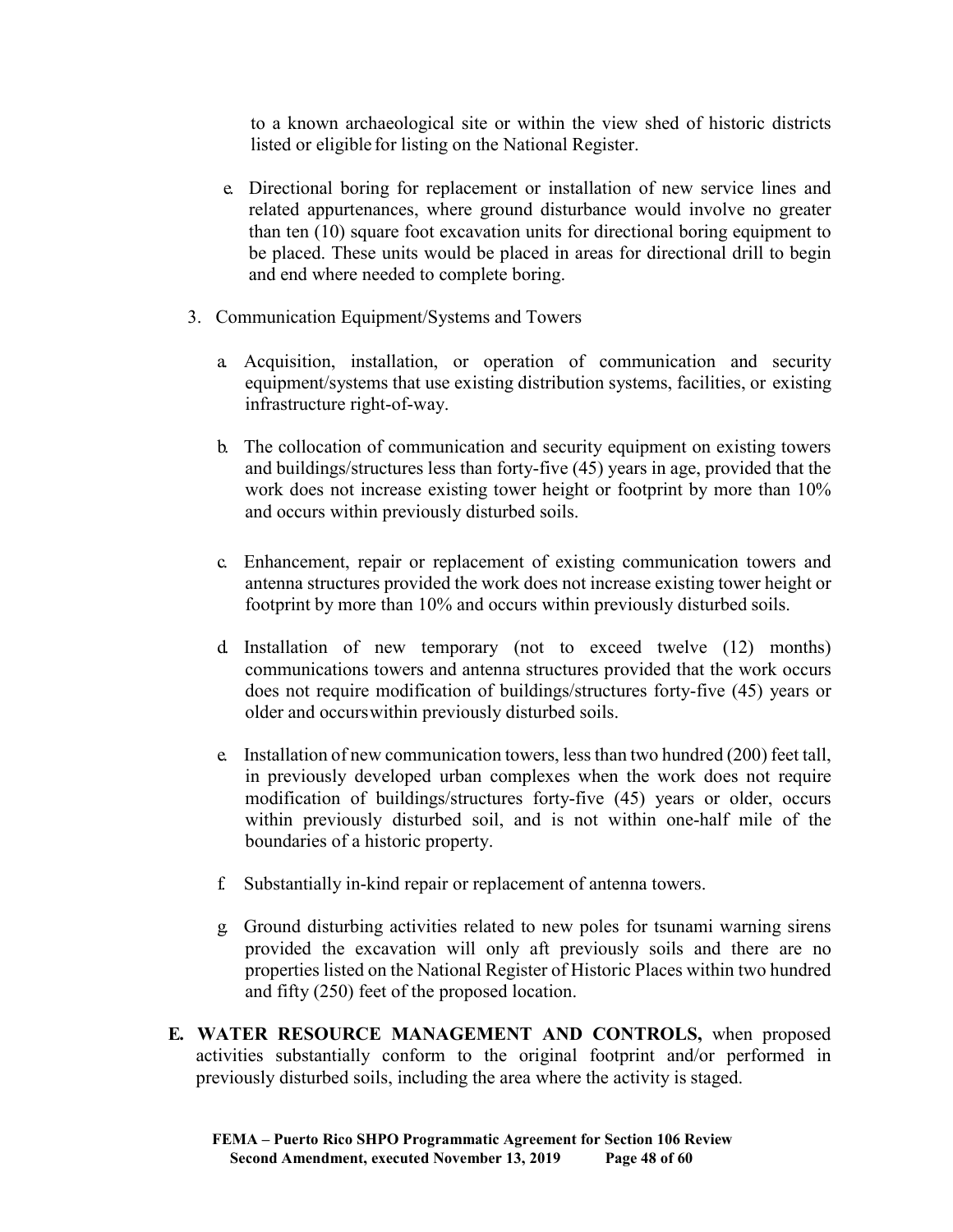- 1. Canal Systems
	- a. In-kind repairs or replacement to canal systems and associated elements.
- 2. Bulkheads, Breakwaters, Seawalls, Revetments, and Berms
	- a. In-kind repair or replacement of bulkheads, breakwaters, seawalls, revetments, and berms provided the work occurs in previously disturbed soils.
- 3. Dams, Levees, Locks, and Floodwalls
	- a. In-kind repair of dams, levees, locks, floodwalls and related features, including spillways, tide gates, and fuse plugs, provided the work occurs in previously disturbed soils.
- 4. Fish Hatcheries
	- a. In-kind repair or replacement of fish hatcheries and fish ladders.
- 5. Waste-Water Treatment Lagoon Systems
	- a. In-kind repair or replacement, or minor upgrades of waste-water treatment lagoon systems.
- 6. Outfall Systems
	- a. In-kind repair, replacement, or minor upgrades to outfall pipes along beaches or inland waterways.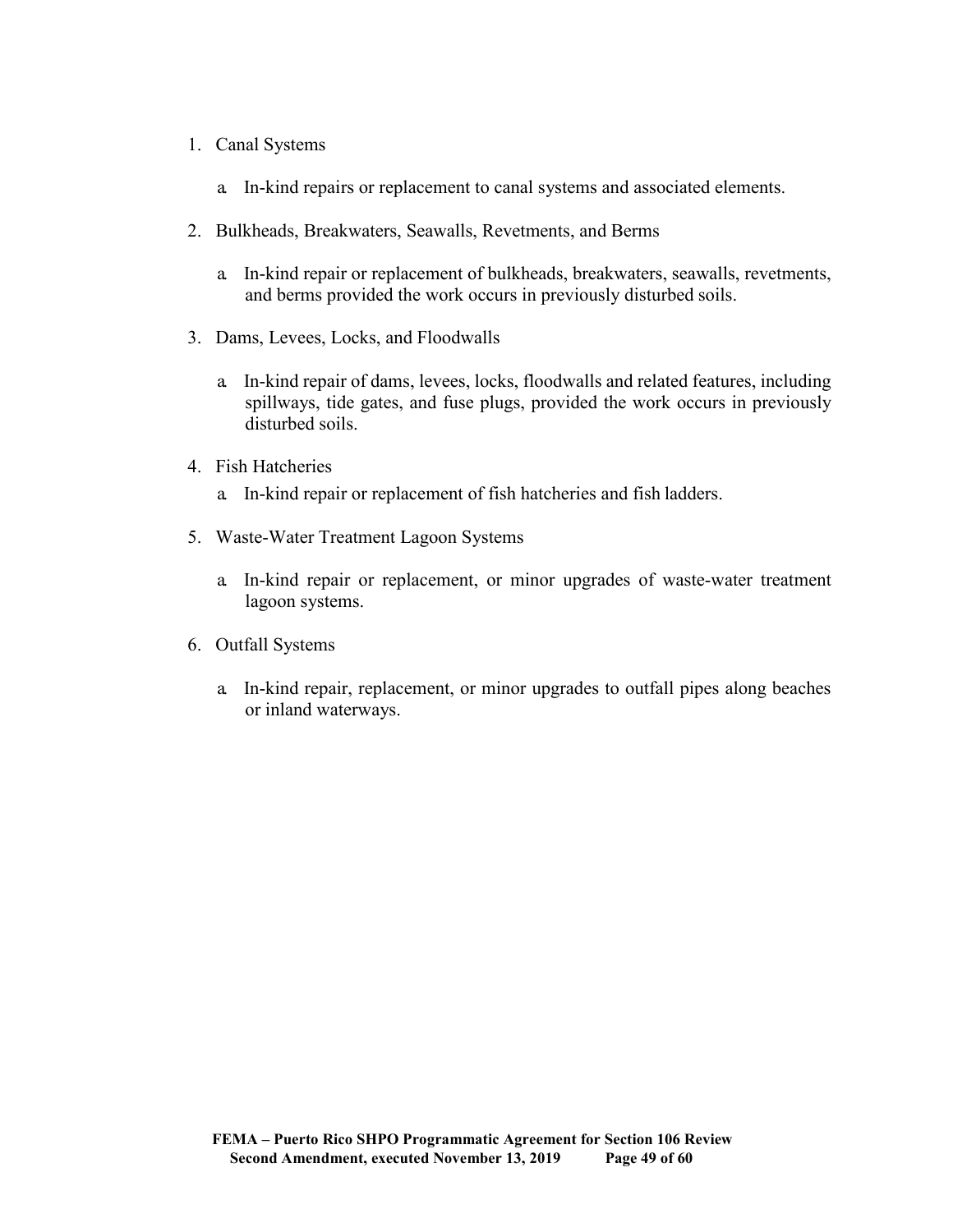# **Appendix C Criteria for Identification of Collapsed Buildings and Structures**

The following criteria for determining whether a building or structure is collapsed will be applied by FEMA to support identification of buildings and structures eligible for the following programs: Public Assistance Private Property Debris Removal (PPDR); Individual Assistance Permanent Housing Construction-Repair (PHC-R) subject to Section 106 review as per Stipulation I.7.a. of this Agreement; Public Assistance and Hazard Mitigation projects. Any structure/building that meets one or more of the identified criteria below is considered to lack integrity and will not be considered eligible for listing in the National Register of Historic Places:

- A. The structure is collapsed forming a pile of debris and rubble, or rubble has already been removed from property (unable to identify as a structure/building).
- B. The structure has been displaced from its original block/lot parcel.
- C. The structure is certified as an imminent threat, structurally unstable and unsafe for human habitation by building codeofficials in the municipality (decreed by municipal ordinance).
- D. The structure demonstrates the following characteristics listed below (porches should not be considered):
	- 1. Minimally wracked or canted. Wracked or canted is defined as "moved by forces in multiple dimensions which have distorted what was a rectangular shape into a parallelogram; twisted, not merely shifted or tilted".
	- 2. Missing two or more full elevations of a single floor and/or missing additional stories (second or third floors).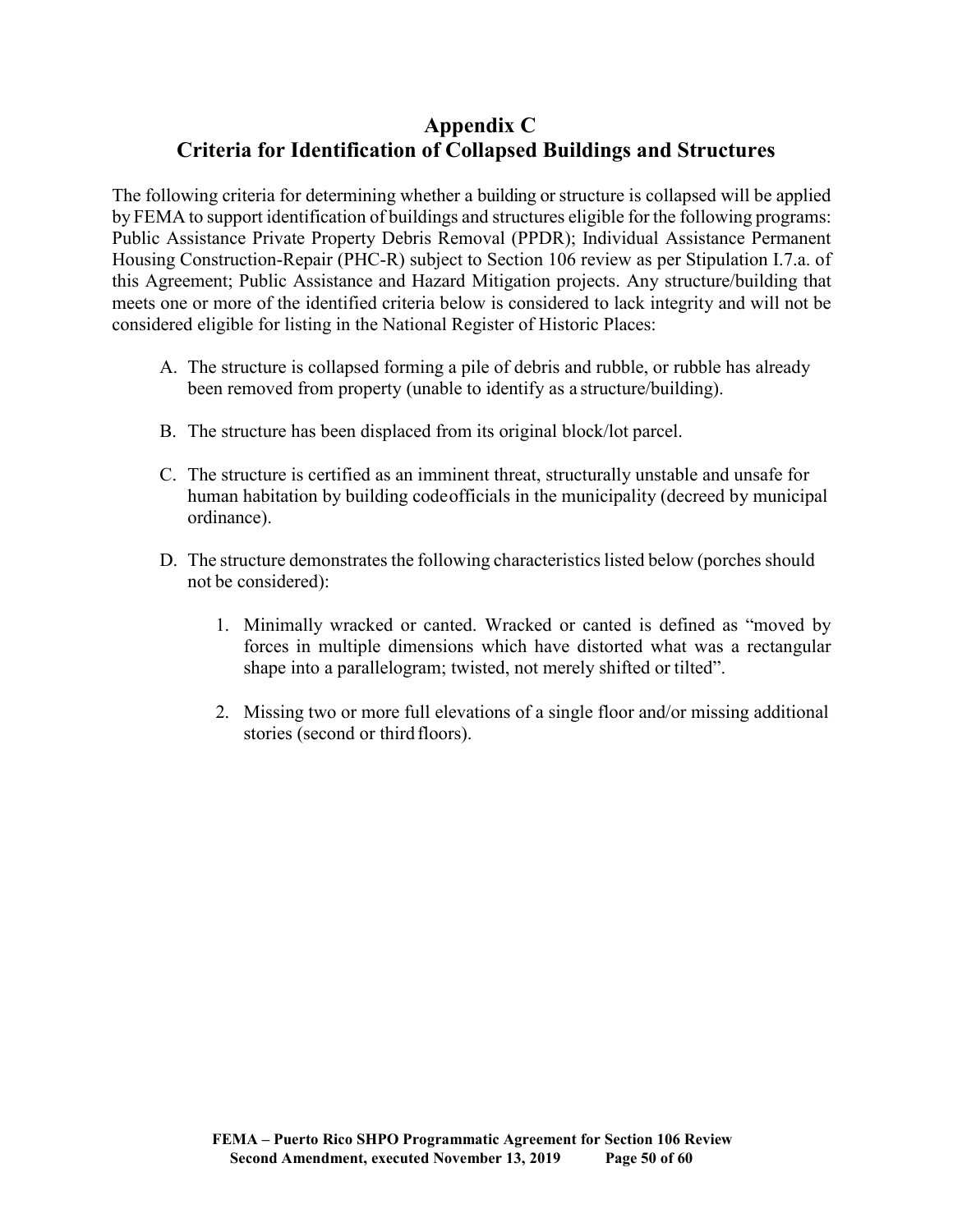# **Appendix D Private Property Debris Removal Program Process**

The following process for Private Property Debris Removal (PPDR) will be followed by FEMA to ensure that only buildings and structures meeting FEMA's Public Assistance and Hazard Mitigation Programs (FEMA Programs) eligibility requirements will be reviewed for compliance with Section 106.

- A. Local building authorities will be responsible for submitting properties to the Puerto Rico Central Office for Recovery, Reconstruction and Resiliency (COR3), and then to FEMA Programs for inclusion in the PPDR program.
- B. FEMA Programs staff shall submit five photographs of each property, including one of each elevation and one of the streetscape.
- C. Accurate GPS coordinates will be submitted for each property.
- D. FEMA Programs will review each application (including photos) to ensure that each property meets program eligibility.
- E. Only properties that the FEMA Programs has reviewed and found eligible will be submitted to EHP for review.
- F. Demolition will not include removal of slabs or driveways.
- G. The contractor will be required to test for asbestos and to abate the nuisance appropriately.
- H. Demolition contracts shall include Low Impact Debris Removal Stipulations (LIDRS), as defined in Appendix E, and an "Unanticipated Discoveries" clause.
- I. Properties in the PPDR program and the PHC-R program (subject to Section 106 review as per Stipulation I.7.a. of this Agreement), will be reviewed by a team composed of SHPO and FEMA historic preservation specialists meeting the Secretary of the Interior's (SOI) Professional Qualifications for architecture and archeology.
	- 1. FEMA will maintain a record of the following determinations and document in correspondence to SHPO:
		- a. conforms to one or more allowances in Appendix B
		- b. finding of no historic properties affected
		- c. finding of no adverse effect
	- 2. If FEMA determines that the undertaking may adversely affect historic properties, then FEMA will follow standard review process established in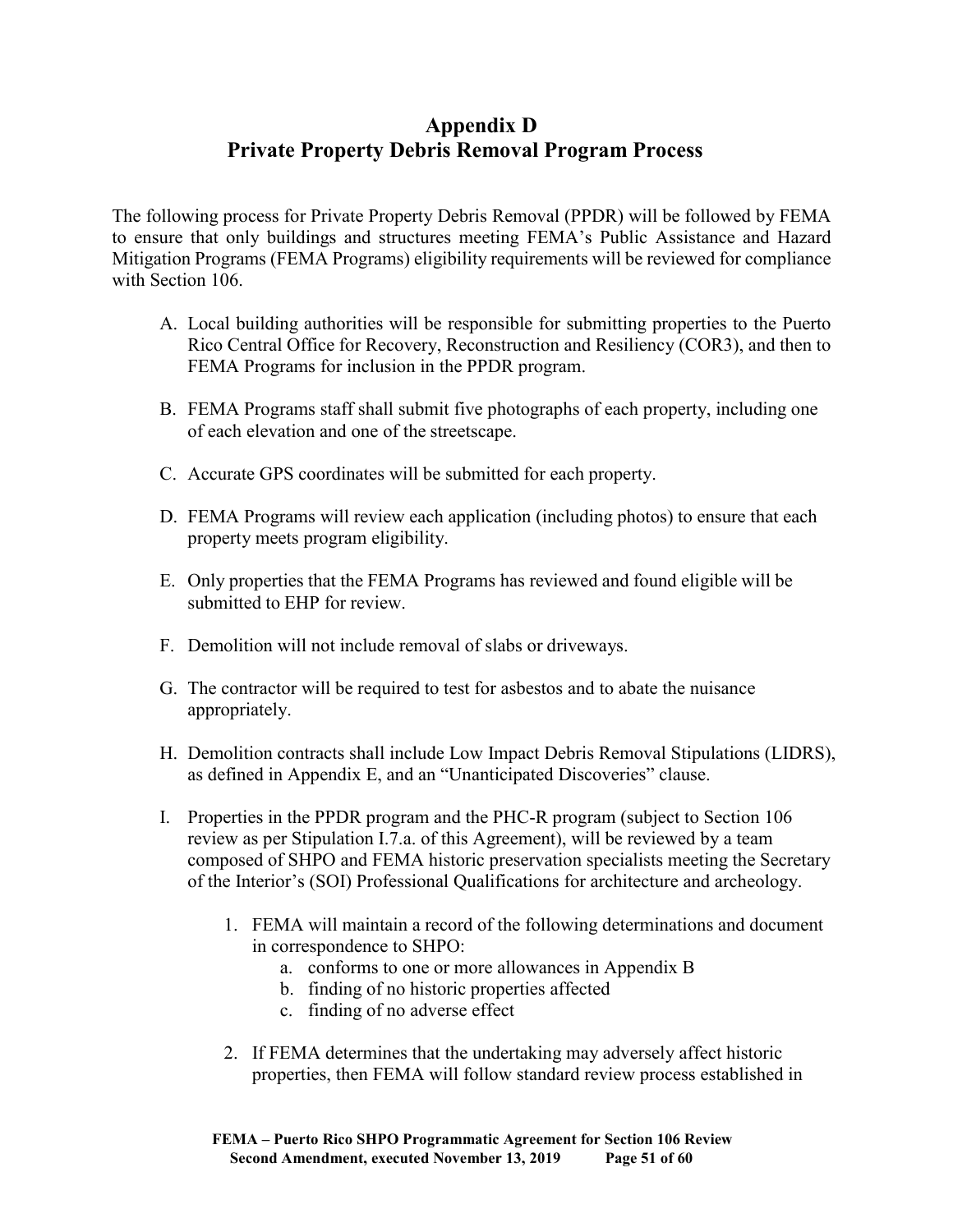Stipulation II.C.5. and 6. of this Agreement.

- J. FEMA Historic Preservation staff may conduct spot inspections to ensure that the requirements are adhered to as described in this Appendix.
- K. Completed reviews shall be documented in correspondence to SHPO. SHPO concurrence will document the completion of the Section 106 review process.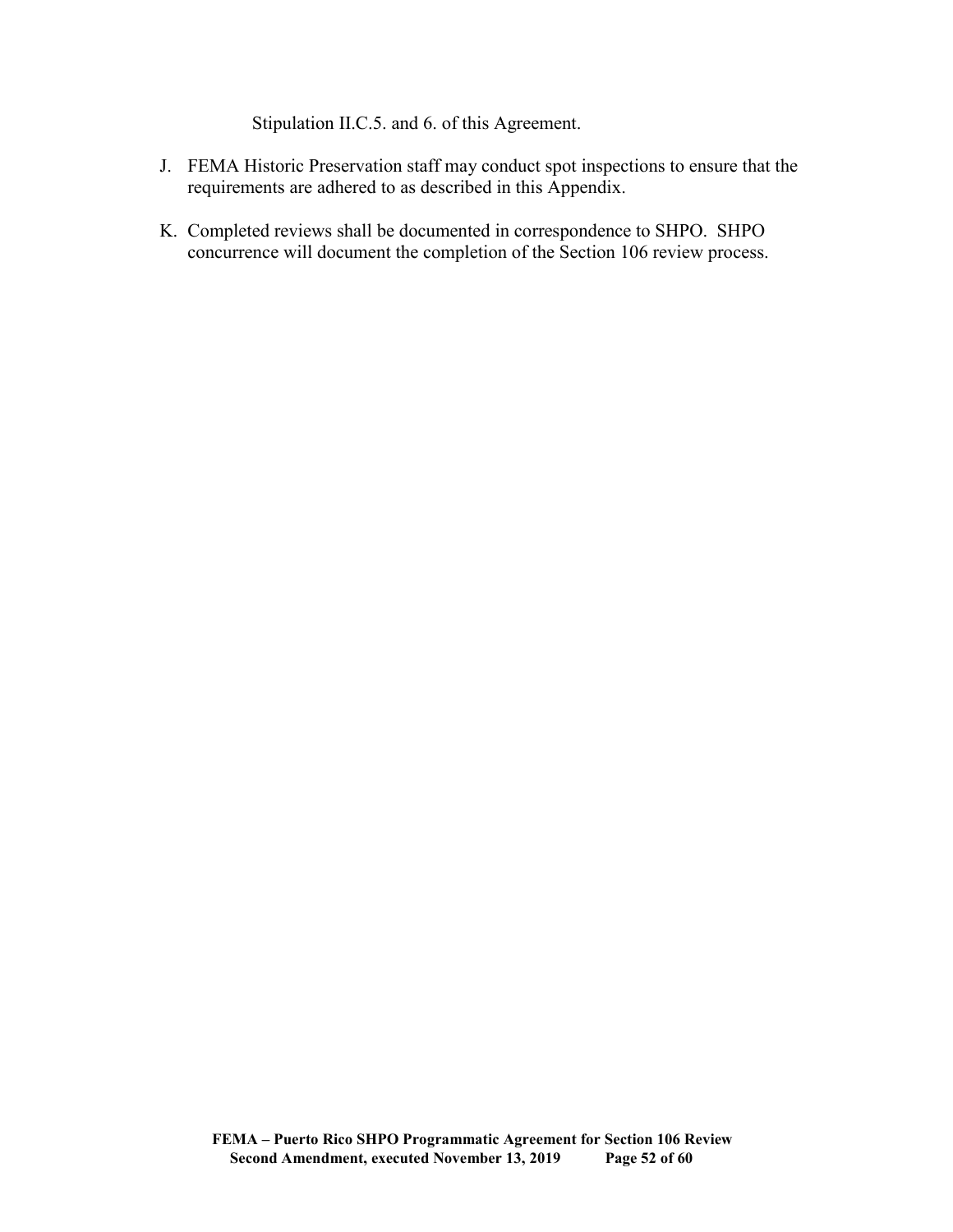# **Appendix E Low Impact Debris Removal Stipulations**

**Desktop Review:** Prior to any soil disturbing activities, all properties will be reviewed in order to identify known historic properties and archaeologically sensitive areas.

# **Low Impact Debris Removal Stipulations (LIDRS) will be applied as a Best Management Practice to protect potential archaeological resources.**

- A. General Approach to Minimize Impact to Soil:
	- 1. When using heavy equipment, work from hard or firm surfaces to the fullest extent possible, to avoid sinking into soft soils.
	- 2. The sub-recipient will, to the fullest extent possible, ensure that its contractors minimize soil disturbance when operating heavy equipment on wet soils (6 inches or less).
	- 3. Excavation and burial of debris on-site is not permitted.
- B. Activity-Specific Guidelines:
	- 1. *Woody Debris Removal (including Rootballs)*

The sub-recipient will ensure to the fullest extent possible that all prior Public Assistance Program guidance regarding woody debris removal is followed.

2. *Filling Voids*

Any voids which require filling because they are a "health and safety issue" will be filled with suitable fill from an approved source.

3. *Surface Grading and Site Clean-Up*

The sub-recipient will ensure to the fullest extent possible that its contractor limits site grading to within six (6) inches of the existing surface elevation (e.g., sidewalk level, driveway level, slab level, etc.).

- 4. *If the building or structure has been destroyed by the event and there are remaining structural features or utilities that require removal, then:*
	- a. Utility lines will be disconnected and capped. In cases where there are no shut-off valves, limited excavation within the utility rights-of-way will be required to cap these service lines.
	- b. Shearing off of utilities or other structure features is strongly encouraged so that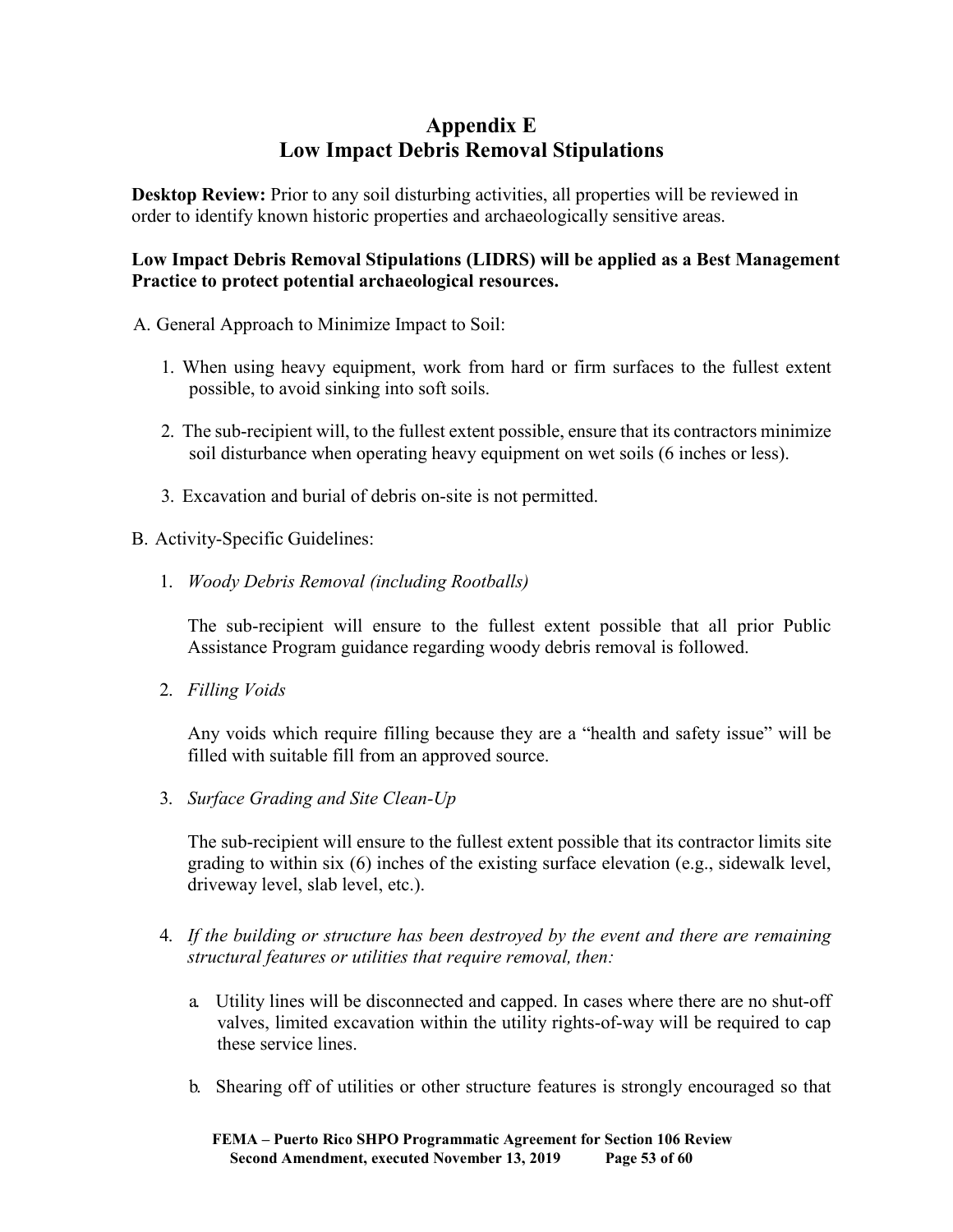further soil disturbance is minimized.

- 5. Demolition: *If the building or structure has been destroyed by the event and there are remaining structural features that require removal, then the following applies for the removal of the features listed below:*
	- *a. Foundation Removal*

The sub-recipient will ensure, to the fullest extent possible, that the contractors will limit excavation to within two (2) feet of the foundation perimeter and will not excavate more than six (6) inches below the depth of the foundation to minimize soil disturbance.

*b. Slab/Driveway/Sidewalk Removal*

The sub-recipient will ensure, to the fullest extent possible, that the contractor will limit excavation to within one (1) foot of the slab/driveway/sidewalk perimeter and will not excavate more than six (6) inches below the depth of the asphalt/concrete to minimize soil disturbance.

- *c. Oil Tank Relocation/Removal*
	- i. The sub-recipient will ensure, to the fullest extent possible, that approved methods will be used in locating an underground oil tank. Approved methods include using a magnetometer, probe, or GPR system. Trenches are not permitted.
	- ii. The sub-recipient will inform landowners, to the fullest extent possible, of best practice guidelines for oil tank removal and will ensure that they are made aware of state regulations for contamination remediation. Best practices for tank removal would be to use smaller machines with approximately two (2) foot wide buckets for excavation to reduce potential soil disturbance.
- *d. Septic Tanks*
	- i. The sub-recipient will ensure, to the fullest extent possible, that fill required by the decommissioning of septic tanks is from an approved, established borrow source.
	- ii. Utility lines will be disconnected and capped. In cases where there are no shutoff valves, limited excavation within the utility right-of-way will be required to cap these service lines.
	- iii. Shearing off of utility lines at the ground surface is strongly encouraged so that further soil disturbance is minimized.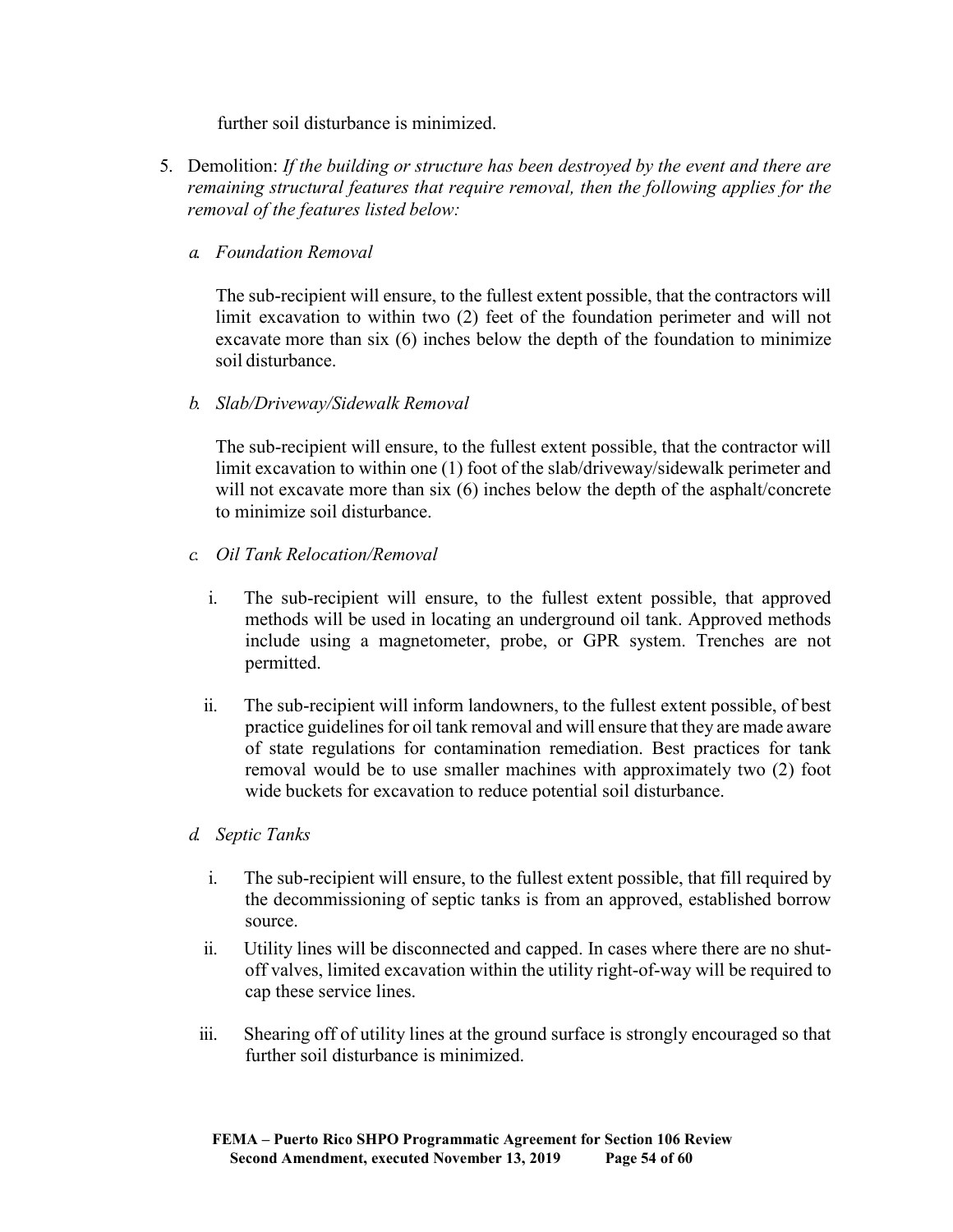## C. Treatment of Unanticipated Discoveries

## 1. *Archaeological Materials/Human Remains*

- a. If debris removal activities disturb archaeological artifacts (e.g. old bricks, ceramic pieces, historic bottle glass or cans, coins, beads, stones in the form of tools, pieces of crude clay pottery, etc.), archaeological features (e.g. grave markers, house foundations, cisterns, etc.), or human remains, the sub-recipient will ensure, to the fullest extent possible, that the Contractor immediately stops work in the vicinity of the discovery and takes all reasonable measures to avoid or minimize harm to the finds. In such cases,the sub-recipient will immediately inform SHPO and FEMA (also in accordance with commonwealth guidelines, the local law enforcement medical examiner for human remains) of the discovery for further guidance. The sub-recipient will ensure that the Contractor does not proceed with work in the area of concern until FEMA staff has completed consultation with the SHPO and other interested parties, as necessary.
- b. To ensure compliance with all applicable state and local laws, and permission from all appropriate parties is obtained to remove remains, the sub-recipient is responsible to determine appropriate legal measures under Puerto Rico law.
- D. FEMA reserves the right to conduct unannounced field inspections and observe debris removal activities to verify compliance with LIDRS. Failure to comply with these stipulations may jeopardize the sub-recipient's receipt of federal funding.
- E. FEMA and the SHPO have agreed that the sub-recipient is responsible for ensuring that their demolition Contractor adheres to these work restrictions for FEMA-funded undertakings.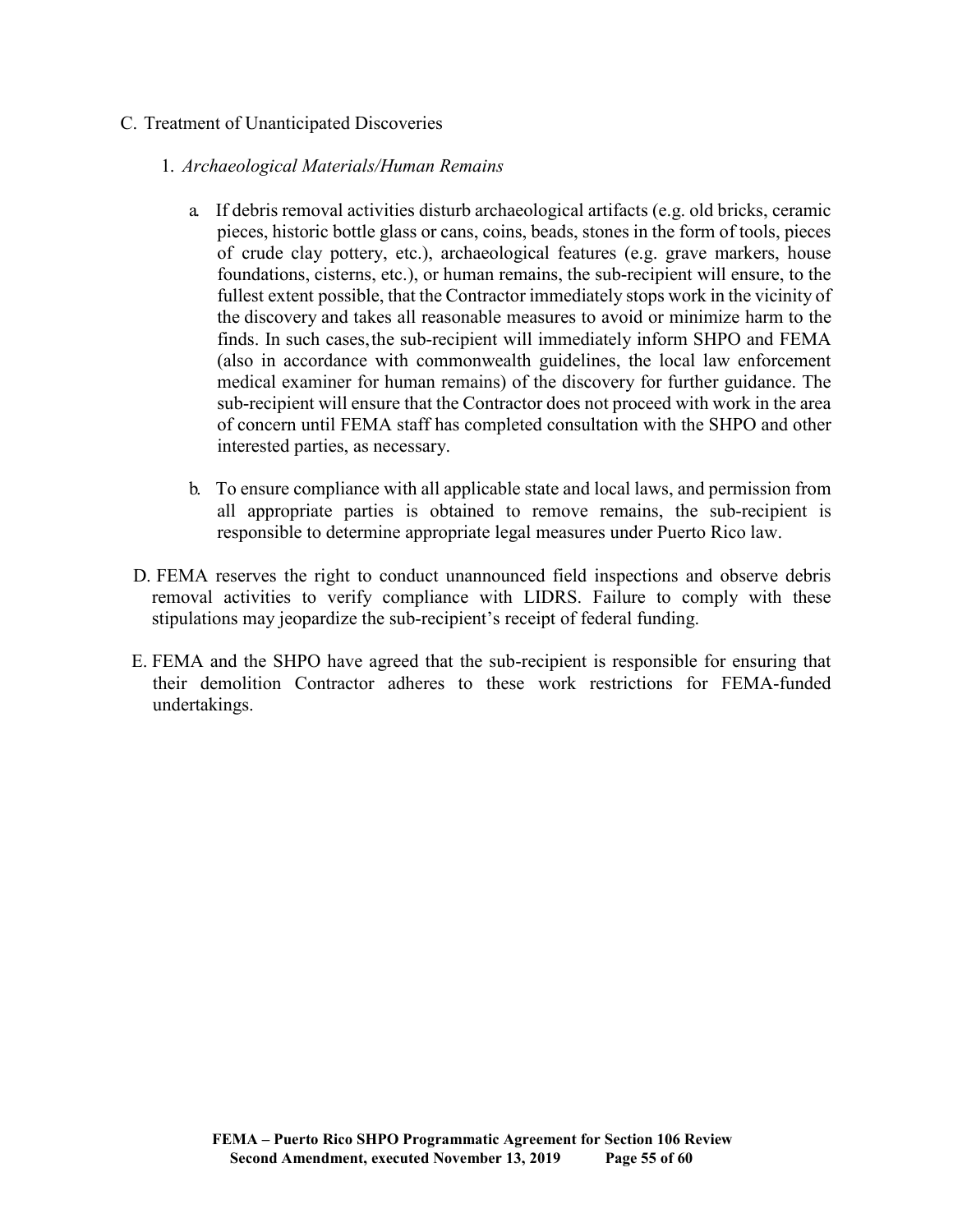# **Appendix F Treatment Measures**

When avoidance or minimization of adverse effects is not appropriate, the following Treatment Measures are suggested for the resolution of adverse effects:

If Undertakings may or will result in adverse effects, FEMA, the Recipients, sub-recipient, and SHPO, may develop a treatment measure plan that includes one or more of the following Treatment Measures, depending on the nature of historic properties affected and the severity of adverse effects.

#### A. Recordation

1. Digital Photography Package: Prior to project implementation, the designated responsible party shall oversee the successful delivery of a digital photography package prepared by staff or contractors meeting the Secretary's Professional Qualifications for Architectural History, History, Architecture, or Historic Architecture, as appropriate. The digital photography package will meet the standards cited in the NPS' *National Register of Historic Places Photographic Policy May 2013* or subsequent revisions

[\(http://www.nps.gov/nr/publications/bulletins/photopolicy/index.htm\)](http://www.nps.gov/nr/publications/bulletins/photopolicy/index.htm))*.*

- a. The digital photography package shall include a comprehensive collection of photographs of both interior and exterior views showing representative spaces and details of significant architectural features and typical building materials. However, interior photographs will only be subject to this if a request for access is approved by the property owner and/or lessee. Exterior photographs shall include full oblique and contextual images of each elevation. Exterior views shall be keyed to a site plan while interior views shall be keyed to a floor plan of the building/structure. The photographs shall be indexed according to the date photographed, site number, site name, site address, direction, frame number, subject matter and photographer's name recorded on the reverse side in pencil.
- b. The digital photography package shall include printed color copies of the digital photographs (on appropriate paper, per *NPS Photographic Policy*), a CD/DVD of the digital photographs, a completed state architectural inventory form, and a written site history of the historic property.
- c. The designated responsible party shall submit the digital photography package to the SHPO, or review and approval. Once approved by the SHPO the designated responsible party shall submit a copy of the approved documentation to a state or local historical society, archive, and/or library for permanent retention.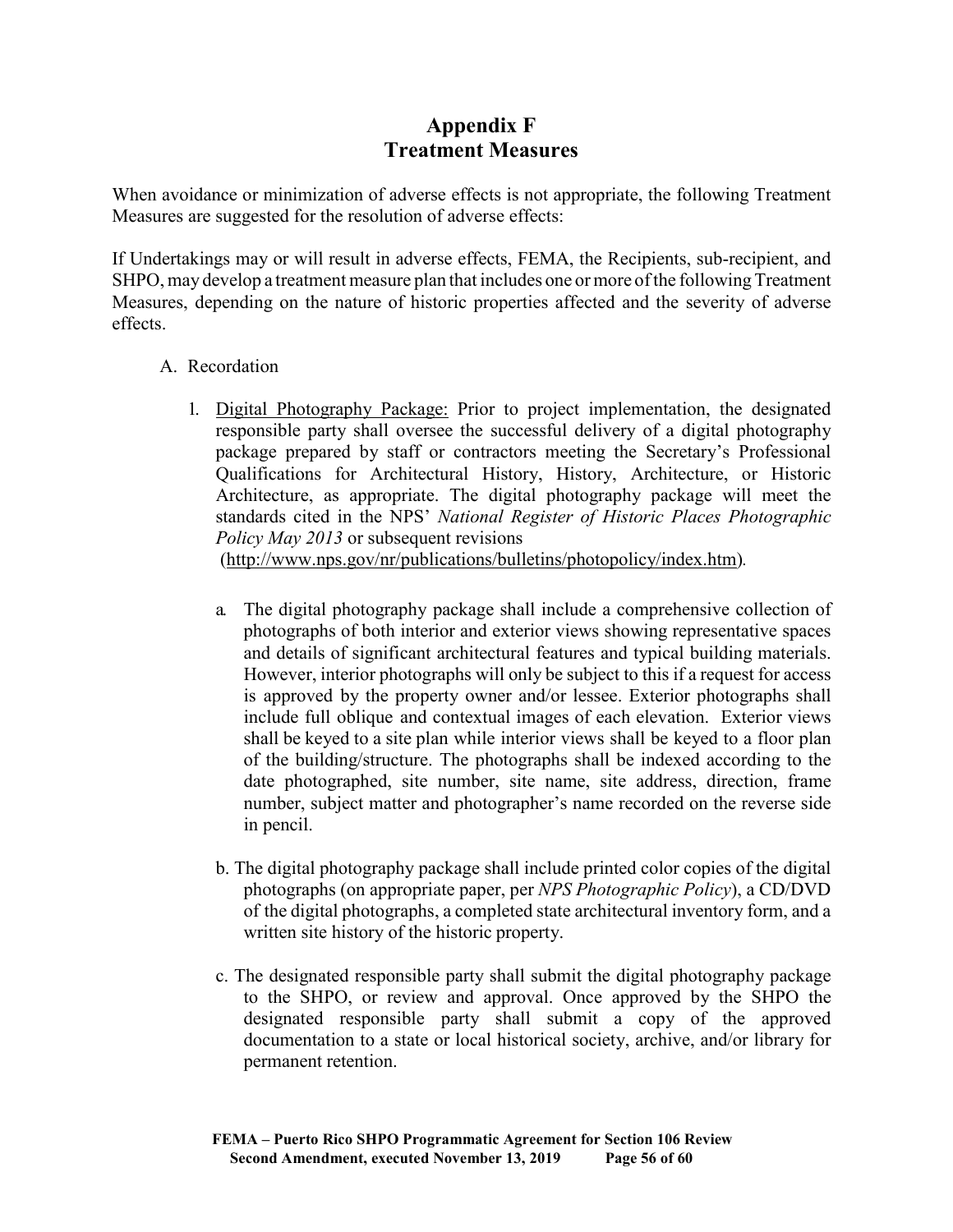- 2. 35mm Black and White Photography Package: Prior to project implementation, the designated responsible party shall oversee the successful delivery of a 35 mm film black and white film photography package prepared by staff or contractors meeting the Professional Qualifications for Architectural History, History, Architecture, or Historic Architecture, as appropriate.
	- a. The 35 mm film black and white film photography package shall include a comprehensive collection of photographs of both interior and exterior views showing representative spaces and details of significant architectural features and typical building materials. However, interior photographs will only be subject to this if a request for access is approved by the property owner and/or lessee. Exterior photographs shall include full oblique and contextual images of each elevation. Exterior views shall be keyed to a site plan while interior views shall be keyed to a floor plan of the building/structure. The photographs shall be indexed according to the date photographed, site number, site name, site address, direction, frame number, subject matter and photographer's name recorded on the reverse side in pencil.
	- b. The 35 mm film black and white film photography package shall include one (1) full set of 35mm film black and white photographs printed on acid-free paper, the corresponding 35mm film negatives in acid-free sleeves, a completed state architectural inventory form, and a written site history of the historic property.
	- c. The designated responsible party shall submit the 35 mm black and white film photography package the SHPO for review and approval. Once approved by the SHPO, the designated responsible party shall submit a copy of the approved documentation to a state or local historical society, archive, and/or library for permanent retention.
- 3. Large Format Photography Package: Prior to project implementation, the designated responsible party shall oversee the successful delivery of a large format photography package prepared by staff or contractors meeting the Professional Qualifications for Architectural History, History, Architecture, or Historic Architecture, as appropriate.
	- a. The large format photography package shall include a comprehensive collection of photographs of both interior and exterior views showing representative spaces and details of significant architectural features and typical buildingmaterials. However, interior photographs will only be subject to this if a request for access is approved by the property owner and/or lessee. Exterior photographs shall include full oblique and contextual images of each elevation. Exterior views shall be keyed to a site plan while interior views shall be keyed to a floor plan of the building/structure. The photographs shall be indexed according to the date photographed, site number, site name, site address,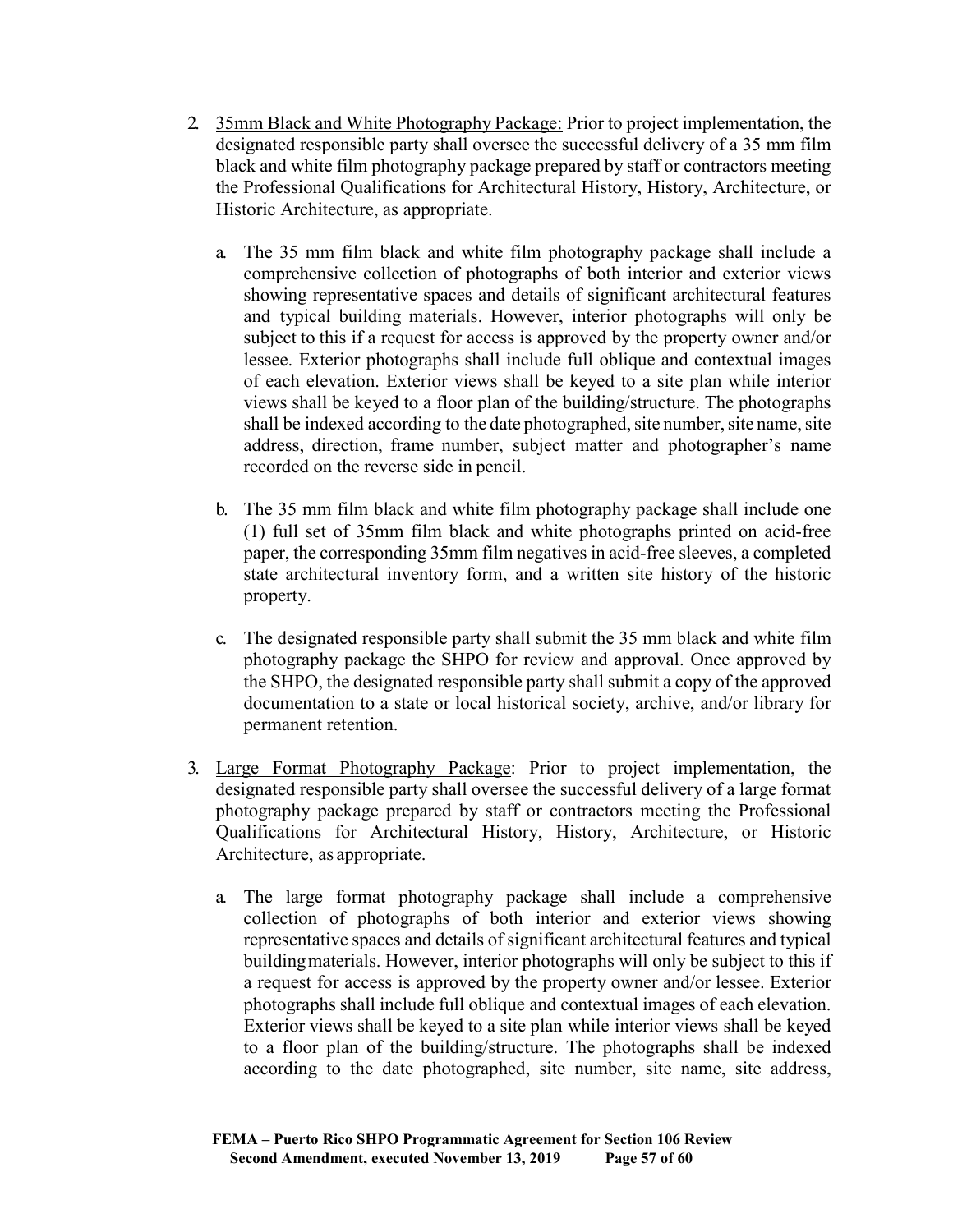direction, frame number, subject matter and photographer's name recorded on the reverse side in pencil.

- b. The large format film photography package shall include one (1) full set of 4x5 or 5x7-inch photographs printed on acid free paper, the corresponding 4x5 or 5x7-inch negatives in acid-free sleeves, a completed state architectural inventory form, and a written site history of the historic property.
- c. The designated responsible party shall submit the large format film photography package to the SHPO for review and approval. Once approved by the SHPO, and/or participating the designated responsible party shall submit a copies of the approved documentation to a state or local historical society, archive, and/or library for permanent retention.
- B. Public Interpretation

Prior to project implementation, FEMA, the Recipients, and sub-recipient shall work with the SHPO to design an educational interpretive plan. The plan may include signs, displays, educational pamphlets, websites, workshops and other similar mechanisms to educate the public on historic properties within the local community, state, or region. Once an interpretive plan has been agreed to by the parties, SHPO and the designated responsible party shall continue to consult throughout implementation of the plan until all agreed upon actions have been completed by the designated responsible party.

C. Historical Context Statements and Narratives

Prior to project implementation, FEMA, the Recipients, and sub-recipient shall work with the SHPO to determine the topic and framework of a historic context statement or narrative the designated responsible party shall be responsible for completing. The statement or narrative may focus on an individual property, a historic district, a set of related properties, or relevant themes as identified in the statewide preservation plan. Once the topic of the historic context statement or narrative has been agreed to, the designated responsible party shall continue to coordinate with the SHPO through the drafting of the document and delivery of a final product. The designated responsible party shall use staff or contractors that meet the Secretary's Professional Qualifications for the appropriate discipline.

D. Oral History Documentation

Prior to project implementation, FEMA, the Recipients, and sub-recipient shall work with the SHPO to identify oral history documentation needs and agree upon a topic and list of interview candidates. Once the parameters of the oral history project have been agreed upon, the designated responsible party shall continue to coordinate with the SHPO through the data collection, drafting of the document, and delivery of a final product. The designated responsible party shall use staff or contractors that meet the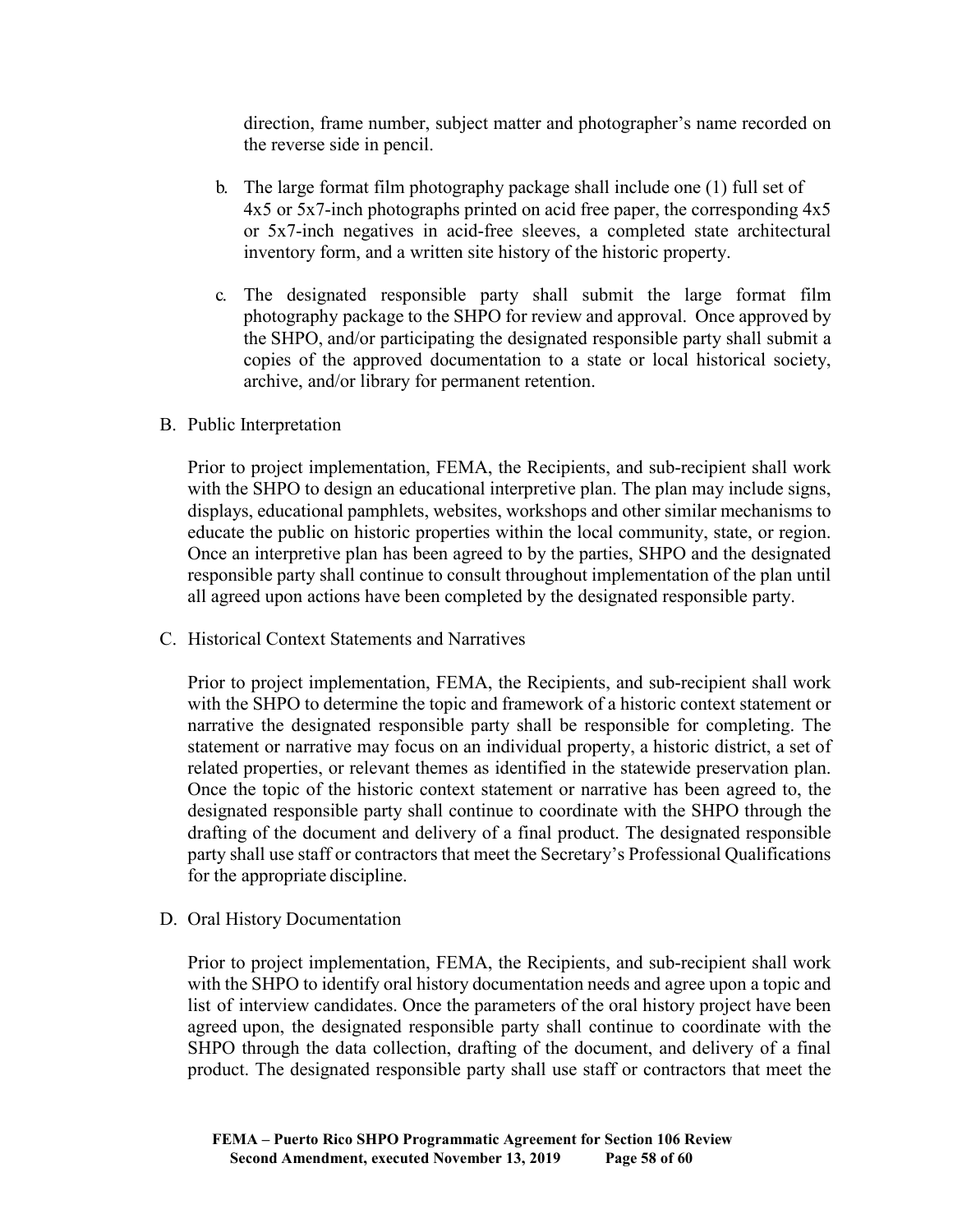Secretary's Professional Qualifications for the appropriate discipline.

E. Historic Property Inventory

Prior to project implementation, FEMA, the Recipients, and sub-recipient shall work with the SHPO to establish the appropriate level of effort to accomplish a historic property inventory. Efforts may be directed toward the resurvey of previously designated historic properties and/or districts which have undergone change or lack sufficient documentation, or the survey of new historic properties and/or districts that lack formal designation. Once the boundaries of the survey area have been agreed upon, the designated responsible party shall continue to coordinate with the SHPO through the data collection process. The designated responsible party shall use SHPO standards for the survey of historic properties and SHPO forms as appropriate. The designated responsible party shall prepare a draft inventory report, according to SHPO templates and guidelines, and work with the SHPO until a final property inventory is approved. The designated responsible party shall use staff or contractors that meet the Secretary's Professional Qualifications for the appropriate discipline.

F. National Register and National Historic Landmark Nominations

Prior to project implementation, FEMA, the Recipients, and sub-recipient shall work with the SHPO to identify the individual properties that would benefit from a completed National Register or National Historic Landmark nomination form. Once the parties have agreed to a property, the designated responsible party shall continue to coordinate with the SHPO through the drafting of the nomination form. The SHPO shall provide adequate guidance to the designated responsible party during the preparation of the nomination form and shall formally submit the final nomination to the Keeper for inclusion in the National Register. The designated responsible party shall use staff or contractors that meet the Secretary's Professional Qualifications for the appropriate discipline.

G. Geo-References of Historic Maps and Aerial Photographs

Prior to project implementation, FEMA, the Recipients, and sub-recipient shall work with the SHPO to identify the historic maps and/or aerial photographs for scanning and geo- referencing. Once a list of maps and/or aerial photographs have been agreed upon, the designated responsible party shall continue to coordinate with the SHPO through the scanning and geo-referencing process and shall submit drafts of paper maps and electronic files to the SHPO, for review. The SHPO shall have final approval on the quality of the documentation provided by the designated responsible party. The final deliverable produced by the designated responsible party shall include a paper copy of each scanned image, a geo-referenced copy of each scanned image, and the metadata relating to both the original creation of the paper maps and the digitization process.